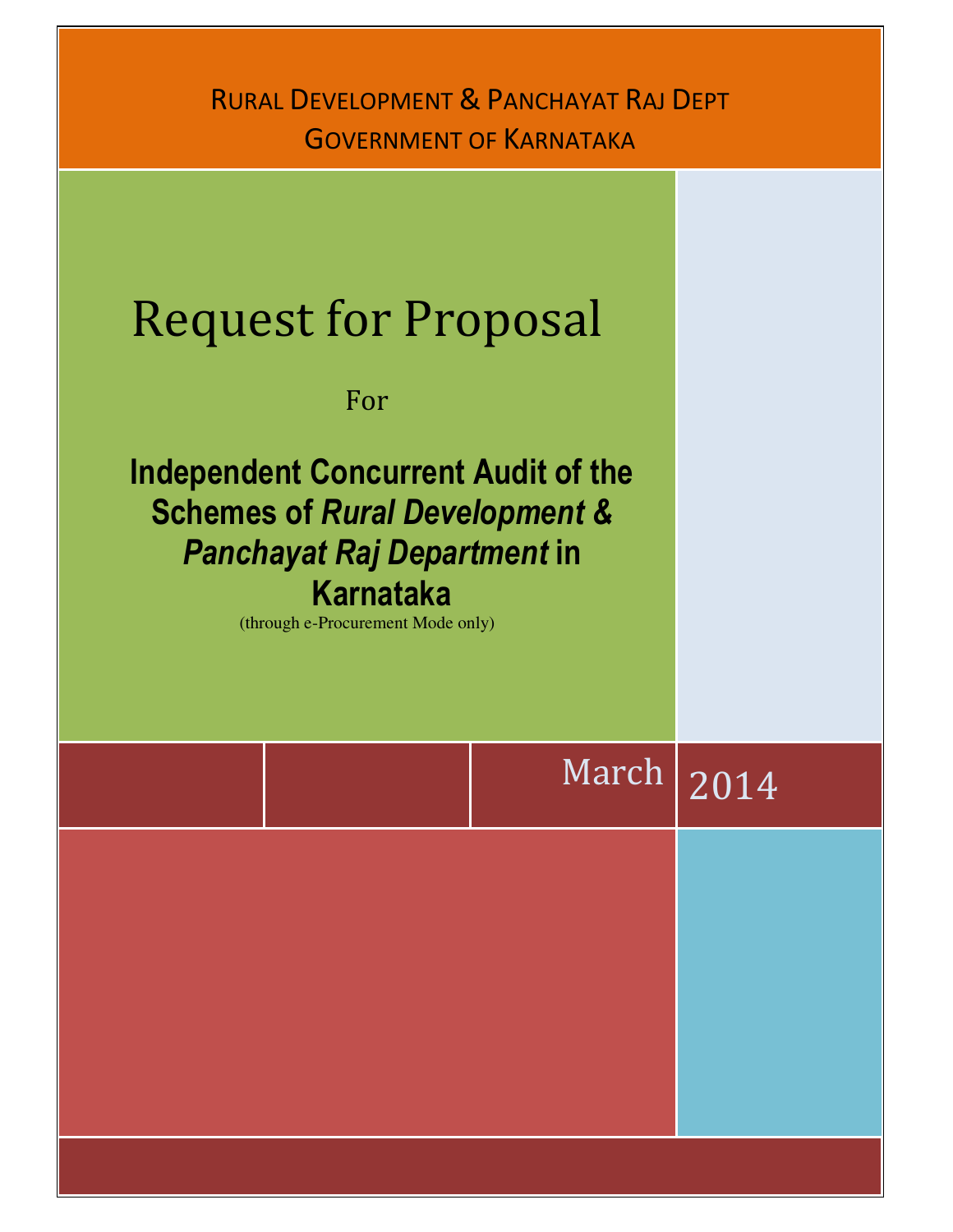#### Rural Development & Panchayat Raj Department, Govt of Karnataka

Tender. No. RDPR / 207 / EGS/ 2014 **Dtd:03-03-2014** Dtd:03-03-2014

#### INVITATION FOR BIDS (ITB)

RDPR Dept, GOVT OF KARNATAKA, invites tenders from eligible bidders in DISTRICT WISE LOTs for 30 districts in two part bid system (Technical Bid & Financial Bid) in e-Procurement Mode for Concurrent Audit of its schemes. The value of each of the District Lot is as given in table below under "Scope of Work".

#### Calendar of Events:

**BID DOCUMENT:** Bid documents in the following formats will be available on the Web site www.eproc.karnataka.gov.in

- 1. Invitation for Bids
- 2. Instruction to Bidders.
- 2. Bid proposal sheets : (i) Technical Bid: Schedule I .

(ii) Price Bid : Schedule – II

#### CALENDAR OF EVENTS:

| i.   | Start date and time for tender                                                        | : 04-03-2014 from 10:30 Hr           |
|------|---------------------------------------------------------------------------------------|--------------------------------------|
| ii.  | Pre-Bid Meeting                                                                       | : 15-03-2014 at 11:00Hr at           |
|      |                                                                                       | MS Building, Gate 3, MG NREGS Office |
| iii. | Last Date & time for tender                                                           | : 15-04-2014 upto 16:00 Hr           |
| iv.  | Date & time of opening of tender (Technical Bid)                                      | : 19-04-2014 @ 16:00 Hr              |
|      | & Technical Bid Scrutiny                                                              | MS Building, Gate 3, MG NREGS Office |
| V.   | Date and time of opening of financial bids<br>(of only Technically Qualified Bidders) | $: 25-04-2014 (12PM)$                |
|      |                                                                                       |                                      |

If the date of opening of the tenders happens to be holiday, the tenders will be opened on the next working day. The bidders can obtain the tender details from Web site free of cost.

- (i) EMD (see Paragraph 16 of RFP)
- (ii) Tender processing fees;

shall be paid as per E-Procurement Portal (https://eproc.karnataka.gov.in)

RDPR Dept, GoK will not be responsible for not getting Internet connection or any other web site problem while down loading the electronic bids or during submitting the bids.

> Tender Inviting Authority MS Bldg, 3rd Gate, 2nd Floor RDPR Dept, GoK, Bangalore 080-22342162 email: nregs-ka@nic.in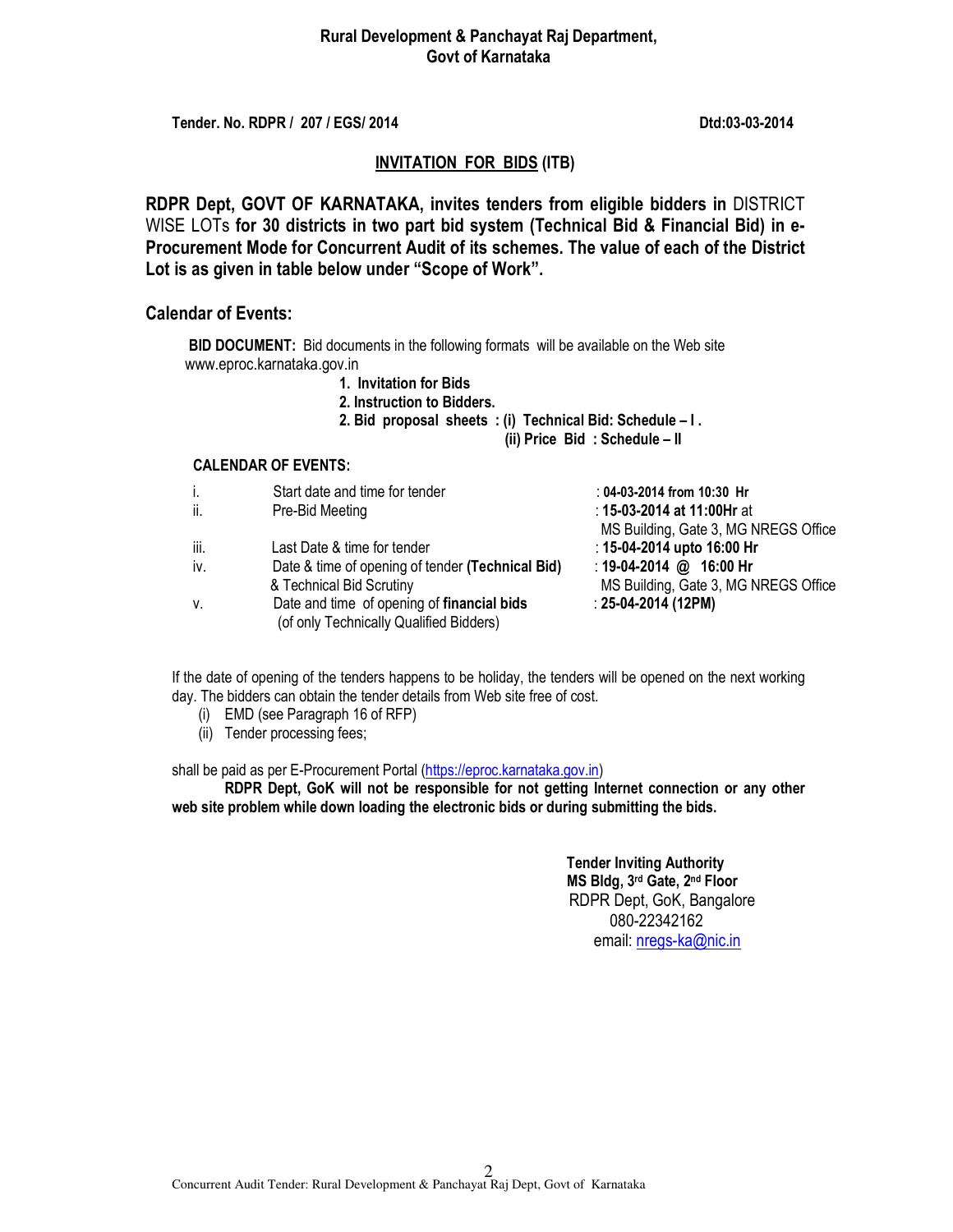#### 1.0 Introduction

RDPR Department, Govt of Karnataka implements various schemes of under aegis of Ministry of Rural Development, Govt of India, and also schemes of State Government. The list of the schemes implemented by RDPR Dept are as follows –

| Schemes for which Concurrent Audit is proposed to be done @ once in each<br><b>Quarter</b> |                                                                                |                                                                               |                                                       |                                                                             |  |
|--------------------------------------------------------------------------------------------|--------------------------------------------------------------------------------|-------------------------------------------------------------------------------|-------------------------------------------------------|-----------------------------------------------------------------------------|--|
| S.<br><b>No</b>                                                                            | <b>Scheme</b>                                                                  | <b>Financial</b><br><b>Budget/Expendit</b><br>ure in 2013-14<br>(Rs In Lakhs) | Level of<br>Implementation<br>Agency (No of<br>Units) | <b>No of Units of</b><br>Implementation<br>at an average<br><b>District</b> |  |
| $\blacksquare$                                                                             | $\overline{2}$                                                                 | 3                                                                             | $\overline{\mathbf{4}}$                               | 5                                                                           |  |
| 1                                                                                          | Mahatma Gandhi National<br><b>Rural Employment Guarantee</b><br><b>Schemes</b> | 213303.00/<br>191834.00                                                       | Gram<br>Panchayat                                     | 5629                                                                        |  |
| $\overline{2}$                                                                             | <b>National Rural Livelihood</b><br><b>Mission</b>                             | 2205.50 /<br>181.82                                                           | <b>Taluk</b><br>Panchayat                             | 176                                                                         |  |
| 3                                                                                          | NRDWP (Central + State)                                                        | 185763.79/<br>112714.55                                                       | <b>District</b>                                       | 30                                                                          |  |
| $\overline{4}$                                                                             | Nirmal Bharat Abhiyan                                                          | 11778.11                                                                      | Gram<br>Panchayat                                     | 5629                                                                        |  |
| 5                                                                                          | Suvarna Gramodaya                                                              | 20967.00/<br>26740.57                                                         | <b>District</b>                                       | 30                                                                          |  |
| 6                                                                                          | <b>Gram Swaraj</b>                                                             | 319.90/<br>341.80                                                             | <b>District</b>                                       | 30                                                                          |  |
| $\overline{7}$                                                                             | 5054 Roads & Bridges & SDP                                                     | 11715.35/<br>10442.19                                                         | <b>District</b>                                       | 30                                                                          |  |
| 8                                                                                          | 4705 Restoration &<br>Rejuvanation of ZP tanks                                 | 2813.78/<br>1634.20                                                           | <b>District</b>                                       | 30                                                                          |  |
| 9                                                                                          | <b>13th Finance</b>                                                            | 12540.00/<br>2190.60                                                          | Gram<br>Panchayat                                     | 5629                                                                        |  |

#### 1.1 Details of Schemes

#### Scheme 1. Mahatma Gandhi National Rural Employment Guarantee Scheme (MG NREGS):

Mahatma Gandhi National Rural Employment Guarantee Scheme (MG NREGS) is implemented as a Centrally sponsored scheme under the aegis of Ministry of Rural Development (MoRD), Govt of India, for operationalization of the mandate of National Rural Employment Guarantee Act, 2005 – an act which guarantees minimum 100 days of unskilled wage employment to rural households across the country.

## Salient Features:

MG NREGS has the following salient features –

- 1. Each Rural Household which registers with a local gram panchayat is issued a "Job Card" within a period of 15 days of filing of an application seeking such a "Job Card" – the only thing verified is that the household seeking the Job Card are ordinarily resident in the said Gram Panchayat and are adult memebers.
- 2. Based on the issued Job Card the concerned household becomes entitled to guaranteed unskilled wage employment for at least 100 days in a year. This guarantee for 100 days is for each household with all the members of the said household taken together. For better tracking of employment availed by each Job Card holding family – the unskilled wage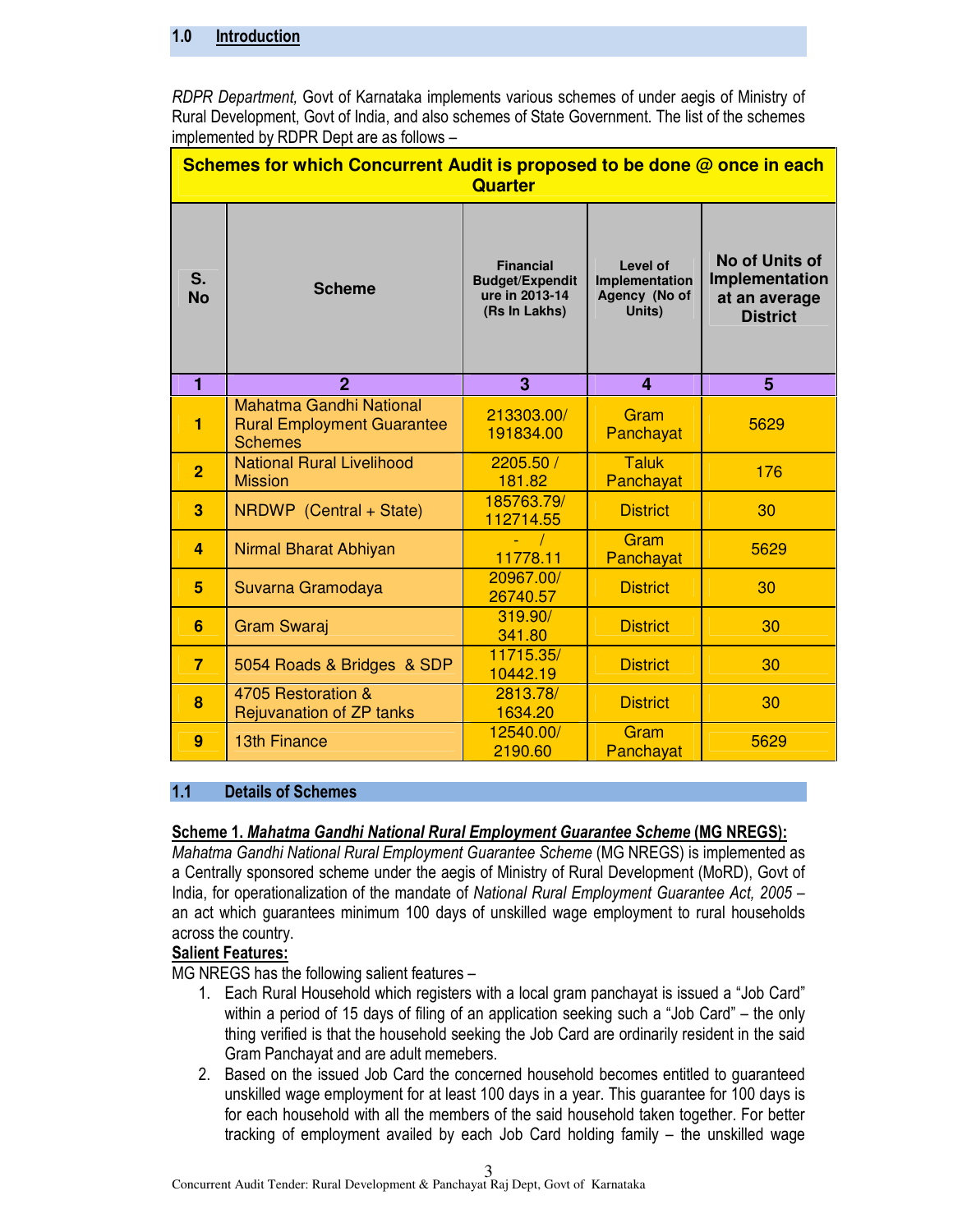employment is given against a written demand and accounts are kept of the employment availed against each Job Card.

- 3. Accordingly, each Job Card is uniquely numbered and details of all the members of the family to which the card is issued are captured in the Job Card together with photographs.
- 4. In case unskilled employment is sought by any member of a family holding a Job Card, and, the same is not made available to the seeker of employment within a period of 15days from date of application; such a seeker of employment becomes entitled to "Unemployment Allowance" which shall be paid to him by Programme Officer of MG NREGS.
- 5. The aim of the scheme is to give sustainable employment with asset generation accordingly, a minimum 60% of funds must be spent on unskilled wage payment portion. The unit to calculate whether minimum 60% funds have been spent on unskilled wage payment is Gram Panchayat, Taluk level and District level – depending on the operational area of an Implementing Agency.
- 6. There are no financial targets nor specific budget in MG NREGS, however, labour demand is used to assess the requirement of funds for a specific Gram Panchayat, Taluk and District. The same is summed up to assess the likely labour demand for the whole State. The labour demand is assessed using the formula = [No of Job Cards] X 100. This forms the upper limit of labour demand for an area, and, then depending upon the practical demand actually generated previous year a more practical assessment is arrived at for a given area. The same is summed up for all Gram Panchayats, and, a practical demand for whole district is worked out. The same is used to arrive at a practical figure for labour demand for the whole State.
- 7. As giving gainful unskilled employment is central to MG NREGS, therefore, MoRD, GoI, has prescribed 16 broad category of works which can be executed/taken up under MG NREGS. The works not covered by these 16 category of works cannot be taken up under MG NREGS.
- 8. The Central Govt has issued detailed guidelines for implementation of the Scheme, and, the same is termed as MG NREGS. The States have been asked to evolve their own detailed Schemes within the broad parameters of MG NREGS.
- 9. MG NREGS prescribes that not more than 6% of the scheme funds could be utilized for meeting.
- **Scheme 2** National Rural Livelihood Mission
- Scheme 3 NRDWP (Central + State)
- Scheme 4 Nirmal Bharat Abhiyan
- Scheme 5 Suvarna Gramodaya
- Scheme 6 Gram Swaraj
- Scheme 7 5054 Roads & Bridges & SDP
- Scheme 8 4705 Restoration & Rejuvanation of ZP tanks
- Scheme 9 13th Finance

## 2.0 SCOPE OF WORK

## Broad Requirements:

The Tender has the following core deliverables –

- (i) Concurrent Audit by Chartered Accountant Firm of each scheme from implementation agency level to Zilla Panchayat/District Level.
- (ii) The compliance of laid financial norms, procedure, scheme guidelines shall be evaluated and covered in the report.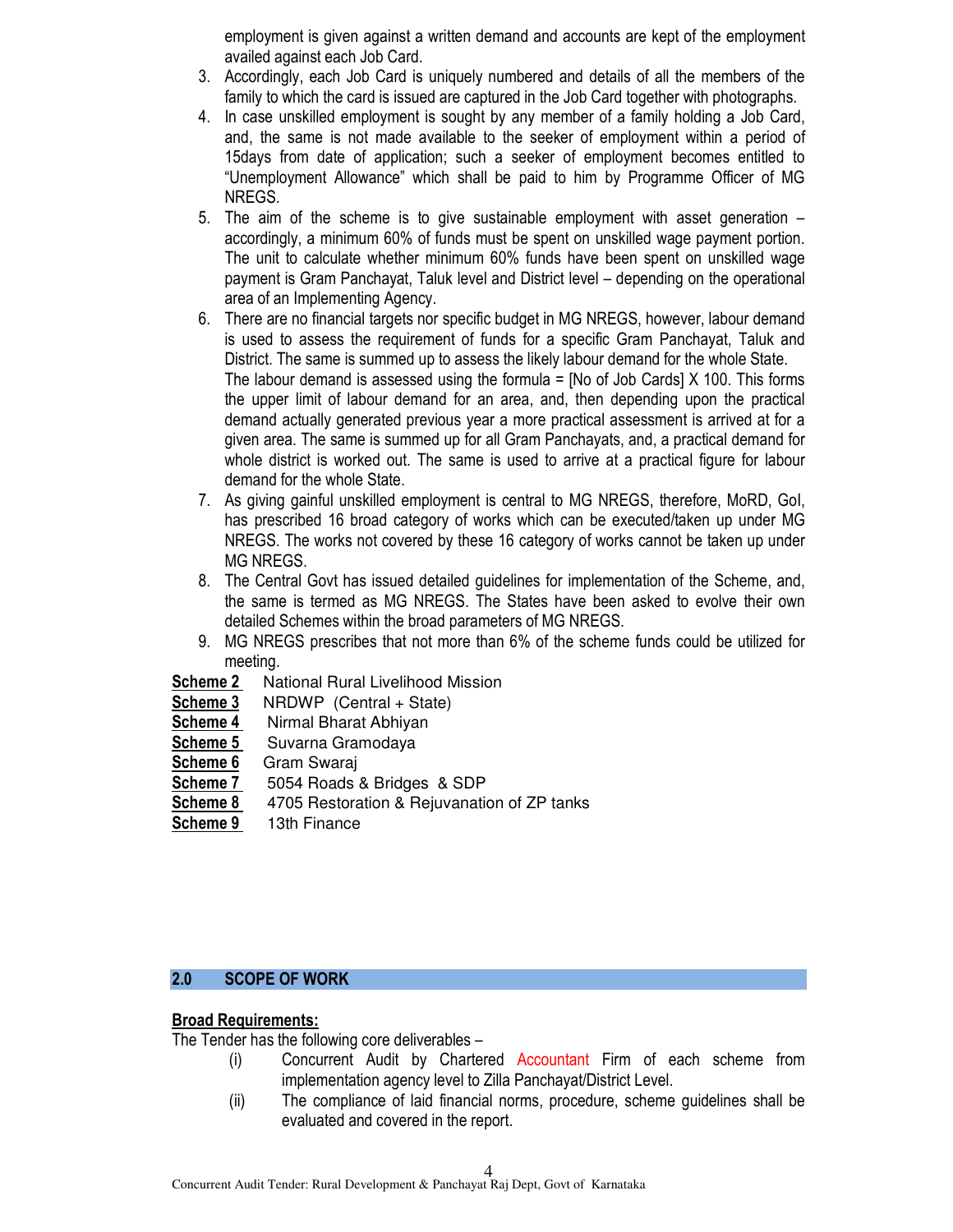- (iii) The report on accounts reconciliation constitutes essential part of the concurrent audit.
- (iv) All the relevant and standard reports which audit is supposed to cover shall be provided in quarterly report.
- (v) All the above shall be completed at least once in each quarter (3-months) of the financial year and complete audit report of the said quarter provided within one month of elapse of a quarter. The four quarters shall be (i) April to June (ii) July to September (iii) October to December (iv) January to March.
- (vi) At the end of 6-months and then at the end of financial year, a consolidated audit report covering above aspects shall be submitted to CEO ZP concerned with a copy to State HQ.

(see Financial Bid Schedule for details).

The Chartered Accountant Firms empanelled with Comptroller & Auditor General of India (hereinafter referred to as the CAG) and ICAI (Institute of Chartered Accountants of India) shall do concurrent & independent audit of the work by through requisite personnel by actual visit to the relevant offices. They shall do the **concurrent audit** of accounts of above RDPR Schemes at least once in 3-months at

- (i) Gram Panchayats (in case Scheme is implemented at GP Level)
- (ii) Taluk Panchayats
- (iii) Zilla Panchayat, and,
- (iv) Other Implementing Agencies.

The inputs of field visits and Social Audits shall invariably form valuable input for this concurrent audit. The audit shall check due compliance of financial norms, codes & procedures as well as Scheme Guidelines and standard accounting norms, maintenance of accounts and all relevant ledgers. The audit reports shall be submitted once in 3-months to CEO Zilla Panchayat concerned with respect of each Gram Panchayat, Taluk Panchayat, Zilla Panchayat and all the Implementing Agencies with respect to RDPR Schemes. At least once in six-months the CA Firm shall give a consolidated Audit Report for the whole district.

## 2.1 Concurrent Audit

It is relevant to note that MG NREGA Operational Guidelines 2013 in Chapter 14 focuses on ensuring "Quality" in works in MG NREGA. The Guidelines speak of three aspects of "Quality Management"

- (i) Quality control at site
- (ii) Quality Supervision
- (iii) Quality Monitoring

The first aspect is stated to be "internal" while the other two are stated to be "external". The idea is to build internal and external systems to ensure quality.

The "State Quality Monitors" are primarily "experts" in their fields and do the work of both "monitoring' and "guidance". However, the role of SQM is more focused on "outcome" and, generally, comes after work completion.

It has been stressed in the Operational Guidelines that "concurrent" supervision where checks are performed at "execution" and "supervision" stage results in much more cost effective Quality Monitoring.

Therefore, in addition to "SQM" – who focus on "Quality Monitoring" with about 5% checks on "output/assets" the "Concurrent Auditors" shall focus on concurrent audit.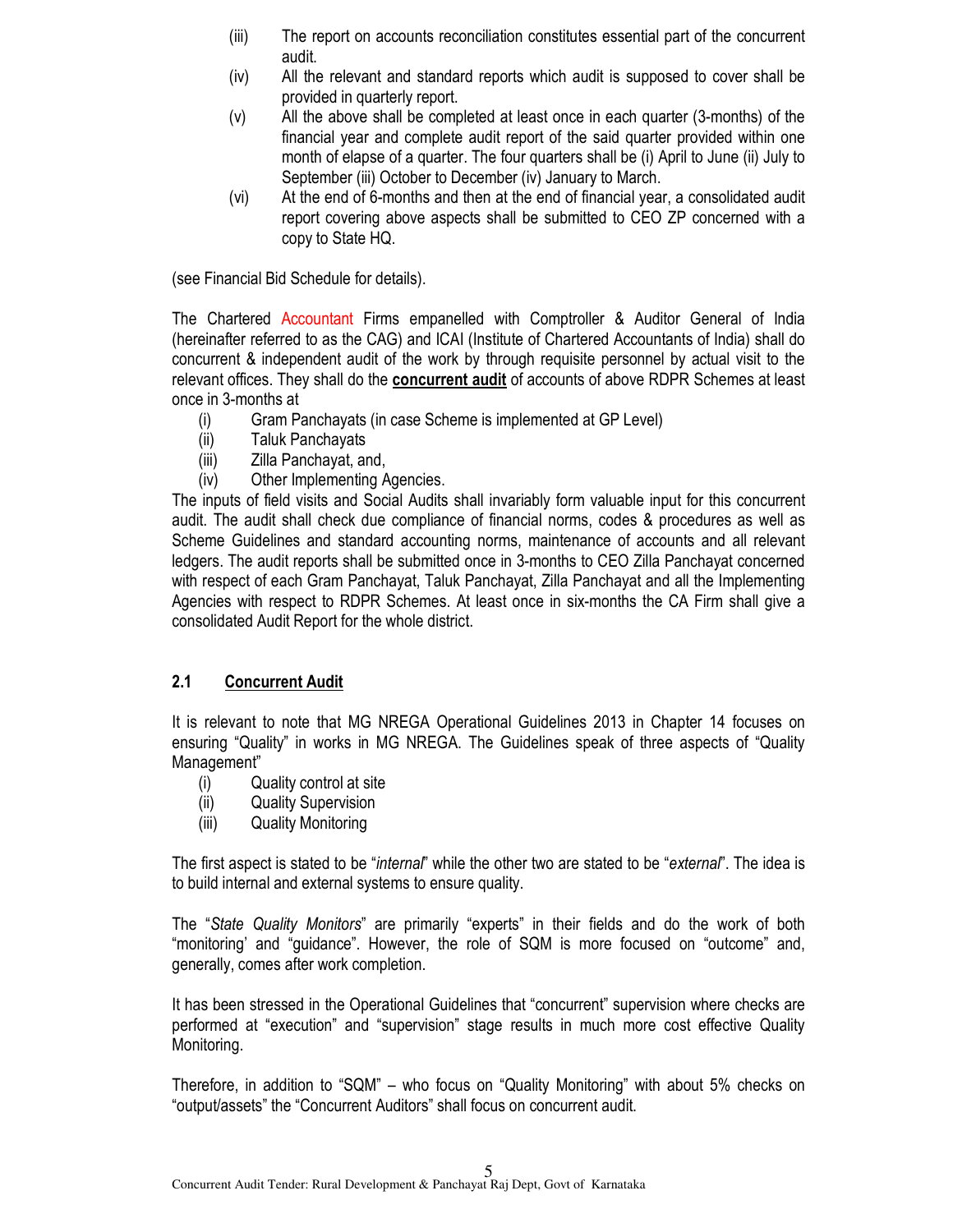The present Concurrent Audit is financial audit of each scheme of RDPR Dept which is implemented at the field level so that financial norms are scrupulously followed, accounts are properly maintained and reconciled.

# 2.2 Working Methodology of Concurrent Audit

The auditors shall cover each of Gram Panchayat, Taluk Panchayat, Zilla Panchayat and Implementing Agencies and do complete audit, cash book and accounts verification of the Schemes at least once in each quarter (3-months). A team of Concurrent Audit shall camp in each district and continue to do concurrent audit to meet this target of doing audit once in each quarter for each of the Scheme Accounts. The concurrent audit shall be comprehensive and must include (but not limited to) the following –

- (i) Audit of accounts of Schemes of these organizations
- (ii) Cash Book and other ledger maintenance
- (iii) Reconciliation of bank and other financial statements.
- (iv) Reconciliation of Opening and Closing Balances and reconciliation between eFMS and accounts of these organizations.

# 2.3 Structure & Details of Work

The Concurrent Audit shall work under the superintendence, direction and control of Chief Executive Officer of Zilla Panchayat Govt of Karnataka. Any officer authorized, on behalf of Chief Executive Officer, Zilla Panchayat shall –

- 1. Coordinate all the activities & work of Concurrent Auditors.
- 2. Receiving reports of Concurrent Auditors and the scrutiny of reports and ensure compliance within the specified time.
- 3. Ensuring that Concurrent Auditors perform their duties and reporting most professionally and diligently and strictly adhere to the prescribed code of conduct of unimpeachable integrity.
- 4. ATRs are submitted by the CEO ZP to State Headquarters.

| <b>District Lot Wise No of Gram Panchayats and Expected Personnel</b><br><b>Requirement</b> |                                       |     |                                                                                                             |  |
|---------------------------------------------------------------------------------------------|---------------------------------------|-----|-------------------------------------------------------------------------------------------------------------|--|
| Sr.<br>No.                                                                                  | No of<br><b>District</b><br><b>GP</b> |     | <b>Expected No of Audit</b><br>personnel needed (@ 5<br><b>Mandays per Audit per Quarter</b><br>per Office) |  |
| 1                                                                                           | Bagalkote                             | 161 | 12                                                                                                          |  |
| $\overline{2}$                                                                              | <b>Bangalore Rural</b>                | 98  | 7                                                                                                           |  |
| 3                                                                                           | Bangalore Urban                       | 86  | 6                                                                                                           |  |
| 4                                                                                           | Belgaum                               | 486 | 30                                                                                                          |  |
| 5                                                                                           | Bellary                               | 189 | 14                                                                                                          |  |
| 6                                                                                           | Bidar                                 | 175 | 13                                                                                                          |  |
| 7                                                                                           | Bijapur                               | 199 | 14                                                                                                          |  |
| 8                                                                                           | Chamrajnagar                          | 120 | 9                                                                                                           |  |
| 9                                                                                           | Chikamagalur                          | 226 | 15                                                                                                          |  |
| 10                                                                                          | Chikkaballapura                       | 151 | 11                                                                                                          |  |
| 11                                                                                          | Chitradurga                           | 185 | 13                                                                                                          |  |
| 12                                                                                          | Dakshina Kannada                      | 203 | 15                                                                                                          |  |
| 13                                                                                          | Davanagere                            | 230 | 16                                                                                                          |  |
| 14                                                                                          | Dharwar                               | 127 | 9                                                                                                           |  |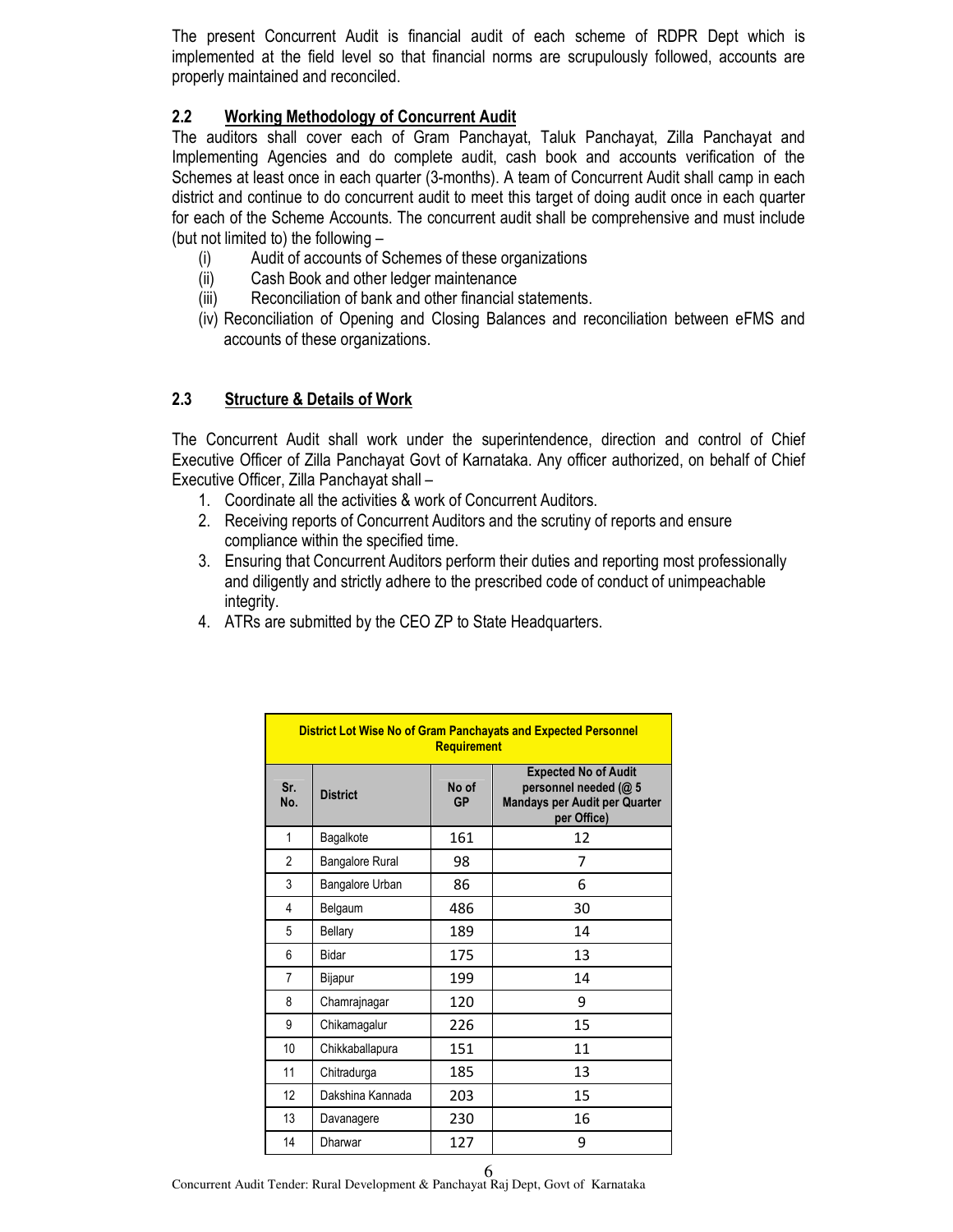| 15 | Gadag          | 106  | 8   |
|----|----------------|------|-----|
| 16 | Gulbarga       | 220  | 15  |
| 17 | Hassan         | 258  | 19  |
| 18 | Haveri         | 208  | 15  |
| 19 | Kodagu         | 98   | 7   |
| 20 | Kolar          | 156  | 11  |
| 21 | Koppal         | 134  | 10  |
| 22 | Mandya         | 232  | 17  |
| 23 | Mysore         | 235  | 17  |
| 24 | Raichur        | 165  | 12  |
| 25 | Ramnagar       | 130  | 9   |
| 26 | Shimoga        | 260  | 19  |
| 27 | Tumkur         | 321  | 20  |
| 28 | Udupi          | 146  | 11  |
| 29 | Uttara Kannada | 207  | 14  |
| 30 | Yadgir         | 117  | 9   |
|    |                | 5629 | 395 |

The numbers given in table above are indicative and may vary as per assessed need by Bid Winner or the CEO ZP. It shall be the duty of bid winner to timely deliver the "Scope of Work" and deploy adequate and qualified personnel for the same.

The State Govt or CEO or Ombudsmen can order additional points for concurrent audit.

## 2.4 Additional Requirements

- 1. Each Bid Winner shall provide and station the audit staff at the District level as per table given in paragraph 2.3 above.
- 3 The Personnel of Chartered Concurrent Audit shall be given adequate working space with seating and desk-top computer infrastructure by the concerned CEO ZP at the district/division level. However, the transportation, movement costs, stationery, consumables for report writing, laptops, mobile phones and other portable devices required to do the work shall be arranged by the Bid Winner himself at his own cost.
- 4 The Chartered Concurrent Auditor shall compile and report on the Action Taken Reports by the CEO ZP and other Implementing Agencies on their Reports.
- 5 RDPR will organize basic 2-day training and orientation for the personnel of the bid winner. However, the responsibility to get work out of the personnel and deliver the "Scope of Work" shall remain entirely that of the Bid Winner.
- 6 The minimum qualifications and upper-age limit of personnel shall be as follows –

| <b>Personn</b><br>el                | <b>Minimum</b><br><b>Qualifications</b>                                                       | <b>Deployment</b>                                                        | <b>Upper Age</b><br>Limit to<br>work |
|-------------------------------------|-----------------------------------------------------------------------------------------------|--------------------------------------------------------------------------|--------------------------------------|
| <b>District</b><br>Head of<br>Audit | <b>Chartered</b><br><b>Accountant</b>                                                         | Overall<br>Guidance of<br>deployed<br>personnel-<br>works as<br>per need | 70 years                             |
| <b>District</b><br>Audit<br>Member  | (i) Bachelor of<br>Commerce (ii)<br>At least 1 year<br>work-<br>experience in<br>Audit/Commer | District Level                                                           | 60 years                             |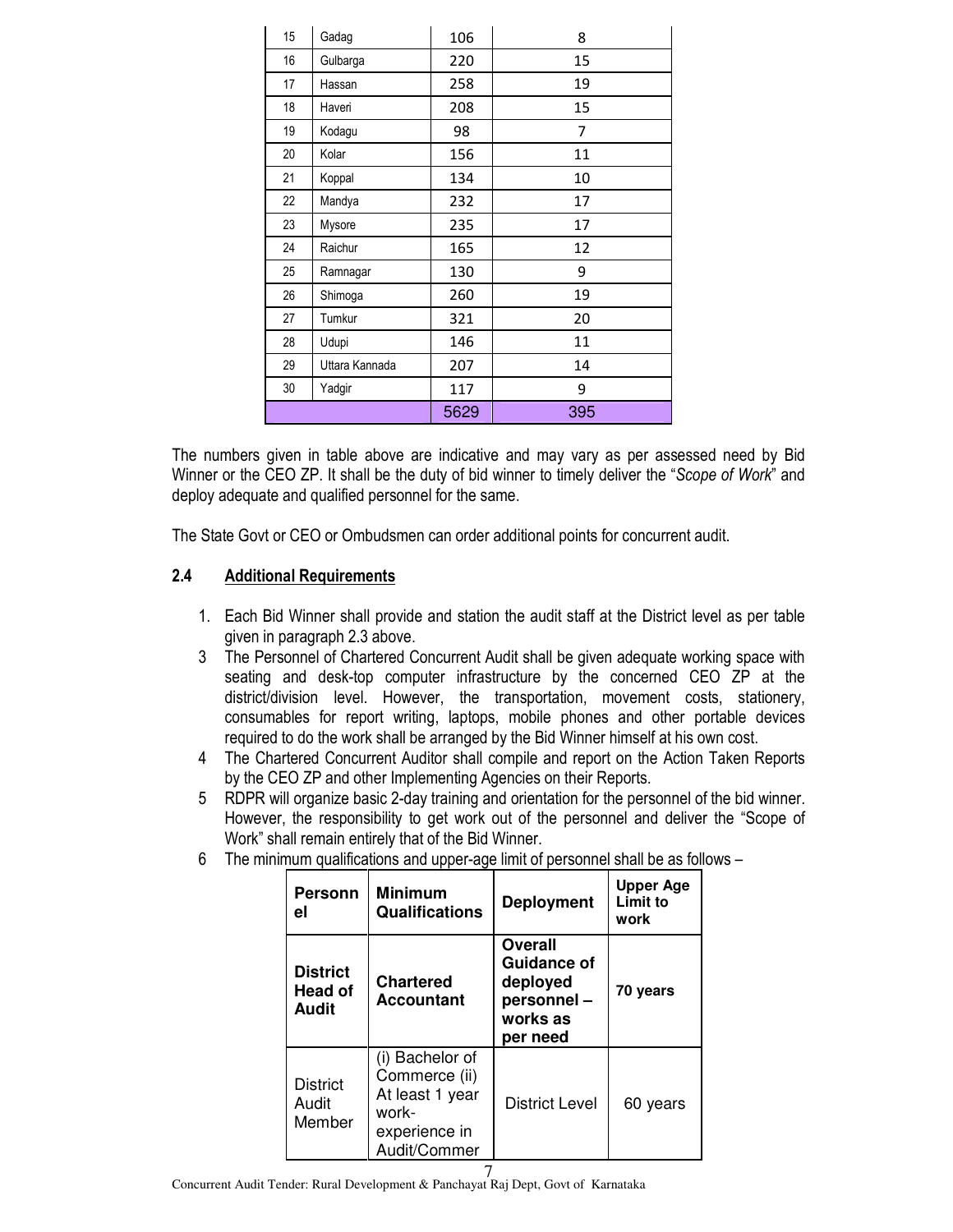|                          | ce                      |                       |          |
|--------------------------|-------------------------|-----------------------|----------|
| Local<br>Audit<br>Member | Bachelor of<br>Commerce | <b>District Level</b> | 60 years |

- 7 Generally, the report of audit shall be prepared by Auditors under overall guidance of the Chartered Accountant. It shall be ensured by Chartered Accountant Firm that reporting is factual, true and appropriate as per financial norms and scope covers the directions of the employer.
- 8 The CA Firm selected through this tender shall not be engaged by RDPR Dept or the Zilla Panchayats to do the audit and assisting the accounting functions in the Grama Panchayats.
- 9 Bidders should familiarize themselves with local conditions and take them into account while preparing their proposals. To have an idea of the assignment and local conditions, Bidders are encouraged to visit the districts and Gram Panchayats (details given in Table above).
- 10 The Bidders should have knowledge of MGNREG Act, Other Schemes & Rules, Guidelines; for details the bidders may visit the website – www.nrega.nic.in./ www. rdpr.kar.nic.in. This is maintained by Ministry of Rural Development Govt. of India and Government of Karnataka.
- 11 A single bidder can bid in as many District lots as he desires. In this his eligibility shall be evaluated for each lot separately as explained under "Minimum Qualifying Requirements for Bidders". However, a single bidder shall not be allotted more than 5 (five) District lots. In case a single Bidder qualifies technically in more than 5 District Lots then the financial bids will be opened for all such bids where he stands so qualified. However, in case one bidder emerges the lowest bidder (L1) in more than 5 District Lots after opening of the financial bids; then RDPR, GoK, shall allot such top 5 District lots to such a Bidder where in assessment of RDPR workload is the highest. For example, if "Bidder X" is bid winner (L1) in 7 District lots [Lot 1, 2, 3, 4, …, 7], and, value of the works to be checked as per table in Paragraph 2.3 are as follows  $- V1 > V2 > V3 > V4 > ... > V7$ ; then "Bidder X" shall be assigned Lots 1 to 5 while the rest of the District Lots (Lots 6 and 7) shall be retendered. Under no circumstances the L2 shall be given the tender.
- 12 In case "Breach of Contract" or violation of terms & conditions or non-fulfillment of "Scope of Work" by a Bid Winner (subsequent to award of contract) leads to cancellation of the contact as per prescribed terms & conditions of this tender and/or agreement there-under; then RDPR Dept, Govt of Karnataka, reserves the right to assign the said District Lot to any other bid winner Bidder who would be working in another district based on this tender (hereinafter called the Replacing Bidder). This assignment shall be at the discretion of RDPR, Govt of Karnataka, and shall be on identical terms & conditions as that of the Replacing Bidder in his assigned division lot. Provided that the condition that a single Bidder shall not have more than 5 District Lots assigned to him shall not apply in case of such an assignment. The assignment under this situation shall continue until the cancelled District Lot is re-tendered which shall be within a period of six months from the date of such an assignment. All the bid winners are under complete obligation to deliver and shoulder this additional assignment – if assigned to them, and, failure to honour and deliver this shall amount to non-delivery and non-fulfillment of "Scope of Work" and, thus, "Breach of Contract".
- 13 RDPR, GOVT OF KARNATAKA reserves the right to place orders for partial quantity out of the total tendered quantity.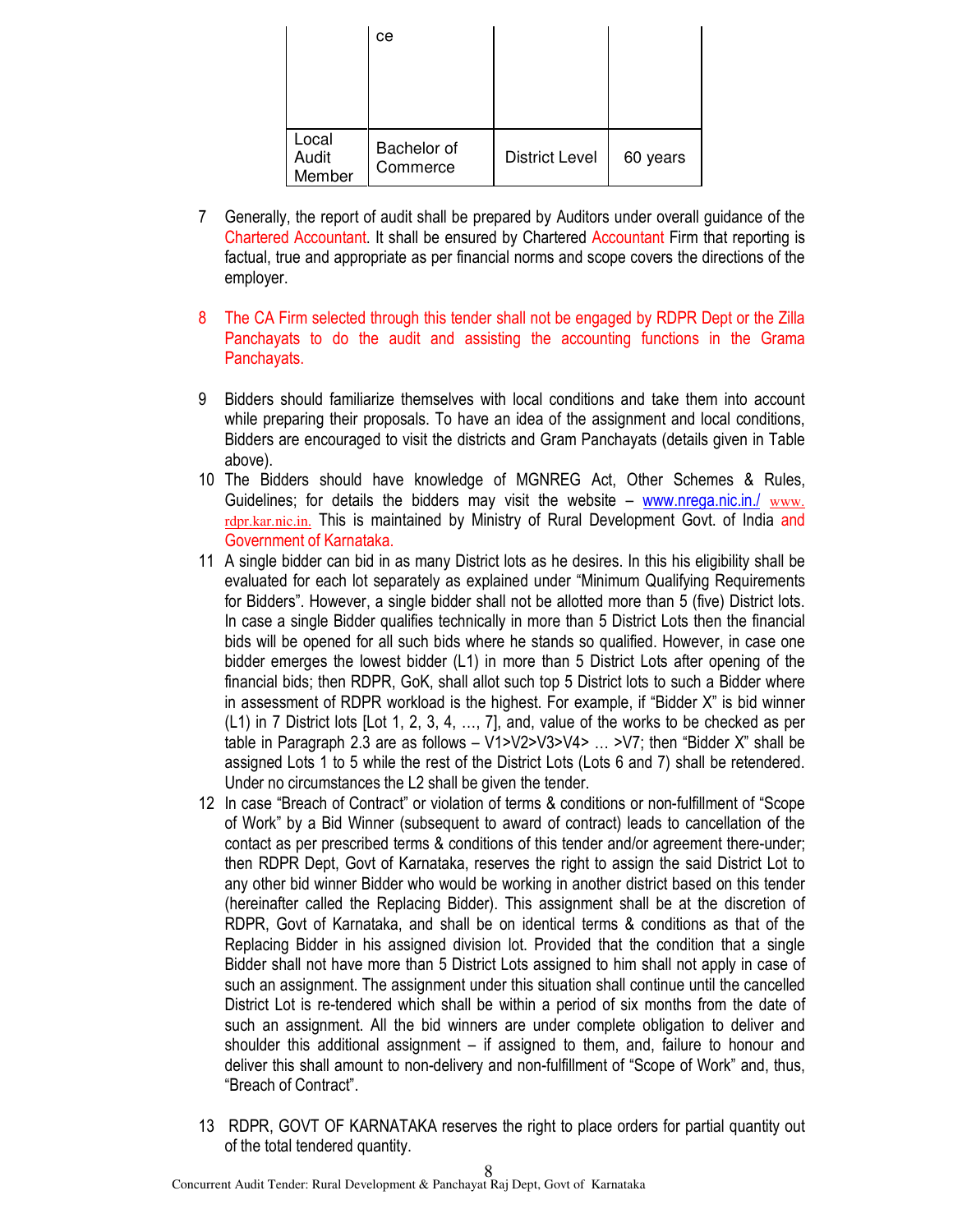#### 14 Reporting requirements

The daily, weekly, monthly MIS reports shall include all the following but not limited to:

- District, Taluk & GP wise progress of work as against the target
- Analysis of work output and work planning so as to achieve the delivery of work within the prescribed deadlines.

#### 3.0 COST OF BIDDING:

All the costs and expenses incidental to preparation and submission of the proposals, discussion and conferences, if any, including pre-award discussions with the successful bidder and other presentations including any demonstrations etc., shall be to the account of the bidders and the RDPR, GOVT OF KARNATAKA shall not be responsible.

#### 4.0 CONTENT OF BIDDING DOCUMENTS:

- 4.1 The details of providing the services required, bidding procedures and contract terms are prescribed in the bidding documents.
- 4.2 Any amendment, errata or addendum issued by the RDPR, GOVT OF KARNATAKA prior to bid opening shall constitute integral part of the bid.

#### 5.0 CLARIFICATION OF BIDDING DOCUMENTS:

- 5.1 The bidder is required to carefully examine all instructions, forms, terms and the specifications in the Bidding documents and fully inform him self as to all the conditions and matters, which may, in any way, affect services to be provided, and/or the cost thereof. If the bidder finds discrepancies or omissions in the specifications and documents or is in doubt as to the true meaning of any part, he shall at once make a request for an interpretation/clarification. The same will be clarified in Pre-bid Meeting as prescribed.
- 5.2 Failure to furnish all information required as per the bidding documents, or submission of a bid not substantially responsive to the bidding documents in every respect will be at the bidder's risk and may result in the rejection of the bid.

Sir They should be uploaded in the e-Procurement portal. The Provision may be as below:

"Clarification of bidding documents:

1. "The bidder can post queries/ request for clarifications on eprocurement portal only between the 'Clarification Start date' and 'Clarification End Date' with the help of option menu "Queries".

2. Once the bid is published on the e-procurement platform, the registered bidders can post their request for clarification with the help of option menu "Queries".

3. After clarification is issued by the Purchaser, an auto generated email will be sent to all bidders, who are registered with e procurement. The bidder can view the clarification in the 'Addendum/Corrigendum' menu."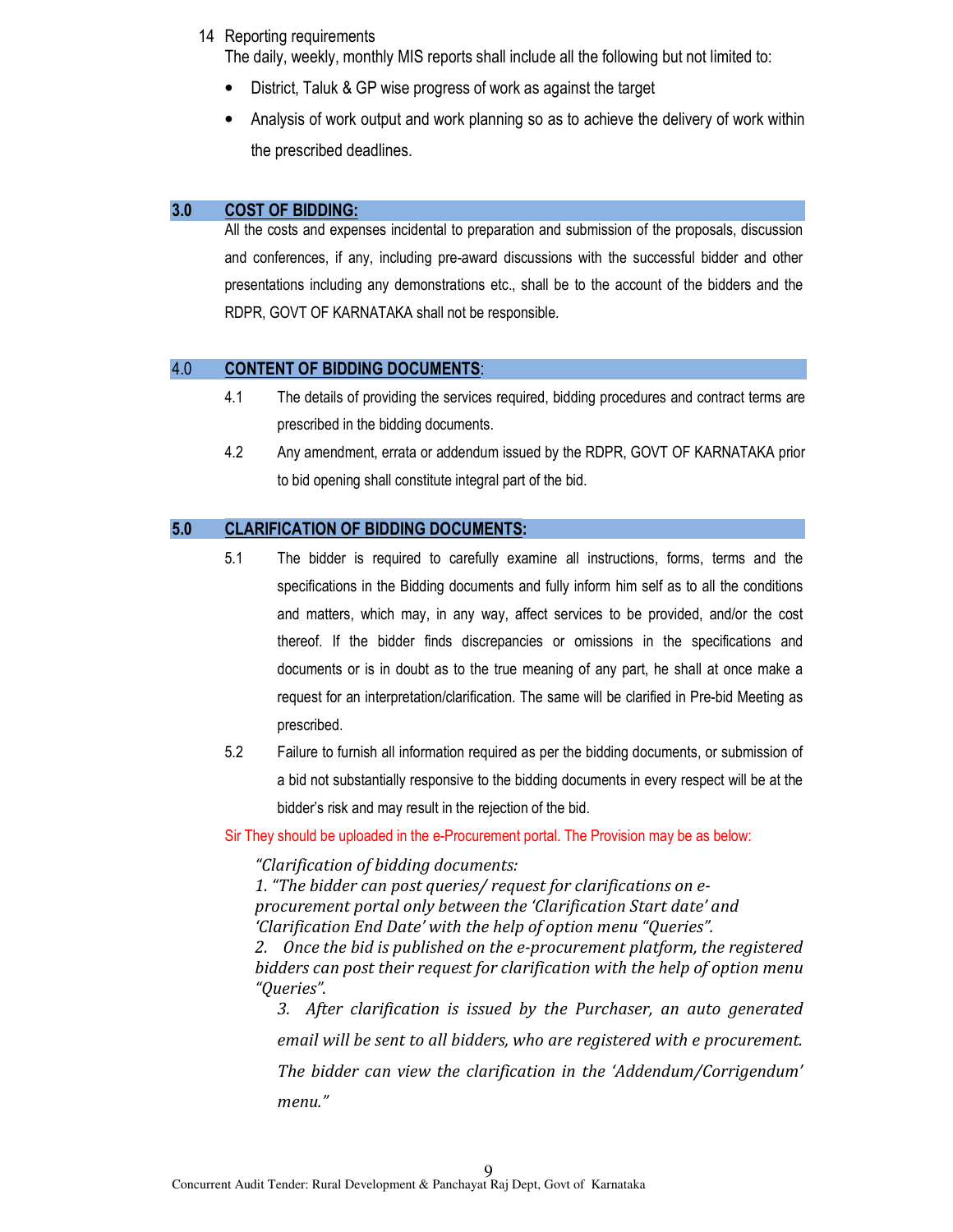#### 6.0 AMENDMENTS TO BIDDING DOCUMENTS:

6.1 The RDPR, GOVT OF KARNATAKA reserves the right to issue amendments or clarifications to the specifications and documents to all bidders who have purchased the bidding documents giving reasonable time prior to the bid opening for any reason whether at its own initiative or in response to interpretations/clarifications requested by prospective bidder. Such amendments or clarifications shall be given due consideration by the bidders while they submit their bids and the bidders shall invariably enclose such documents after putting their signatures there on as a part of their bids. All such amendments, clarifications etc., shall be mailed or sent by Telex/Fax by the RDPR, GOVT OF KARNATAKA to the prospective bidders at the address contained in the letter or request for issue of bidding documents. RDPR, GOVT OF KARNATAKA shall bear no responsibility or liability arising out of non-receipt of the same in time or otherwise.

#### The same shall be uploaded in the e-Procurement portal.:

"The Addendum will be uploaded in e-Procurement Portal, and an auto generated email will be sent to all bidders, The bidder can view the clarification in the 'Addendum/ Corrigendum' menu. The Addendum incorporating the revised deadline for submission of the bid will be uploaded in e-Procurement Portal*."*

6.2 In order to afford prospective bidders reasonable time to take the amendments into account in preparing their bids, the RDPR, GOVT OF KARNATAKA may, at its discretion extend the deadline for the submission of bids.

#### PREPARATION OF BIDS

#### 7.0 LANGUAGE OF THE BID:

The bid prepared by the bidder and all correspondence and documents relating to the bid exchanged by the bidder shall be in English language only.

#### 8.0 DOCUMENTS COMPRISING THE BID

- 8.1 The bids shall be submitted in District Wise Lots and separately for each lot.
- 8.2 The Bidder shall submit the Electronic Bid sheets inclusive of Financial Schedule, Technical Data Requirements etc., furnished in the bidding documents.
- 8.3 The Bidder shall also submit documentary evidence to establish that the Bidder meets the Qualification Requirements as indicated below in Clause 9.0.

#### 9.0 MINIMUM QUALIFYING REQUIREMENTS FOR BIDDERS:

#### Minimum Qualifying requirements to participate in the tender:

[In e-Procurement website each technical point must be fully complied]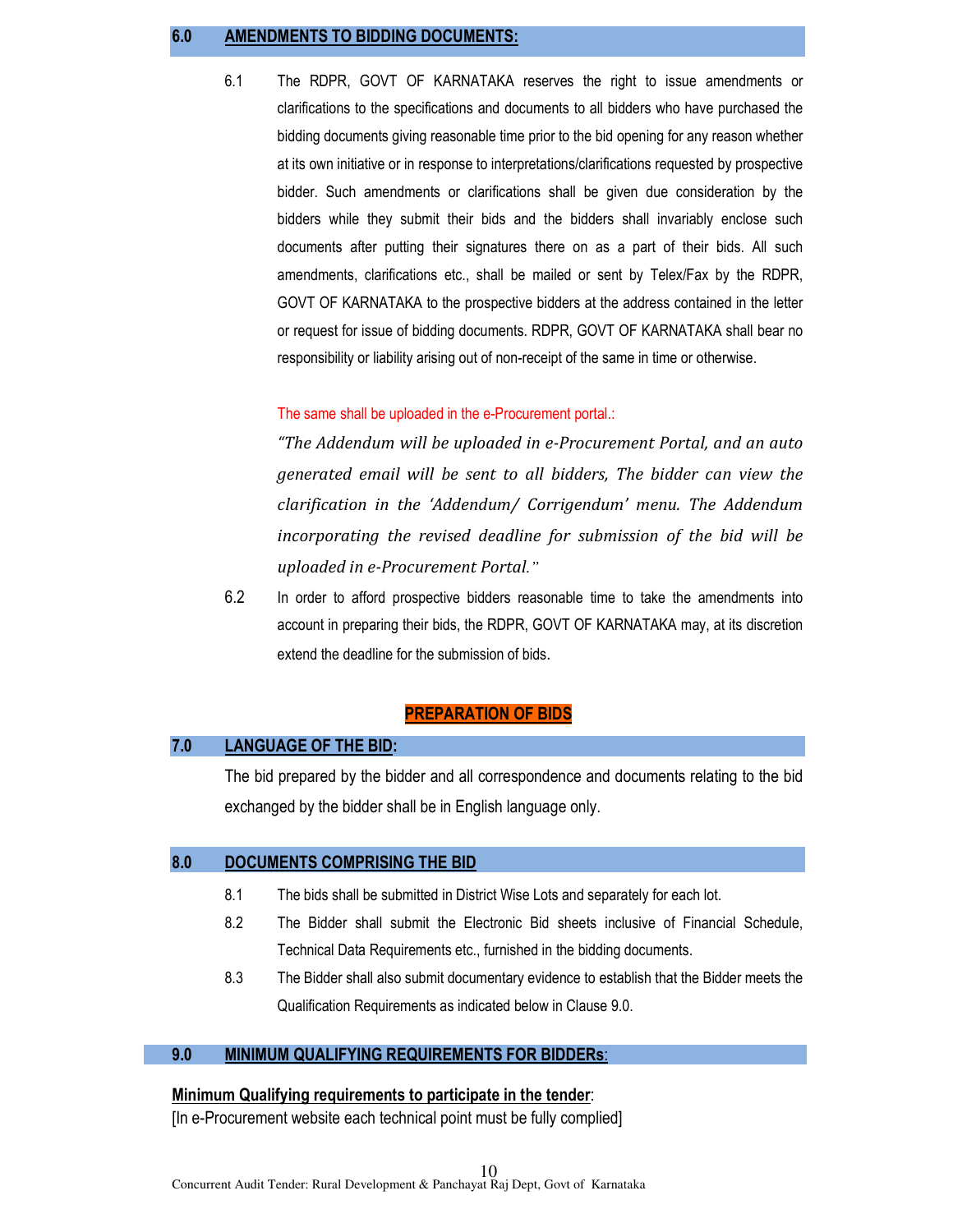- i) The bid shall be by a single bidder satisfying the minimum requirements mentioned hereinafter.
- ii) In case of Joint Bid the bid shall be rejected at technical evaluation stage itself.
- iii) Annual Turnover: The bidder in any one year in the last three years should have achieved a minimum financial turnover as chartered accountancy firm of at-least a. Rs 10.00 Lakhs for Chartered Accountancy work.

The above turnover requirement is for one District Lot. In case the bidder bids for more than one District Lot, then the bidder shall have to meet above Annual Turnover requirement independently for each such lot. The Annual Turnover should be duly certified by statutory body like Chartered Accountant or Independent Auditors who are competent to do so as recognized by the State concerned.

- iv) The bidder must
	- a. be empanelled with C & AG and ICAI and existed for not less than 3 years;
	- b. have at least One (1) Full Time Fellow CA-Partners continuously associated with the firm for not less than 1 years (As per Certificate of ICAI as on 1.2.2014);
	- c. have a turnover of Rs 10 lacs p.a in any one of the last 3 years;
	- d. have carried out at least 05 Statutory Audits of corporate entities, each having a turnover of not less than Rs 10 crores other than Bank Branch Audit, or,

have completed satisfactorily at least 1 audit assignments in the State/ Central Social Sector (excluding audit of Charitable Institutions & NGOs / Externally Aided Projects).

- v) None of the bidders should not be a defaulter or a black listed firm in respect of any tender or contract in any of the Government departments/authorities/PSUs or Govt Companies. The bidder should be furnished self-declaration in this regard.
- vi) Even though the Bidders meet the above qualifying criteria, they are subject to be disqualified if they have:
	- a. made misleading or false representations in the forms, statements, affidavits and attachments submitted in proof of the qualification requirements; and/or
	- b. record of poor performance such as abandoning the works, not properly completing the contract, inordinate delays in completion, litigation history, or financial failures etc.
- vii) The relevant supporting documents in respect of the eligibility criteria for the above items should be furnished/uploaded along with the tender documents without which the tender is liable for rejection.

# B. Other Conditions:

1. In order to bid for any District Lot, the Bidder shall have the financial annual turnover in at least one financial year in the preceding three financial years (2012-13 or 2011-12 or 2010-11), as per Point (iii) above. The audited balance-sheet shall be submitted as a proof of the turn-over.

2. In case a bidder bids for more than one District Lot then his financial annual turnover requirement as per clause no 1 shall have to be met separately for each lot. For example, if a bidder bids for all four lots (Lot no 1, 2, 3, and 4) then his financial turnover requirement as per clause 1 shall be not be less than Rs 10 Lakhs X No of District Lots bid = Rs 40 Lakhs.

3. In case a bidder bids for more than one District Lot but the bidder's financial turnover turns out to be less than that required under clause 1 read with clause 2, then during the technical evaluation such number of bids for District Lots will be rejected which will enable the bidder to meet the financial capability requirement as per clause 1 read with clause 2.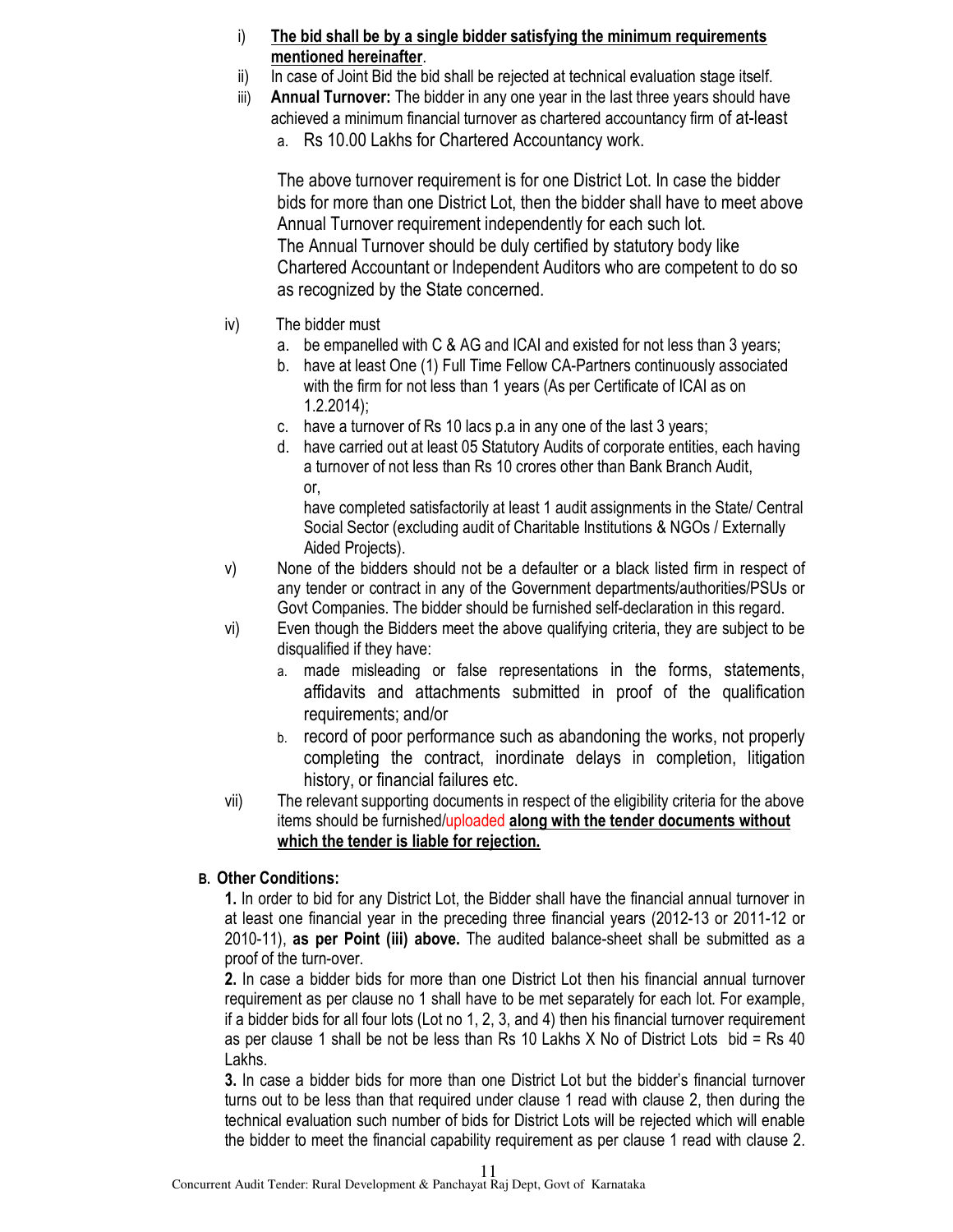This rejection of District Lots in such circumstances shall be at the sole discretion of Karnataka, RDPR, Govt of Karnataka, and, the bidder shall have no choice whatsoever in this regard.

4. All above requirements must be fulfilled and 100% marks scored thereon in e-Procurement technical bid sheet failing which, bid shall be declared non responsive.

 Note: The bidder shall furnish documentary evidence in support of the above qualifying requirements stipulated. Bidder not satisfying any of the above qualifying requirements will be summarily rejected.

#### 10.0 Period of contract:-

The period of contract will be 03 (three) years from the date of award of contract. This is subject to continued fulfillment of terms & conditions of this tender.

#### 11.0 INFORMATION REQUIRED WITH THE PROPOSAL:

11.1 The bids must clearly indicate the name of the Bidder who is participating in the bid.

11.2 The bidder in order to provide additional information and data in the Bid as deemed necessary by the bidder may use standard Catalogue pages and other documents.

As regards the provision of the bidding documents other than those listed in the Bid document, in case the "Proposed information contradicts the Specification requirements", specifications requirements shall govern, unless otherwise brought clearly in the technical/commercial deviation schedule in the bid.

- 11.3 Oral statements made by the bidder at any time or any other matter shall not be considered.
- 11.4 No Deviation whatsoever, in the following conditions of the bidding documents is permitted.
	- i.Validity of offer.
	- ii.EMD
	- iii.Performance Guarantee.
	- iv.Payment terms
	- v.Liquidated damages, Penalty for delay

Bidders are advised that while making bid proposals and quoting Financials/Prices these conditions may appropriately be taken into consideration. Bids with deviations on the above are liable to be disqualified.

#### 12.0 FINANCIAL BID:

#### 12.1 Rate Per District

12.1.1 The financial bid shall be submitted as per Annexure-4 in terms of Rate for Audit per Scheme in a District Lot. The bid for a District Lot, therefore, shall be sum of bids for all the Schemes in the said Lot. This cost shall cover at least 4 Concurrent Quarterly Audits of Scheme accounts for each GP, TP, ZP and each Implementing Agency.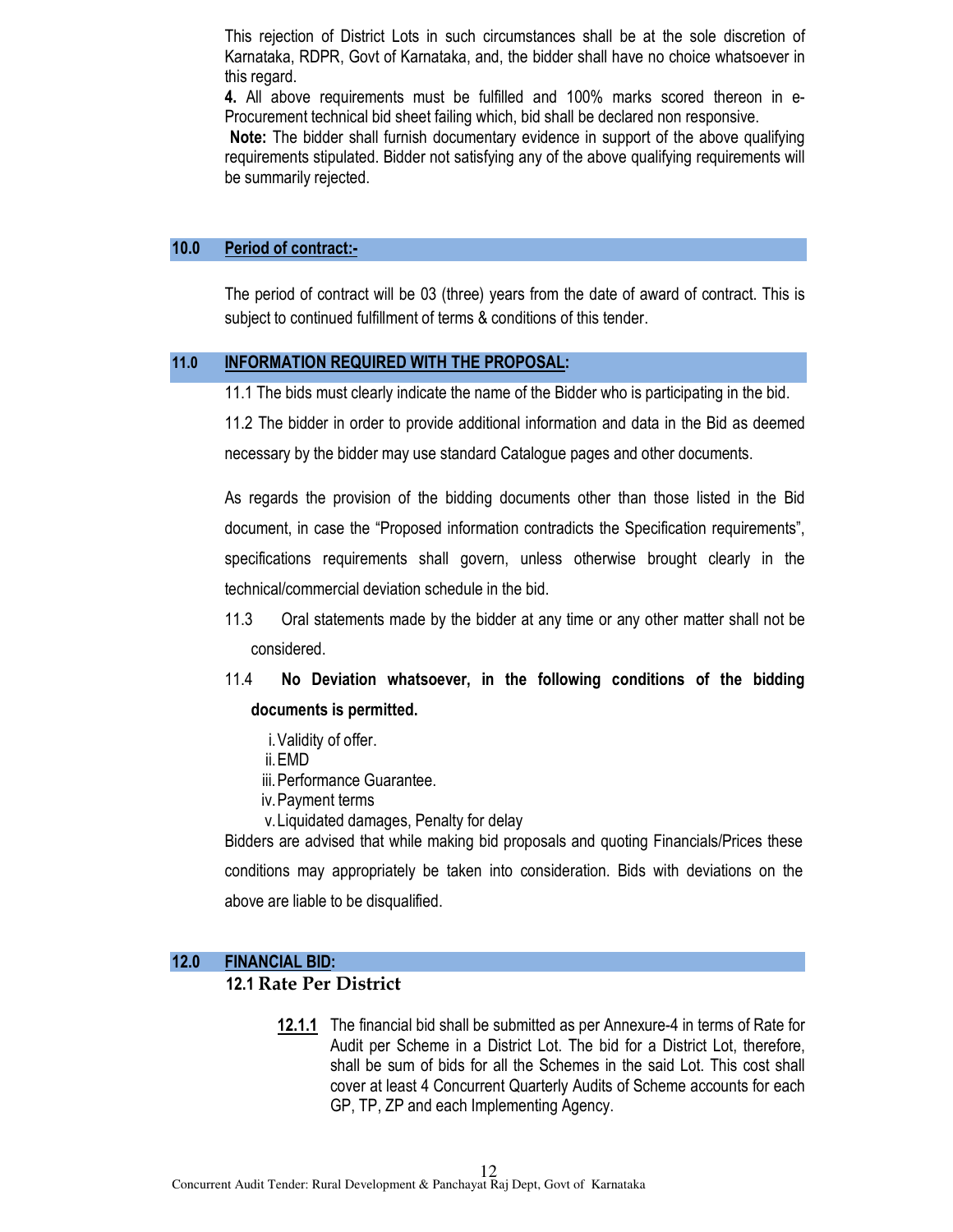12.1.2 The above price shall include the cost of transportation, movement costs, stationery, consumables for report writing, laptops, mobile phones, other portable devices and other incidental charges required to do the work.

(i) The organizing and achieving the "Scope of Work" is left to the discretion of the Bid Winner.

#### i) Evaluation of Financial Bids

- (1) This lowest price bid of the qualified bidder shall lead to declaration of L1. The total price offered for all the schemes put together for the district will be considered for this purpose.
- (2) The L1 shall be selected as per terms & conditions of this tender (not more than 5 District Lots shall be assigned to one bidder.
- (3) Further, in case for a given District Lot more than one bidder emerge L1 (Lowest Bidder) as per above financial evaluation criteria, the decision to pick the bid winner shall be taken by random "draw of lots" among all such L1 bidders. Accordingly, the bidder whose name emerges in the draw of lots shall be declared the bid winner.
- 12.2 The financial bid should be clearly quoted both in figures and words. In case of discrepancy between words and in figures, the lower of the two will be considered.

If the bid is not clear and unambiguous the RDPR, GOVT OF KARNATAKA reserves the right to reject the offer.

Any variation in the rates etc. will not be allowed on any ground, such as a mistake, misunderstanding etc., after the Bid has been submitted.

#### 13.0 Taxes and Duties:-

The bidders should indicate clearly all applicable taxes & duties etc., as applicable. This is for abundant clarity and transparency in payments. All taxes, duties, etc shall be payable only by the Bid Winner.

#### 14.0 Schedule of requirements:-

The successful agency shall complete work as per Scope of Work and in one financial year four cycles of concurrent-audit is expected to be done.

#### 15.0 BID CURRENCIES:

The Bidder shall quote only in Indian Rupees.

#### 16.0 EARNEST MONEY DEPOSIT:

EMD shall be as indicated in table below and shall be payable for each District Wise lot separately.

|                | <b>District Lot Wise EMD</b>     |                                                 |       |                     |                                                           |  |
|----------------|----------------------------------|-------------------------------------------------|-------|---------------------|-----------------------------------------------------------|--|
| S. No          | <b>District Lot</b>              | <b>EMD</b><br><b>Amount In</b><br><b>Rupees</b> | S. No | <b>District Lot</b> | <b>EMD</b><br><b>Amount</b><br><u>In</u><br><b>Rupees</b> |  |
|                | $\mathbf{2}$                     | 3                                               |       | $\mathbf{2}$        | З                                                         |  |
|                | <b>Bagalkot</b>                  | 20000                                           | 16    | <b>Gulbarga</b>     | 30000                                                     |  |
| $\overline{2}$ | <b>Bangalore</b><br><b>Rural</b> | 15000                                           | 17    | <b>Hassan</b>       | 30000                                                     |  |
| 3              | <b>Bangalore</b><br><b>Urban</b> | 15000                                           | 18    | <b>Haveri</b>       | 27000                                                     |  |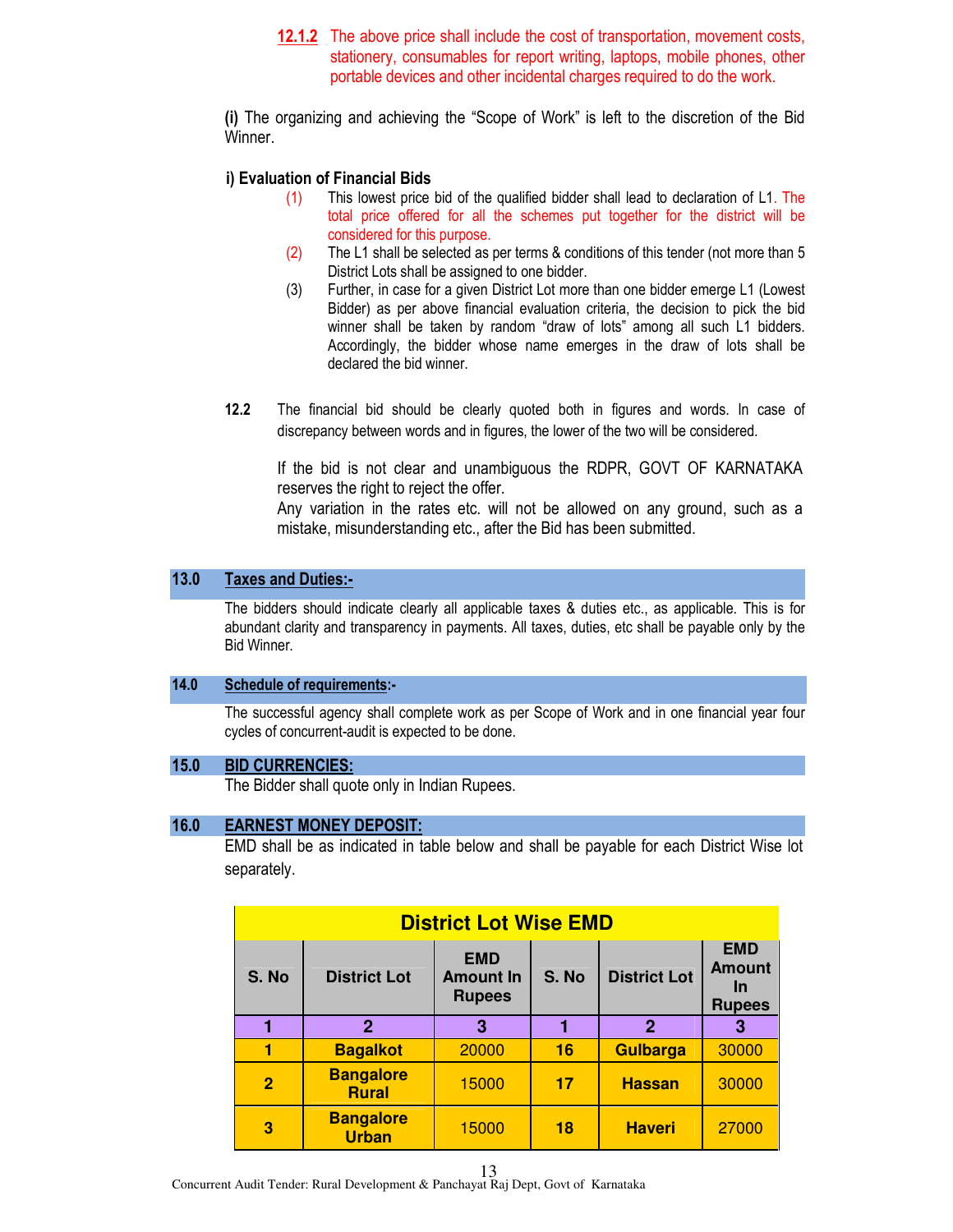| 4              | <b>Belgaum</b>                   | 60000 | 19 | <b>Kodagu</b>                   | 15000 |
|----------------|----------------------------------|-------|----|---------------------------------|-------|
| 5              | <b>Bellary</b>                   | 25000 | 20 | <b>Kolar</b>                    | 20000 |
| 6              | <b>Bidar</b>                     | 25000 | 21 | <b>Koppal</b>                   | 20000 |
| $\overline{7}$ | <b>Bijapur</b>                   | 25000 | 22 | <b>Mandya</b>                   | 30000 |
| 8              | <b>Chamrajnagar</b>              | 15000 | 23 | <b>Mysore</b>                   | 30000 |
| 9              | <b>Chikamagalur</b>              | 30000 | 24 | <b>Raichur</b>                  | 22000 |
| 10             | <b>Chikkaballapur</b>            | 20000 | 25 | Ramnagara                       | 20000 |
| 11             | <b>Chitradurga</b>               | 25000 | 26 | <b>Shimoga</b>                  | 30000 |
| 12             | <b>Dakshin</b><br><b>Kannada</b> | 25000 | 27 | <b>Tumkur</b>                   | 45000 |
| 13             | <b>Davangere</b>                 | 30000 | 28 | <b>Udupi</b>                    | 20000 |
| 14             | <b>Dharwad</b>                   | 15000 | 29 | <b>Uttara</b><br><b>Kannada</b> | 27000 |
| 15             | Gadag                            | 15000 | 30 | Yadagir                         | 20000 |

#### 17.0 PERIOD OF VALIDITY OF BIDS:

- 17.1 Bids shall be kept valid for acceptance for a period of 180 days from the last date for submission of bids, excluding the date of submission. A bid valid for a shorter period will be rejected by the RDPR, GOVT OF KARNATAKA as non-responsive.
- 17.2 In exceptional circumstances the RDPR, GOVT OF KARNATAKA may solicit the bidder's consent to an extension of the period of the validity. The request and the response there to shall be made in writing (including Cable or Fax or Telex). A bidder may refuse the request, but while granting the request for extension of validity the bidder will not be permitted to modify his bid.

#### 19.0 FORMAT OF BID:

- 19.1 The bids are invited in two part bid system through e-Procurement Mode only.
- 19.2 The Technical bid consists of the following:
	- i. Technical sheets.
	- ii. Documentary Sheets (all relevant documents in proof of the technical statements shall be submitted)
- 19.3 The Financial bid consists of the following:
	- i. Financial or Price Bid Sheet
- 19.4 A prospective bidder, who wishes to submit the bid shall adopt the following procedure.
	- 19.4.1 The bid shall be uploaded in e-procurement portal of e-Governance Dept, Govt of Karnataka. The details are separately given.
	- 19.4.2 The bidder shall key in the bid documents (Technical sheets and Financial Bid sheets) and upload them on to the e-procurement website on or before the time and date indicated in the notification.
	- 19.4.3 All the documents in support of qualifying requirements shall be scanned and uploaded in the e-Procurement website.

#### SUBMISSION OF BIDS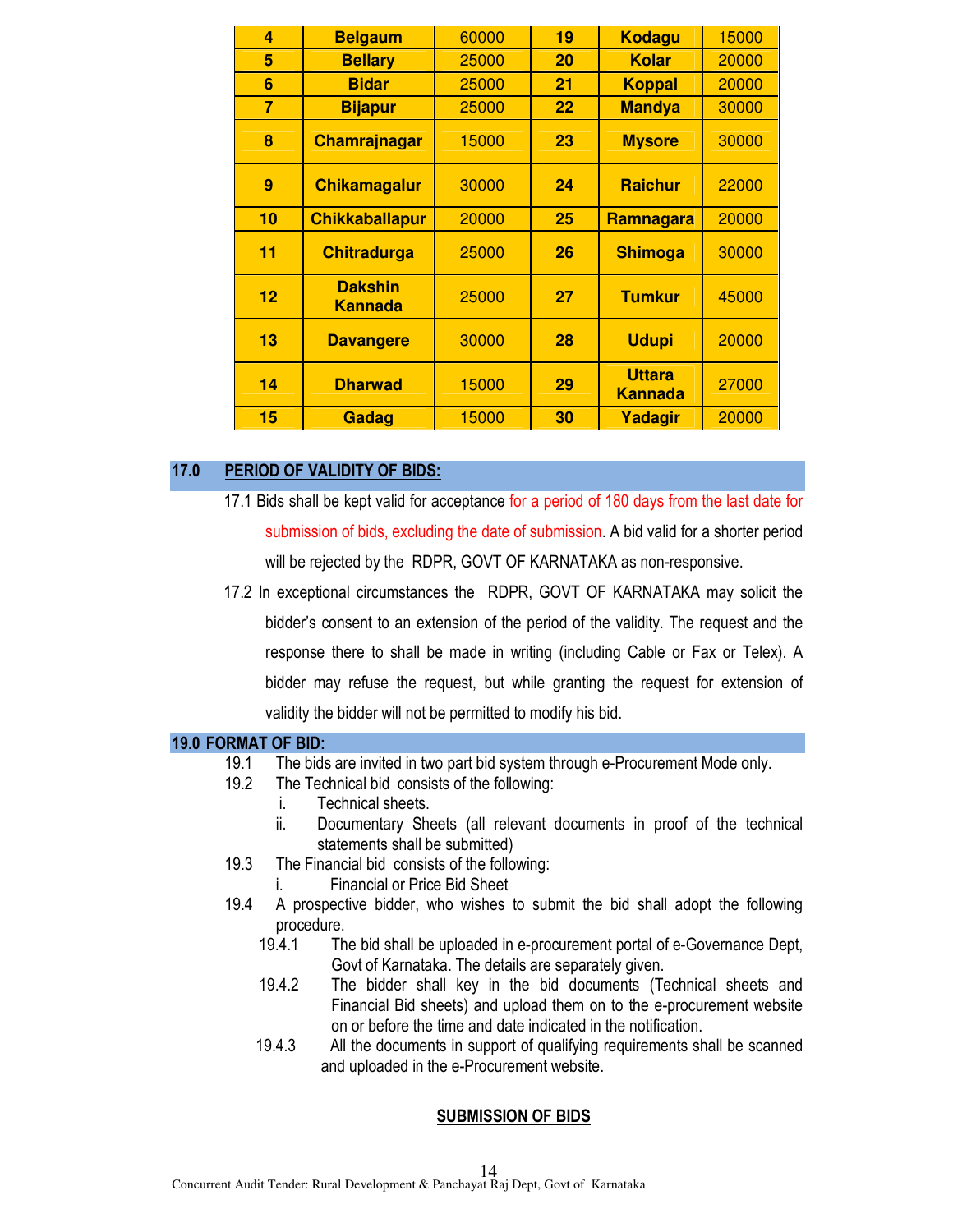#### 20.0 SUBMISSION OF BIDS TO THE RDPR, GOVT OF KARNATAKA:

- 20.1 The bidder shall submit the bid in Electronic Mode (e-Procurement mode) only. The bidder must ensure that the bids are received in the specified website for e-Procurement of e-Governance Department, Govt of Karnataka (https://eproc.karnataka.gov.in/), by the date and time indicated in the invitation for bids. Bids not submitted through E-Procurement mode (together with payment of tender processing fees of e-procurement) and non submission of EMD shall be disqualified. Bids submitted by telex/telegram will not be accepted. Request from any bidder to the RDPR, GOVT OF KARNATAKA to collect the Bids in physical form, from airlines, cargo agents etc., will not be entertained by the RDPR, GOVT OF KARNATAKA.
- 20.2 In case, the RDPR, GOVT OF KARNATAKA at its discretion, extends the deadline for the submission of bids, all right and obligations of the RDPR, GOVT OF KARNATAKA and the bidders previously subject to the deadline shall thereafter be subject to the deadline (for submission of bids) as extended.
- 20.3 The RDPR, GOVT OF KARNATAKA reserves the right to reject any bid, which is not deposited/uploaded according to the instruction, stipulated above.
- 20.4 LATE BIDS

 Any bid received by the RDPR, GOVT OF KARNATAKA after the deadline for submission of bids prescribed by the RDPR, GOVT OF KARNATAKA shall be rejected.

20.5 No bid may be withdrawn in the interval between – "after the deadline for submission of bids" and "the expiration of the period of bid validity". Withdrawal of a bid during this interval shall result in the Bidder's forfeiture of its bid security/EMD, and, also make him liable for black-listing.

#### 20.6 Acceptance of Tenders

- a) The RDPR, GOVT OF KARNATAKA does not bind itself to accept the L1 or any tender; neither will any reason be assigned for the rejection of any tender or part tender.
- b) Disregard of Tender Conditions: The RDPR, GOVT OF KARNATAKA reserves itself the right to reject any tender, which does not conform to any of the conditions of this tender document.

#### 20.0 PAYMENT:

The payment shall be made to the successful bidder by CEO ZP concerned on quarterly basis by 5<sup>th</sup> of succeeding month for Concurrent Audits actually completed, against the invoice furnished by the agency after evaluating the following points –

- (i) The Agency should have submitted the reports as per Scope of Work for concerned works
	- a. The same shall be uploaded into the Software of RPDR Dept [the software shall be provided by RDPR Dept].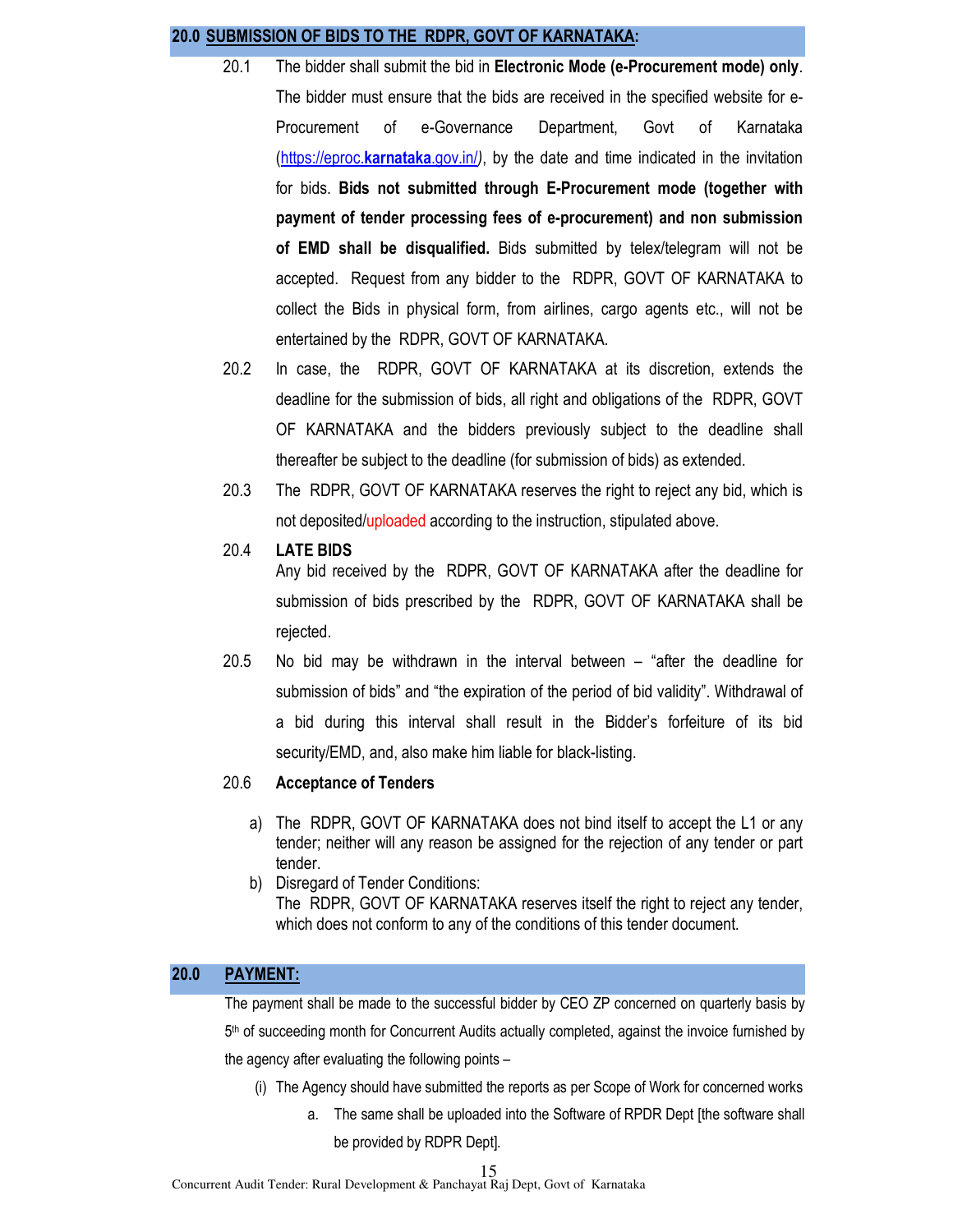- (ii) The payment shall be done at district level by concerned CEO ZP.
- (iii) The reports will be compared and correlated with the findings of the Social Audit or any other personnel who have independently checked the same. In case the Social Audit and/or other Independent checks reveal that Bid Winner submitted false or substantially false report then no payments shall be made for such a work.
- (iv) The payments shall be at the rate as per the price bid for each scheme and agreement entered into with the Bid Winner.
- (v) As stated above, the payment in each district shall be by CEO ZP concerned and independently released each quarter scheme-wise after successful completion of the audit and delivery of "Scope of Work" for a given Scheme.
- (vi) All payments to the Bidder shall be through RTGS or electronic money transfer system through Commercial Banks.
- (vii)Advance payments shall not be made.

#### 21.0 Statutory Deduction from the bills:-

The statutory deduction such as income tax, etc., will be deducted from the monthly bill of agency as per Rules for which relevant documents will be issued.

#### 22.0 Performance guarantee & Execution of contract agreement:-

22.1 The successful bidder for a District Lot shall furnish Performance Guarantee (PG) as follows –

(i) Value of District Lot (in Rupees) = Bid winner price for tender for one year

(ii) PG = 10 % of the Value of District Lot

- 22.2 The PG shall be in the form of Bank Guarantee (BG) from a Nationalized Bank.
- 22.3 The PG shall be furnished within 10 days from the date of issue of Letter of Intent.

22.4 The actual award of contract and signing of agreement shall occur only after the Performance Guarantee is furnished as prescribed herein. In case of failure to furnish the prescribed Performance Guarantee within 10 (ten) days of issue of Letter of Intent (LoI) by RDPR Dept, GoK, the bid is liable to be cancelled for the said default treating it as breach of tender terms & conditions. The defaulting Bid Winner shall be blacklisted for two years from any tenders of RDPR Dept, Govt of Karnataka.

22.5 The PG and BG shall remain valid and deposit shall remain with RDPR Dept, GoK, for full contract period plus three months beyond the contract period.

22.6 No interest shall accrue or given to the bid winner for either part of the PG from RDPR Dept, GoK, under any circumstances.

The agency should also execute a contract agreement as per the prescribed format on Rs 300/ stamp paper as provided in the tender documents within 10 days from the LoI. Provided that contract shall not be signed before the PG is furnished by the Bid Winner and the same is accepted by CEO ZP on behalf of RDPR Dept, GoK.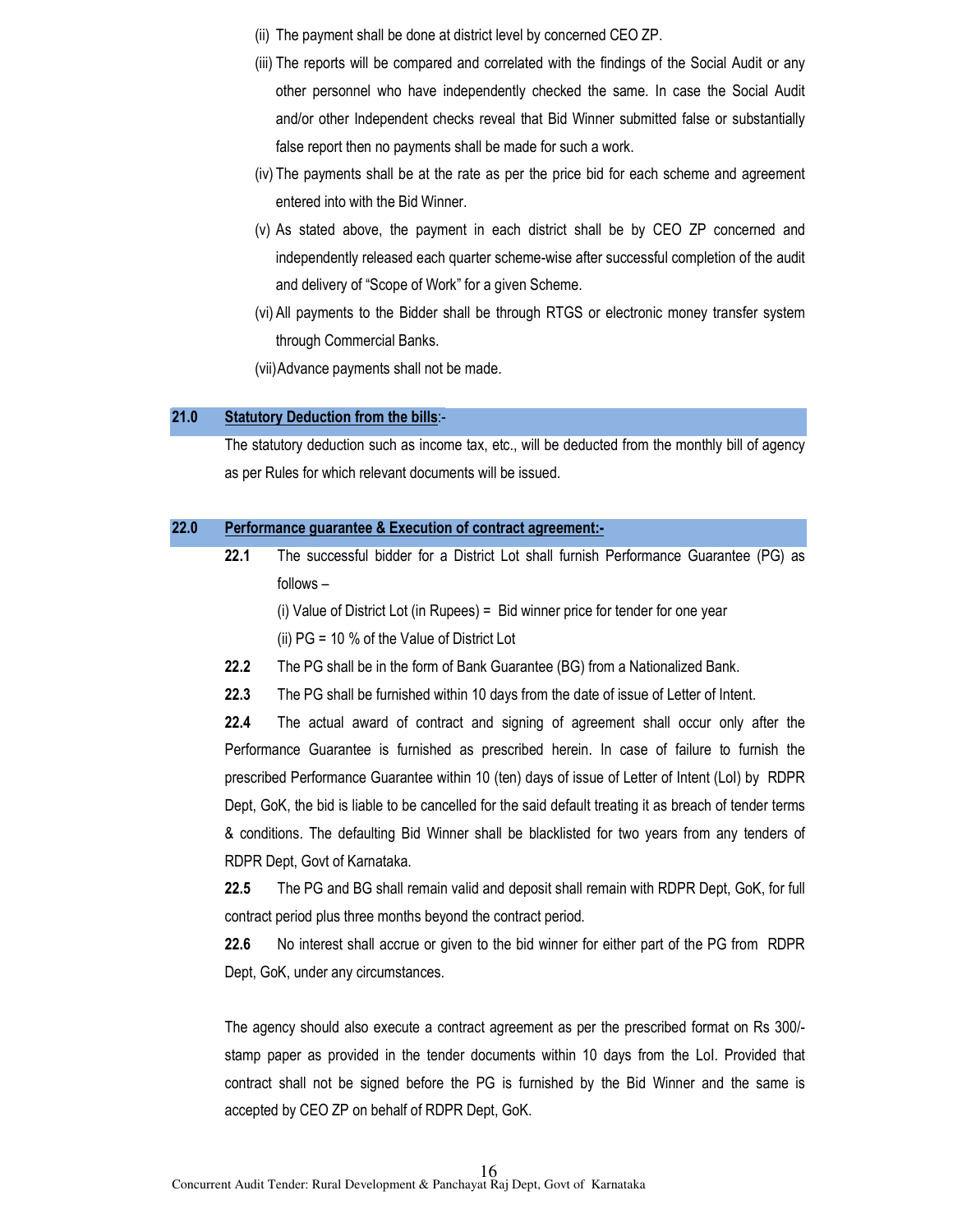#### 23.0 Penalty:-

In case the successful bidder fails to complete the work as per tender condition (see Scope of Work) within the prescribed delivery period, a penalty @1% for a week of delay or a part thereof upto a maximum limit of 10% of award amount shall be deducted from the outstanding payment or from the PG after the prescribed delivery period in respect of undelivered value of the work. Once the maximum is reached, the Purchaser may consider termination of the Contract pursuant to clause 24.

#### 24.0 Termination of the contract:-

A. The contract shall be terminated for the following reasons;

- i) The performance of the contractor is poor and not satisfactory.
- ii) Indulging in activities detrimental to the RDPR Dept, GOVT OF KARNATAKA services.
- iii) The Bidder is found to have submitted fake or fraudulent or false documents furnished by the agency at a later date or if the agency is proved to have suppressed material information disclosure of which would have rendered the agency ineligible as per tender terms & conditions.
- iv) Non-adhering/violation of the terms and conditions of the contract.
- v) if the Bid Winner fails to deliver any or all of the deliverables within the period(s) specified in the Contract, or within any extension thereof granted by the CEO, Zilla Panchayat/ RDPR Dept.
- B. The CEO ZP and RDPR Dept, GOVT OF KARNATAKA shall have the following powers:
	- i) To recover from the contractor as liquidated damages or by way of penalty clause above and,
	- ii) To engage Bid Winner of another District Lot after giving due notice to the contractor, on the account and at the risk of the contract at such places where "Scope of Work" remains undelivered.
	- iii) To cancel the contract
	- iv) Forfeiture/encash the Performance Guarantee
	- v) To blacklist or not to consider the suppliers future offers for a specified period.

#### 25.0 Resolving of disputes:-

25.1 All disputes shall be first attempted to be resolved amicably with mutual agreements.

25.2 In case of non-resolution of any issue or dispute arising out of or in connection with anything in this tender or the contract, the same shall be referred to resolution to Secretary Panchayat Raj, RDPR Department, Govt of Karnataka; who shall hear the parties and give his findings on the issue/dispute, and, the same shall be final and binding on both the parties to the contract

25.3 The Bidder or the Chief Executive Officer of a District ZP who is unsatisfied with the resolution or decision of Secretary Panchayat Raj, RDPR Department, Govt of Karnataka under clause 25.2 shall have option to go in for arbitration to Addl Chief Secretary RDPR/Principal Secretary, RDPR Department, Govt of Karnataka. The decision in the said arbitration shall be final and binding on both the parties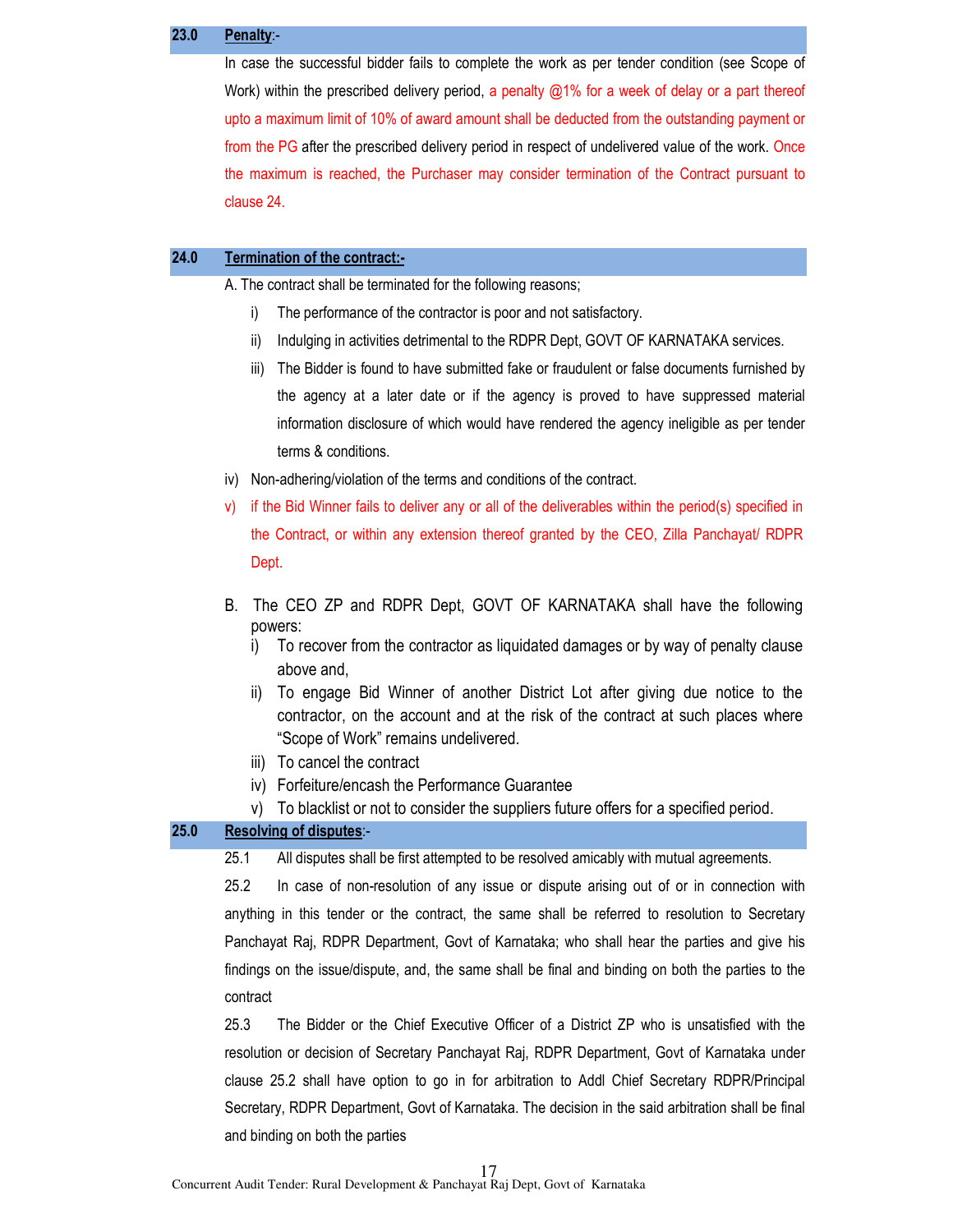The following shall be defined as occurrence of "breach of contract"

- 26.1The Bid Winner or his deployed personnel do false reporting or substantially false reporting (proved in a suitable enquiry by a suitable authority/person as authorized by MG NREGS, RDPR Dept, GoK including any of the CEO ZP)
- 26.2The Bid Winner fails to adhere to the time-limits or fails to deliver the quantum of work as per prescribed time-limits.
- 26.3Any activity causing wrongful loss to RDPR, Govt of Karnataka.
- 26.4Any breach or violation of the contract which leads to financial loss to the government or loss of public money.
- 26.5 The MG NREGS shall continuously do **Checking-of-Audit** done by Bid Winner through appropriate personnel/authorities. In case the Checking-of-Audit leads to conclusion that the Audit was contrary to the ground reality and the true picture on the spot; then this shall be construed and termed as "Breach of Contract" by Bid Winner.
- 26.6Any violation of terms & conditions of the contract/tender document, or, non-delivery of "Scope of Work"

The Performance Guarantee can be en-cashed for any "Breach of Contract" as cited above to the extent to make good any financial loss to RDPR, GoK. This encashment of PG is without prejudice to any other legal action that is necessary and required in a given situation.

Three proven cases of "Breach of Contract" falling under clauses 26.1 to 26.4 wherein after the report by MG NREGS the Bid Winner fails to remove the concerned personnel within 7-days of such a report; or, five proven cases of "Breach of Contract" falling under clause 26.5, or, one proven case falling under clause 26.6, shall lead to cancellation of the contract, and, RDPR, GoK, reserves right in such a case to assign the District Lot to another Bidder which would be working in the State. Provided, if such a "Breach of Contract" is officially reported by Bidder himself against the personnel provided by such a Bidder along with suitable action against such an individual personnel/breach; then this shall not count towards counting of "three" proven cases of Breach of Contract. The MG NREGS, State Unit shall be the final authority to decide whether "breach of contract" stands proved or not.

Any deductions already done out of available Performance Guarantee shall be made good from the next payments due to Bid Winner.

#### 27.0CHANGE OF QUANTITY:

As per need the change of 25% from the tendered "Scope" and "Quantities" for same or similar nature of audit work shall be permissible at the discretion of RDPR Dept, GoK, or CEO ZP concerned.

#### 28.0 Other Changes:

The RDPR, GOVT OF KARNATAKA may at any time during the execution of the contract make changes with in the general scope by written instructions, in any one or more of the following.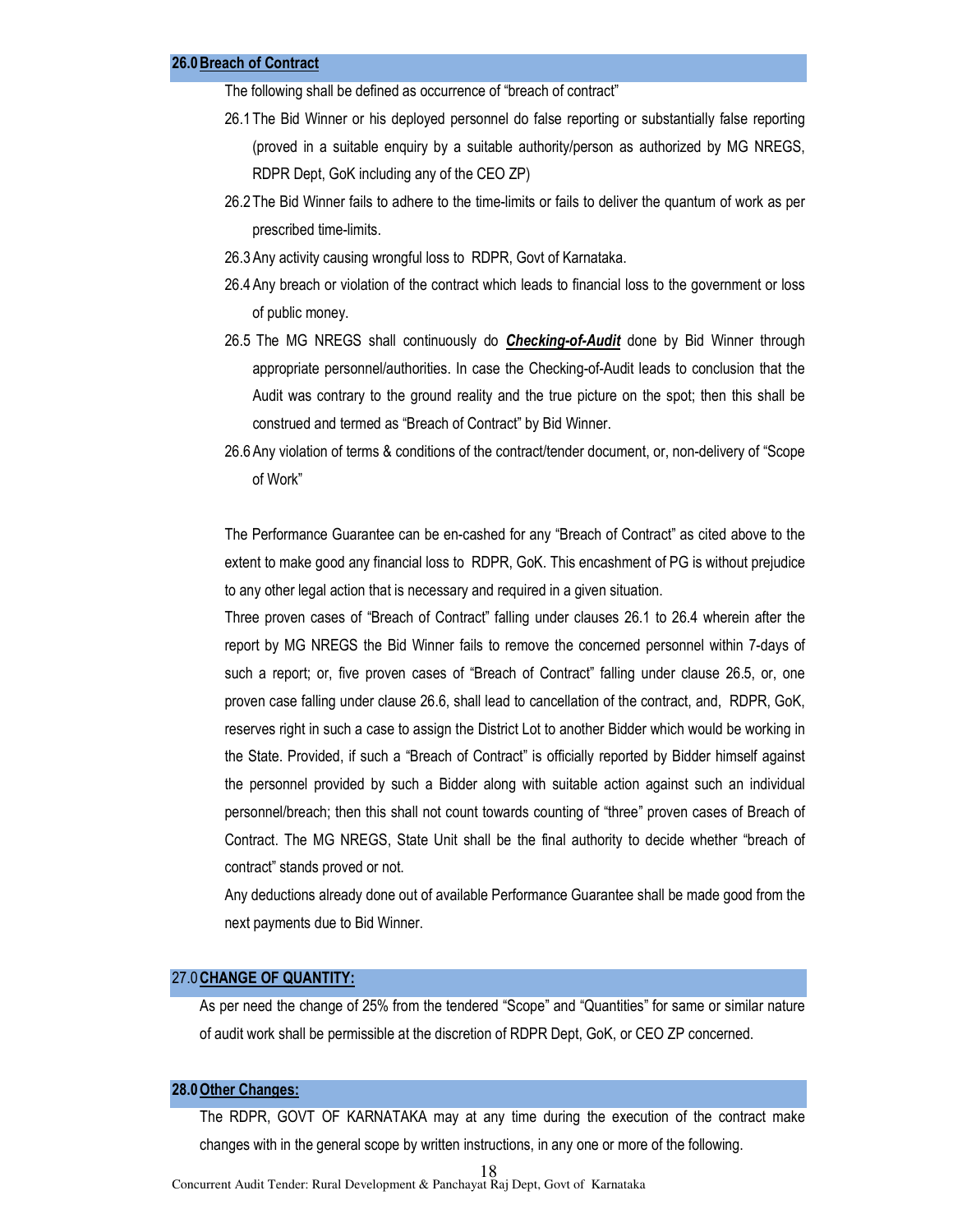a) The place of works.

#### 29.0 DELAYS IN THE CONTRACTOR'S PERFORMANCE:

- 29.1 Delay by the contractor in the performance of the obligations under the contract shall render the contractor liable for any or all the following sanctions: forfeiture of its performance security, imposition of liquidated damages and/or termination of contract for default as detailed hereunder.
- 29.2 If, at any time during performance of the contract the contractor should encounter conditions impeding timely delivery of the services and for performance of services, the contractor shall promptly notify the RDPR, GOVT OF KARNATAKA in writing of the fact of the delay, its likely duration and its cause(s). Upon receipt of the contractor's request the RDPR, GOVT OF KARNATAKA shall evaluate the situation and may, at its discretion extend the time for the performance in which case the extension shall be ratified by an amendment.

#### 30.0 EFFECT AND JURISDICTION OR CONTRACT:

30.1 The contract shall be considered as having come into force from the date of "Signing of Agreement" with concerned Chief Executive Officer of Zilla Panchayat unless otherwise provided for. Therefore, while the tender is called centrally at RDPR Dept level, agreement shall be entered and payments done district lot wise at respective CEO ZP level.

30.2 The laws applicable to the contract shall be the law in force in India. The Courts of Bangalore in Karnataka State shall have exclusive jurisdiction in all matters arising under the contract, including execution of arbitration awards.

## 31.0 VAT (KARNATAKA SALES TAX) AND CENTRAL SALES TAX:

VAT/KST and CST Acts etc shall be as applicable and full liability of the Bidder.

#### 32.0 ADDITIONAL INSTRUCTIONS FOR THE ATTENTION OF TENDERERS:

I. Technical Bid, shall contain all details to prove that the Bidder meets the minimum qualification requirements for this tender. It shall not either directly or indirectly disclose Price or the FINANCIAL BID. In case Financials are indicated in the Technical Bid, the offer shall be summarily rejected.

The Bidders shall submit their offer in (Electronic form) before the notified date and time for opening tenders. Only technical bids will be opened in the presence of the Bidders or their authorized representative.

The date and time of opening of Financial bids shall be notified to all the technically eligible Bidders after technical evaluation of the tender is completed.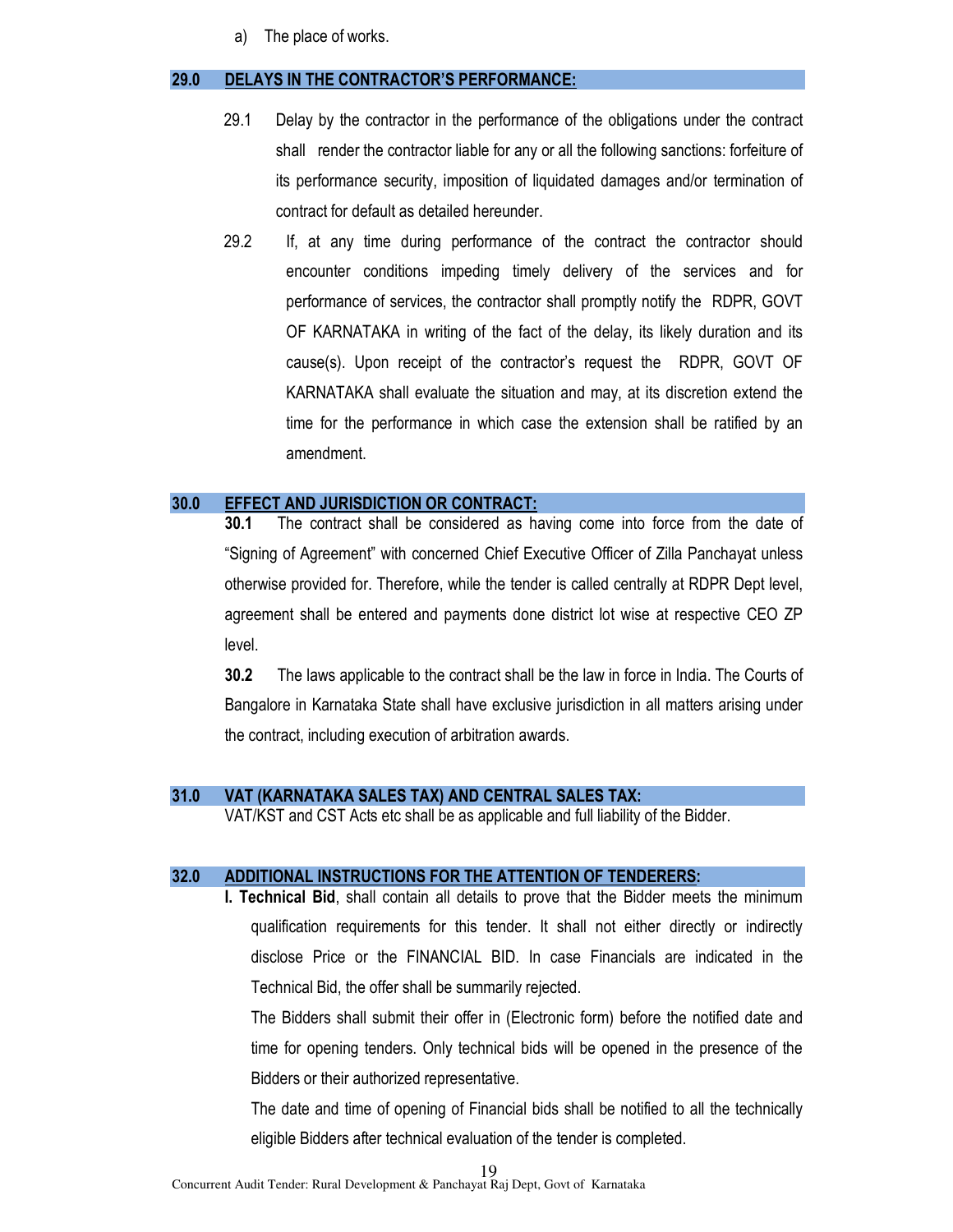II. The following Schedules are enclosed:

| Schedule-1 | Qualifying requirements       |
|------------|-------------------------------|
| Schedule-2 | <b>Financial Bid Schedule</b> |

#### 33.0 Bid opening and evaluation:

On the date and time fixed by the RDPR, GOVT OF KARNATAKA for opening of bids in Electronic mode will be opened and scrutinized by the MG NREGS, Karnataka. After fully satisfying the bid conditions, the technical bids will be opened. Bidder's representatives (up to 2 persons) who choose to attend at the date and time for opening of bids in the invitation to bid or in case any extension has been given thereto on the extended bid opening date and time notified to all the bidders who have purchased the bidding document. The bidder's representatives who are present shall sign a register evidencing their attendance.

The bidder's names, technical modifications, bid withdrawal and such other details will be available on the website after opening.

The Financial bids (in Electronic mode) of all the "Techno-commercial" Responsive Bidders shall be opened in the presence of representatives (up to two per firm) of such bidders who choose to be present. The date/time of opening the Financial bid shall be intimated to all such qualified bidders by fax/letter in advance besides inviting final Financial bid if found appropriate after evaluation of Technical bids.

The bidder's name, lump-sum Financial Bid, all discounts if any, modifications in the Financial Bid will be available on the web site.

No electronic recording/transmitting devices will be permitted during bid opening

Tender Inviting Authority MS Bldg, 3rd Gate, 2nd Floor RDPR Dept, GoK, Bangalore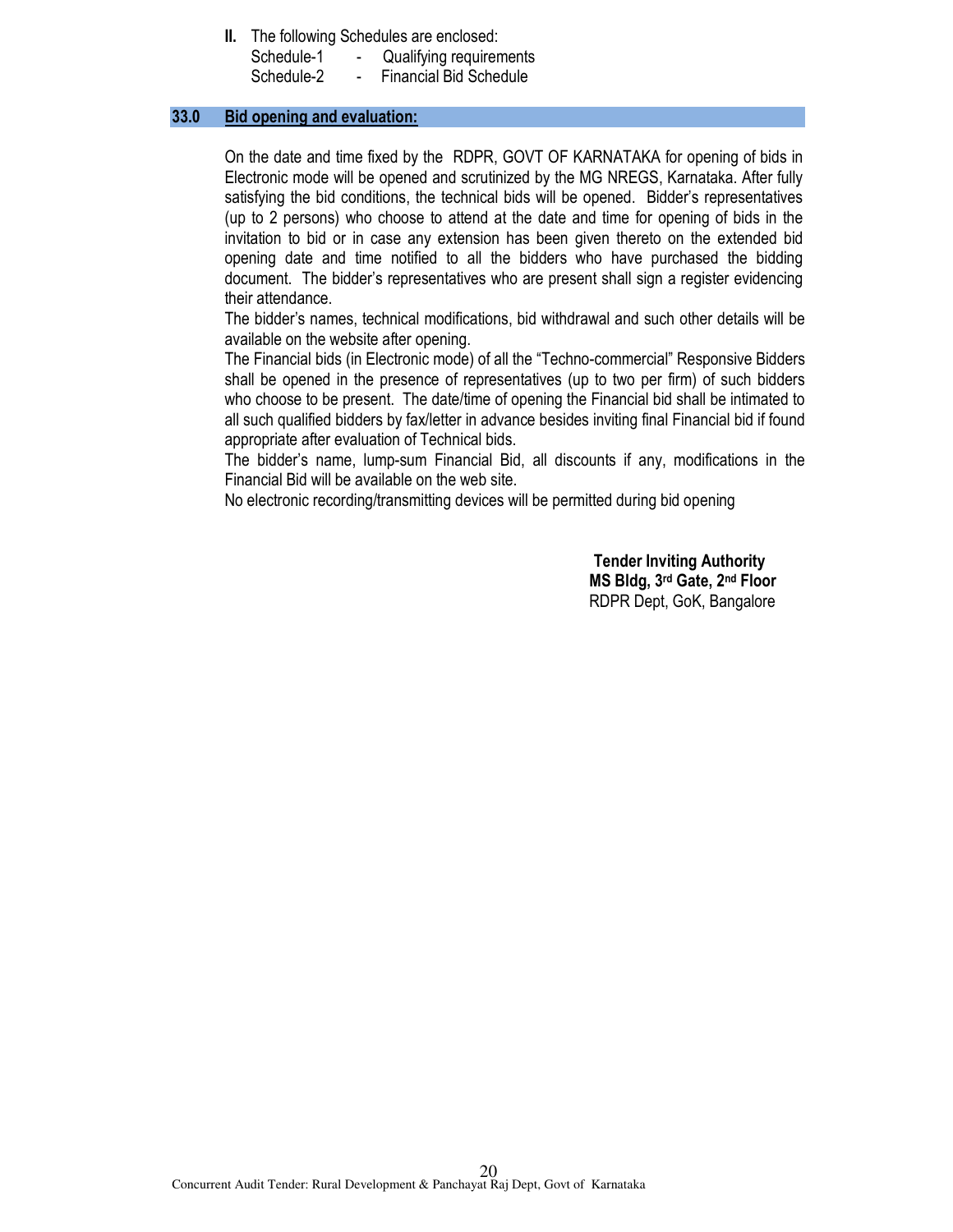| <b>Technical Bid Sheet for</b> |                                                                                                                                                                                                                                                                                                                                                                    |                                              | <b>District Lot</b>    |
|--------------------------------|--------------------------------------------------------------------------------------------------------------------------------------------------------------------------------------------------------------------------------------------------------------------------------------------------------------------------------------------------------------------|----------------------------------------------|------------------------|
| S<br>$\mathbf{N}\mathbf{0}$    | <b>Evaluation Criteria</b>                                                                                                                                                                                                                                                                                                                                         | <b>Item</b>                                  | <b>Figures/Values</b>  |
|                                | <b>Bidder Name</b>                                                                                                                                                                                                                                                                                                                                                 |                                              |                        |
|                                | Turnover of the Bidder in<br><b>Audit Work</b>                                                                                                                                                                                                                                                                                                                     | Year<br>2010-11                              |                        |
| 1                              |                                                                                                                                                                                                                                                                                                                                                                    | 2011-12                                      |                        |
|                                | Details & Proof of 3 years'                                                                                                                                                                                                                                                                                                                                        | 2012-13<br>S No & for<br>Whom<br><b>DOne</b> | Value of Work<br>Order |
| $\overline{c}$                 | experience of Bidder in<br>audit work, (name, details<br>cost of the audit and for<br>whom done $*$ )<br># Add sheet if required                                                                                                                                                                                                                                   | 1<br>2<br>3<br>4<br>5                        |                        |
|                                |                                                                                                                                                                                                                                                                                                                                                                    | <b>TOTAL</b><br>$Cost =$                     |                        |
| 3                              | <b>Empanelment Details as</b><br>CA/CA Firm with C&AG &<br>ICAI <sup>*</sup>                                                                                                                                                                                                                                                                                       |                                              |                        |
| 4                              | Details of 1 (One) Full<br><b>Time CA Partner</b><br>associated with Bidder for<br>not less than 1 years<br>(attach ICAI Certificate)                                                                                                                                                                                                                              | 1<br>$\overline{c}$<br>3<br>4                |                        |
| 5                              | Details of at least 05<br>Statutory Audits of<br>Corporate Entities each<br>with turn-over not less than<br>Rs 15 Crores other than<br><b>Bank Branch Audit</b><br>Or<br>Details of at least 1 Audit<br>Assignments in<br><b>State/Central Govt Social</b><br>Sector (excluding audit of<br>Charitable Institutions or<br>NGOs or in Externally<br>Aided Projects) | 1<br>2<br>3<br>4<br>5<br>6<br>$\overline{7}$ |                        |
| 6                              | <b>Attach Self Certificate that</b><br>Bidder is <b>NOT</b> (i) Black<br>Listed, or (ii) Defaulter, in<br>respect to any tnder or<br>contract with any of<br><b>Government Departments</b><br>or Authorities or PSUs or<br>Companies.                                                                                                                              | Attached                                     | YES/NO                 |

# ANNEXURE –I (read with Annexure II & III)

Signature...........................

| Full Name                   |  |
|-----------------------------|--|
| (Authorized Representative) |  |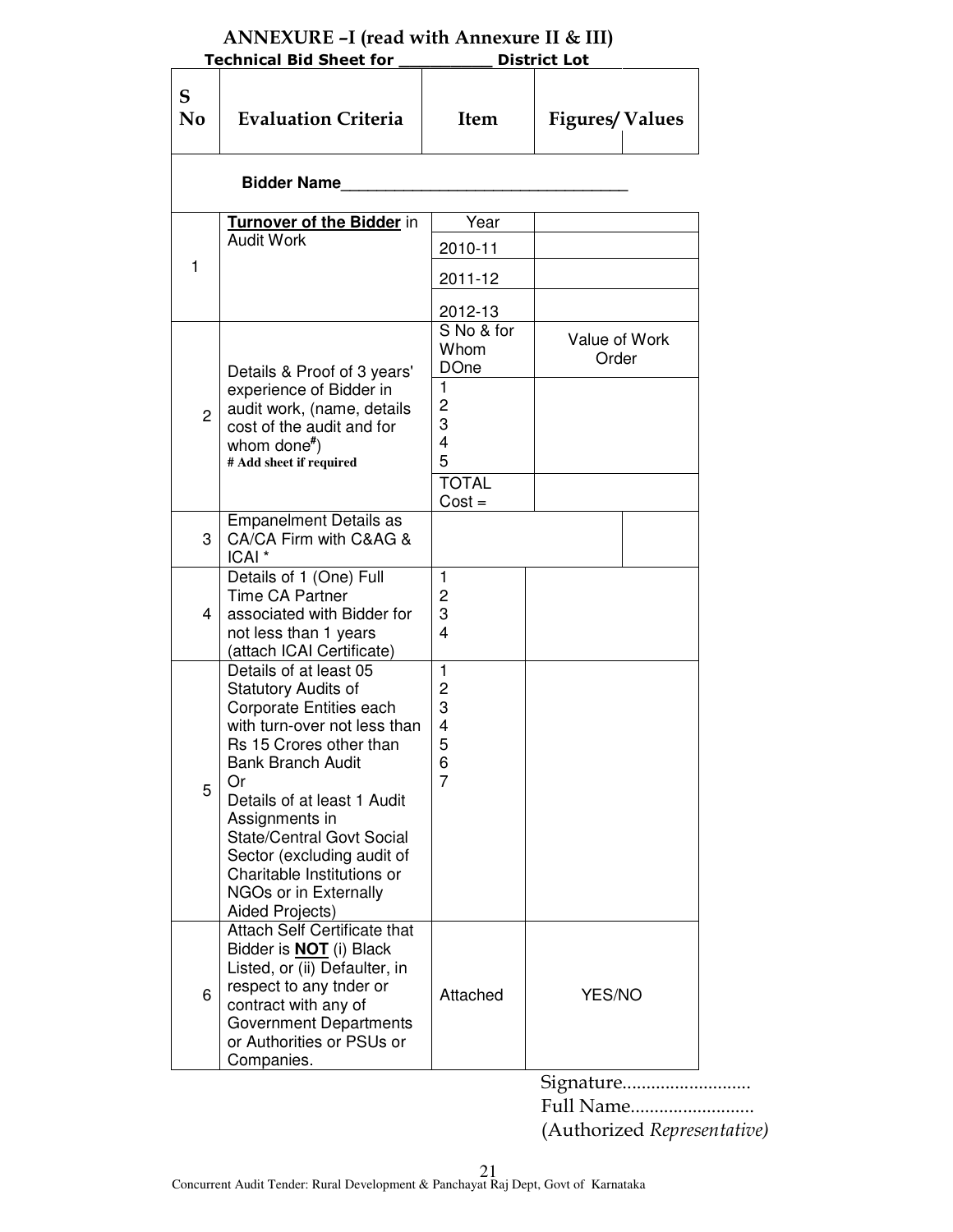Designation........................ Full Address of the Bidder ............................. Telephone No.; .............. Fax No.: .................. Email ………………..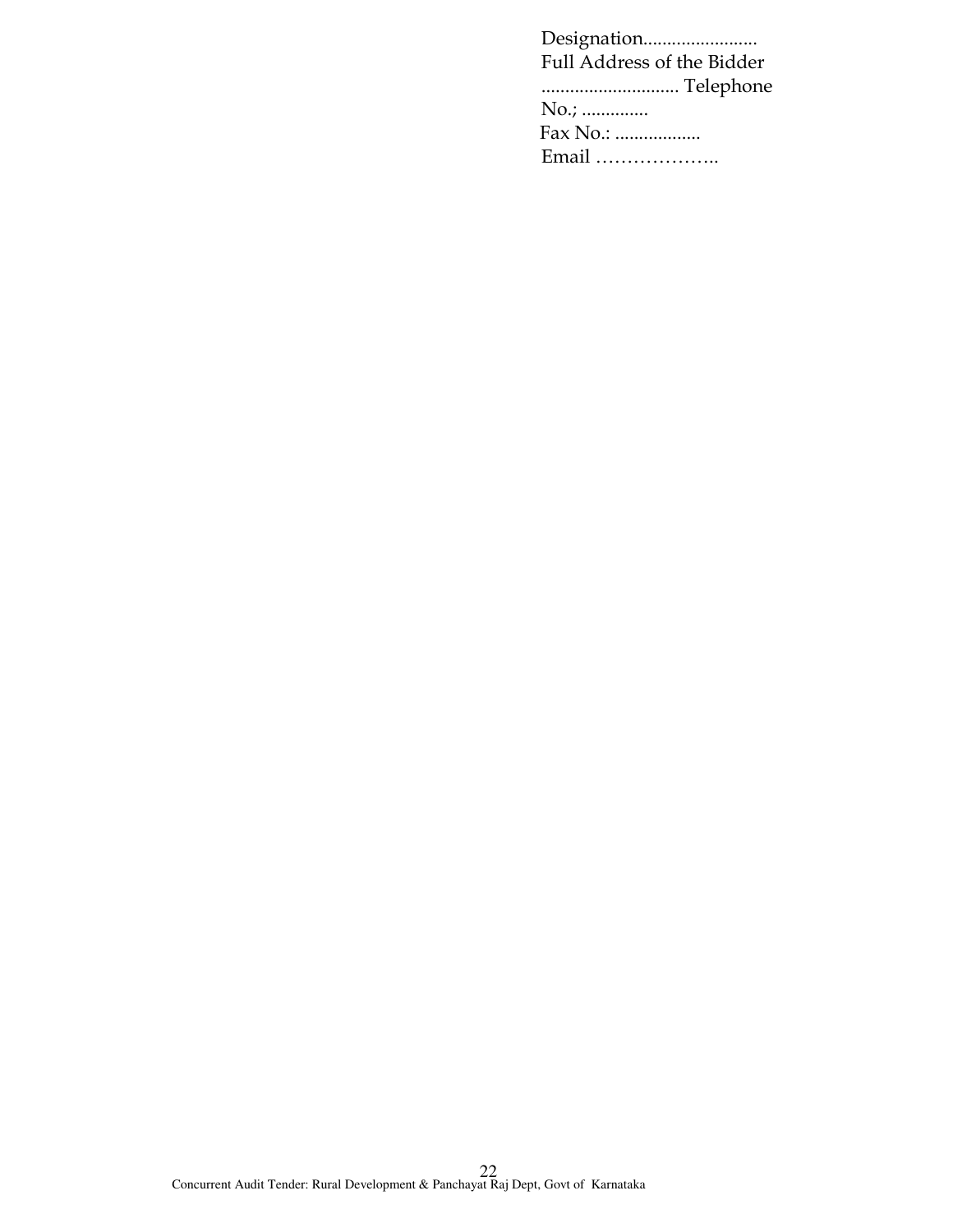## ANNEXURE-2 FORMAT OF COVERING LETTER TO TECHNICAL PROPOSAL FOR District Lot

# FROM:

................................................. (Name  $\mathcal{E}$  Address of the Bidder(s)) TO:

Sri \_\_\_\_\_\_\_\_\_\_\_\_\_\_\_\_\_\_\_\_\_ Tender Inviting Authority, RDPR Dept, Govt of Karnataka

Subject: Concurrent Audit tender for the \_\_\_\_\_\_\_\_\_\_\_\_\_\_\_\_\_\_\_\_ District Lot, reg

Ref: Tender No . ................................................ Sir,

On subject and reference cited supra as regards the Technical Proposal 1. I/We ........................ the undersigned, offer to provide work as per tender cited at Reference above.

2. In response thereof I/We am/are hereby submitting my/our proposal, which includes this technical proposal, and a financial proposal duly uploaded in e-procurement portal of Govt of Karnataka.

3. If negotiations are held during the period of validity of the proposal, i.e. before (Date), I/We undertake to negotiate on the basis of this proposal. My/Our proposal is binding upon me/us and subject to modifications resulting from contract negotiations.

4. I/We understand that you are not bound to accept any proposal you receive.

Encls:

Yours faithfully, Signature........................... Full Name.......................... (Authorized Representative) Designation........................ Full Address of the Bidder ............................. ........................................ Telephone No.; .............. Fax No.: ..................

Email ID: .................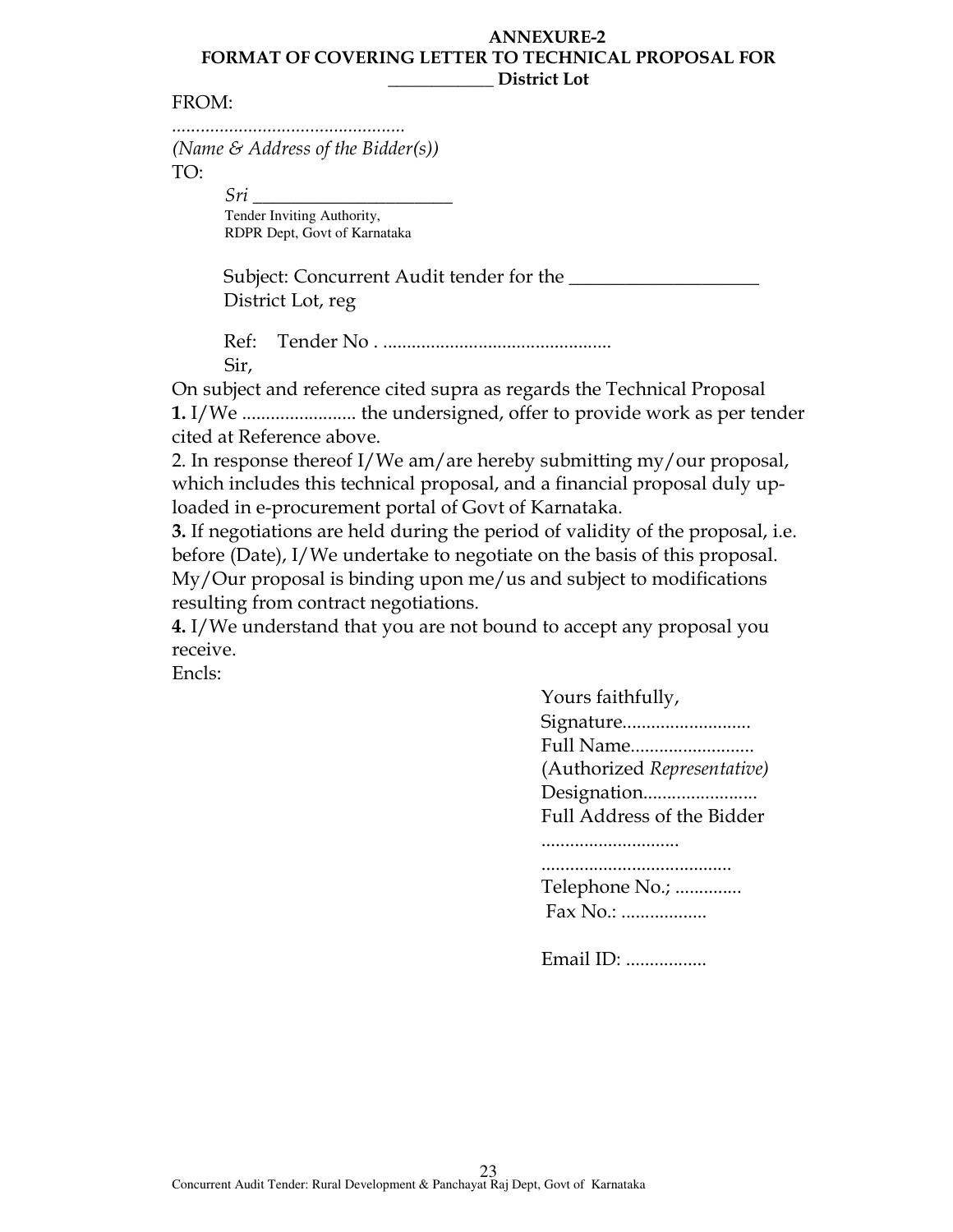# ANNEXURE-3

# Major Audits Done during last five years that best illustrates Qualifications Technical Bid for \_\_\_\_\_\_\_\_\_\_\_\_\_\_\_\_\_\_\_ District Lot (Tender No\_\_\_\_\_\_\_ Dt\_\_\_\_\_\_\_)

Please provide information on each reference audit for which your firm was legally contracted. The format shall be filled for each such audit – Fill-up one sheet in format below for each RELEVANT project that Bidder has

executed in last 5 years

**Tender. No............** 

| S. No          | <b>Item</b>                                                             | <b>Details</b>                                                |
|----------------|-------------------------------------------------------------------------|---------------------------------------------------------------|
| 1              | Details of Audit<br>(Organization/Scheme etc)                           |                                                               |
| $\overline{2}$ | Awarded by (attach Work<br>Order Copy)                                  |                                                               |
| 3              | Briefly mention the<br>Objectives and Goal and<br>achievements          |                                                               |
| 4              | Value of Work Order of<br><b>Audit Award</b>                            |                                                               |
| 5              | Details of Professional Staff<br>Provided by you:                       |                                                               |
| 5a             | Number of Staff:                                                        |                                                               |
| 5 <sub>b</sub> | Man/Person-Months for<br>which deployed:                                |                                                               |
| 6              | Start Date (Month/Year):                                                |                                                               |
| $\overline{7}$ | <b>Completion Date:</b><br>(Month/Year)                                 |                                                               |
| 8              | <b>Detailed Narrative</b><br>Description of the Project &<br>Work done: |                                                               |
|                | Date $\qquad \qquad$<br>Place                                           | Firm's Name and signature<br>of Authorised<br>Representative: |

|       | <b>Financial Bid for Bagalkote District Lot</b><br>(171 No of Units/Offices to be Audited once in each Quarter with about 12 personnel) |                               |                                                                             |                                                                                                                                                    |  |
|-------|-----------------------------------------------------------------------------------------------------------------------------------------|-------------------------------|-----------------------------------------------------------------------------|----------------------------------------------------------------------------------------------------------------------------------------------------|--|
| S. No | <b>Scheme</b>                                                                                                                           | Unit of<br><b>Measurement</b> | Level of<br>Implementation<br>Agency (No of<br><b>Units per</b><br>Quarter) | <b>Financial Bid for</b><br><b>Concurrent Audit for the</b><br><b>Scheme for the District</b><br>Lot per Year (in Rupees)<br>(See Para 2.3 of RFP) |  |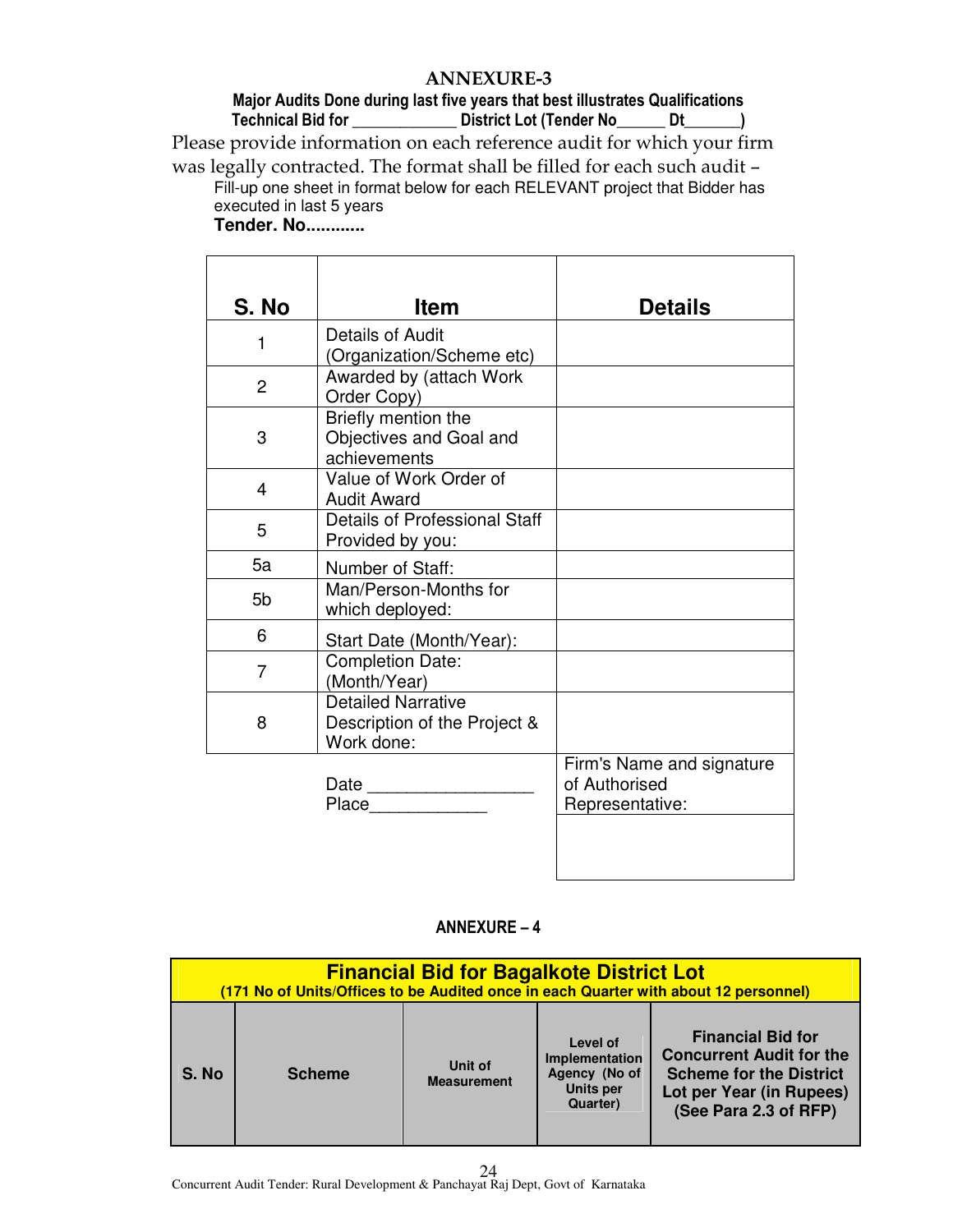| $\blacksquare$ | $\overline{2}$                                                                    | 3                                                | $\boldsymbol{4}$          | 5 |
|----------------|-----------------------------------------------------------------------------------|--------------------------------------------------|---------------------------|---|
| 1              | Mahatma Gandhi<br><b>National Rural</b><br>Employment<br><b>Guarantee Schemes</b> | <b>Rate per</b><br><b>Scheme per</b><br>district | Gram<br>Panchayat         |   |
| $\overline{2}$ | <b>National Rural</b><br><b>Livelihood Mission</b>                                | <b>Rate per</b><br><b>Scheme per</b><br>district | <b>Taluk</b><br>Panchayat |   |
| 3              | NRDWP (Central +<br>State)                                                        | Rate per<br><b>Scheme per</b><br>district        | <b>District</b>           |   |
| $\overline{a}$ | <b>Nirmal Bharat</b><br>Abhiyan                                                   | <b>Rate per</b><br><b>Scheme per</b><br>district | Gram<br>Panchayat         |   |
| 5              | Suvarna Gramodaya                                                                 | Rate per<br><b>Scheme per</b><br>district        | <b>District</b>           |   |
| 6              | <b>Gram Swaraj</b>                                                                | <b>Rate per</b><br><b>Scheme per</b><br>district | <b>District</b>           |   |
| $\overline{7}$ | 5054 Roads &<br>Bridges & SDP                                                     | <b>Rate per</b><br><b>Scheme per</b><br>district | <b>District</b>           |   |
| 8              | 4705 Restoration &<br>Rejuvanation of ZP<br>tanks                                 | Rate per<br><b>Scheme per</b><br>district        | <b>District</b>           |   |
| 9              | <b>13th Finance</b>                                                               | Rate per<br><b>Scheme per</b><br>district        | Gram<br>Panchayat         |   |
|                | <b>Total For District</b>                                                         | <b>Total Financial</b><br>$Bid =$                |                           |   |

|                | <b>Financial Bid for Bangalore Urban District Lot</b><br>(96 No of Units/Offices to be Audited once in each Quarter with about 6 personnel) |                                           |                                                                             |                                                                                                                                                    |  |
|----------------|---------------------------------------------------------------------------------------------------------------------------------------------|-------------------------------------------|-----------------------------------------------------------------------------|----------------------------------------------------------------------------------------------------------------------------------------------------|--|
| S. No          | <b>Scheme</b>                                                                                                                               | Unit of<br><b>Measurement</b>             | Level of<br>Implementation<br>Agency (No of<br><b>Units per</b><br>Quarter) | <b>Financial Bid for</b><br><b>Concurrent Audit for the</b><br><b>Scheme for the District</b><br>Lot per Year (in Rupees)<br>(See Para 2.3 of RFP) |  |
|                | $\mathbf{2}$                                                                                                                                | 3                                         | $\overline{\mathbf{4}}$                                                     | 5                                                                                                                                                  |  |
|                | Mahatma Gandhi<br><b>National Rural</b><br>Employment<br><b>Guarantee Schemes</b>                                                           | Rate per<br><b>Scheme per</b><br>district | Gram<br>Panchayat                                                           |                                                                                                                                                    |  |
| $\overline{2}$ | <b>National Rural</b><br>Livelihood Mission                                                                                                 | Rate per<br><b>Scheme per</b><br>district | Taluk<br>Panchayat                                                          |                                                                                                                                                    |  |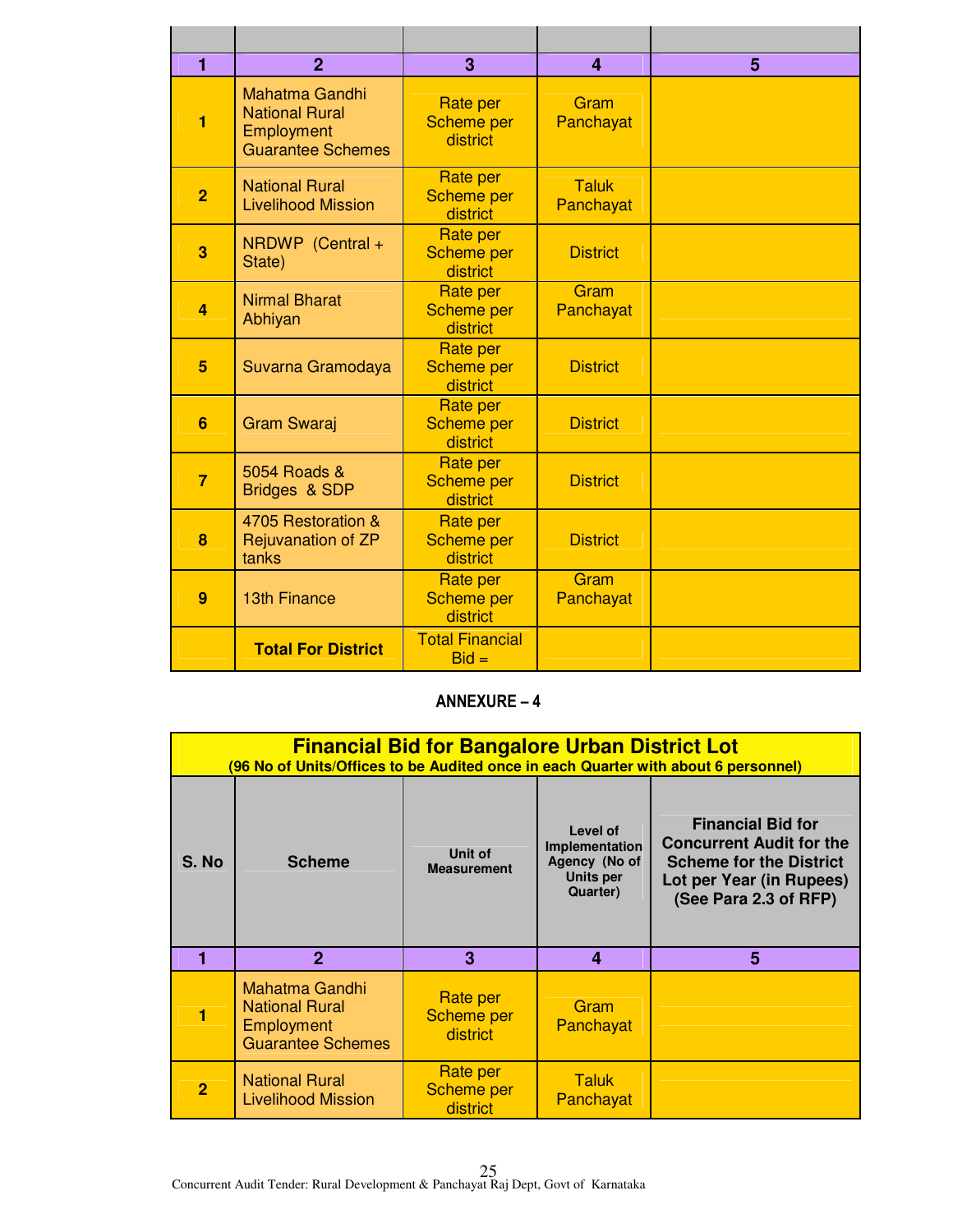| 3              | NRDWP (Central +<br>State)                        | Rate per<br><b>Scheme per</b><br>district        | <b>District</b>   |  |
|----------------|---------------------------------------------------|--------------------------------------------------|-------------------|--|
| $\overline{4}$ | <b>Nirmal Bharat</b><br>Abhiyan                   | Rate per<br>Scheme per<br>district               | Gram<br>Panchayat |  |
| 5              | Suvarna Gramodaya                                 | Rate per<br><b>Scheme per</b><br>district        | <b>District</b>   |  |
| 6              | <b>Gram Swaraj</b>                                | Rate per<br><b>Scheme per</b><br>district        | <b>District</b>   |  |
| $\overline{7}$ | 5054 Roads &<br>Bridges & SDP                     | Rate per<br><b>Scheme per</b><br>district        | <b>District</b>   |  |
| 8              | 4705 Restoration &<br>Rejuvanation of ZP<br>tanks | Rate per<br><b>Scheme per</b><br>district        | <b>District</b>   |  |
| 9              | <b>13th Finance</b>                               | <b>Rate per</b><br><b>Scheme per</b><br>district | Gram<br>Panchayat |  |
|                | <b>Total For District</b>                         | <b>Total Financial</b><br>$Bid =$                |                   |  |

|                | <b>Financial Bid for Bangalore Rural District Lot</b><br>(108No of Units/Offices to be Audited once in each Quarter with about 7 personnel) |                                                  |                                                                             |                                                                                                                                                    |  |
|----------------|---------------------------------------------------------------------------------------------------------------------------------------------|--------------------------------------------------|-----------------------------------------------------------------------------|----------------------------------------------------------------------------------------------------------------------------------------------------|--|
| S. No          | <b>Scheme</b>                                                                                                                               | Unit of<br><b>Measurement</b>                    | Level of<br>Implementation<br>Agency (No of<br><b>Units per</b><br>Quarter) | <b>Financial Bid for</b><br><b>Concurrent Audit for the</b><br><b>Scheme for the District</b><br>Lot per Year (in Rupees)<br>(See Para 2.3 of RFP) |  |
| 1              | $\overline{2}$                                                                                                                              | 3                                                | 4                                                                           | 5                                                                                                                                                  |  |
| 1              | <b>Mahatma Gandhi</b><br><b>National Rural</b><br>Employment<br><b>Guarantee Schemes</b>                                                    | Rate per<br><b>Scheme per</b><br>district        | Gram<br>Panchayat                                                           |                                                                                                                                                    |  |
| $\overline{2}$ | <b>National Rural</b><br><b>Livelihood Mission</b>                                                                                          | Rate per<br><b>Scheme per</b><br>district        | <b>Taluk</b><br>Panchayat                                                   |                                                                                                                                                    |  |
| 3              | NRDWP (Central +<br>State)                                                                                                                  | Rate per<br><b>Scheme per</b><br>district        | <b>District</b>                                                             |                                                                                                                                                    |  |
| 4              | <b>Nirmal Bharat</b><br>Abhiyan                                                                                                             | Rate per<br><b>Scheme per</b><br>district        | Gram<br>Panchayat                                                           |                                                                                                                                                    |  |
| 5              | Suvarna Gramodaya                                                                                                                           | <b>Rate per</b><br><b>Scheme per</b><br>district | <b>District</b>                                                             |                                                                                                                                                    |  |
| 6              | <b>Gram Swaraj</b>                                                                                                                          | Rate per<br><b>Scheme per</b>                    | <b>District</b>                                                             |                                                                                                                                                    |  |

Concurrent Audit Tender: Rural Development & Panchayat Raj Dept, Govt of Karnataka 26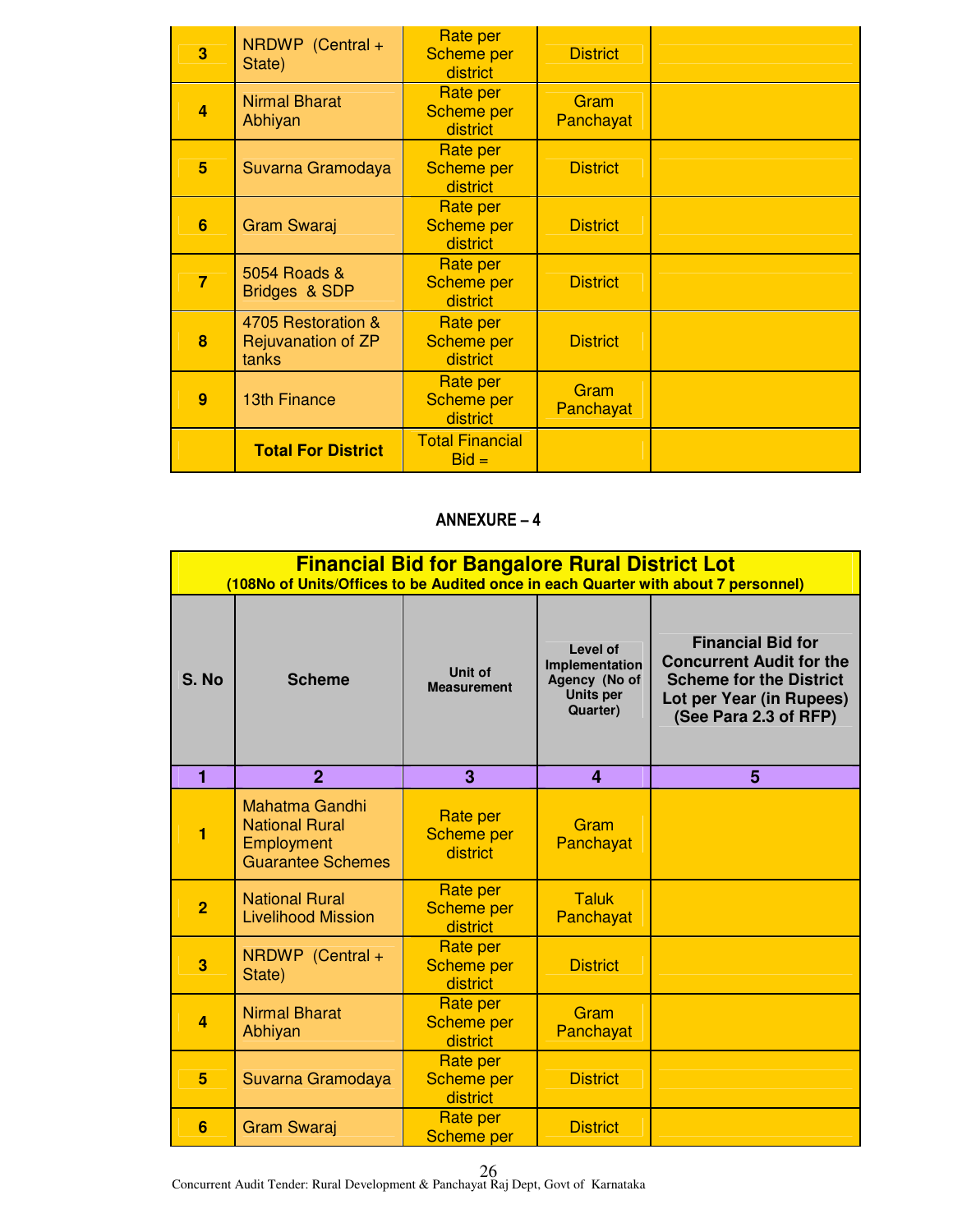|   |                                                   | district                                  |                   |  |
|---|---------------------------------------------------|-------------------------------------------|-------------------|--|
|   | 5054 Roads &<br>Bridges & SDP                     | Rate per<br><b>Scheme per</b><br>district | <b>District</b>   |  |
| 8 | 4705 Restoration &<br>Rejuvanation of ZP<br>tanks | Rate per<br><b>Scheme per</b><br>district | <b>District</b>   |  |
| 9 | <b>13th Finance</b>                               | Rate per<br><b>Scheme per</b><br>district | Gram<br>Panchayat |  |
|   | <b>Total For District</b>                         | <b>Total Financial</b><br>$Bid =$         |                   |  |

|                | <b>Financial Bid for Belgaum District Lot</b><br>(496 No of Units/Offices to be Audited once in each Quarter with about 30 personnel) |                                                  |                                                                      |                                                                                                                                                    |  |
|----------------|---------------------------------------------------------------------------------------------------------------------------------------|--------------------------------------------------|----------------------------------------------------------------------|----------------------------------------------------------------------------------------------------------------------------------------------------|--|
| S. No          | <b>Scheme</b>                                                                                                                         | Unit of<br><b>Measurement</b>                    | Level of<br>Implementation<br>Agency (No of<br>Units per<br>Quarter) | <b>Financial Bid for</b><br><b>Concurrent Audit for the</b><br><b>Scheme for the District</b><br>Lot per Year (in Rupees)<br>(See Para 2.3 of RFP) |  |
| 1              | $\overline{2}$                                                                                                                        | 3                                                | 4                                                                    | 5                                                                                                                                                  |  |
| 1              | <b>Mahatma Gandhi</b><br><b>National Rural</b><br>Employment<br><b>Guarantee Schemes</b>                                              | <b>Rate per</b><br><b>Scheme per</b><br>district | Gram<br>Panchayat                                                    |                                                                                                                                                    |  |
| $\overline{2}$ | <b>National Rural</b><br><b>Livelihood Mission</b>                                                                                    | <b>Rate per</b><br><b>Scheme per</b><br>district | Taluk<br>Panchayat                                                   |                                                                                                                                                    |  |
| 3              | NRDWP (Central +<br>State)                                                                                                            | Rate per<br><b>Scheme per</b><br>district        | <b>District</b>                                                      |                                                                                                                                                    |  |
| 4              | <b>Nirmal Bharat</b><br>Abhiyan                                                                                                       | Rate per<br><b>Scheme per</b><br>district        | Gram<br>Panchayat                                                    |                                                                                                                                                    |  |
| 5              | Suvarna Gramodaya                                                                                                                     | <b>Rate per</b><br><b>Scheme per</b><br>district | <b>District</b>                                                      |                                                                                                                                                    |  |
| 6              | <b>Gram Swaraj</b>                                                                                                                    | Rate per<br><b>Scheme per</b><br>district        | <b>District</b>                                                      |                                                                                                                                                    |  |
| $\overline{7}$ | 5054 Roads &<br>Bridges & SDP                                                                                                         | <b>Rate per</b><br><b>Scheme per</b><br>district | <b>District</b>                                                      |                                                                                                                                                    |  |
| 8              | 4705 Restoration &<br><b>Rejuvanation of ZP</b><br>tanks                                                                              | <b>Rate per</b><br><b>Scheme per</b><br>district | <b>District</b>                                                      |                                                                                                                                                    |  |
| 9              | <b>13th Finance</b>                                                                                                                   | Rate per<br><b>Scheme per</b><br>district        | Gram<br>Panchayat                                                    |                                                                                                                                                    |  |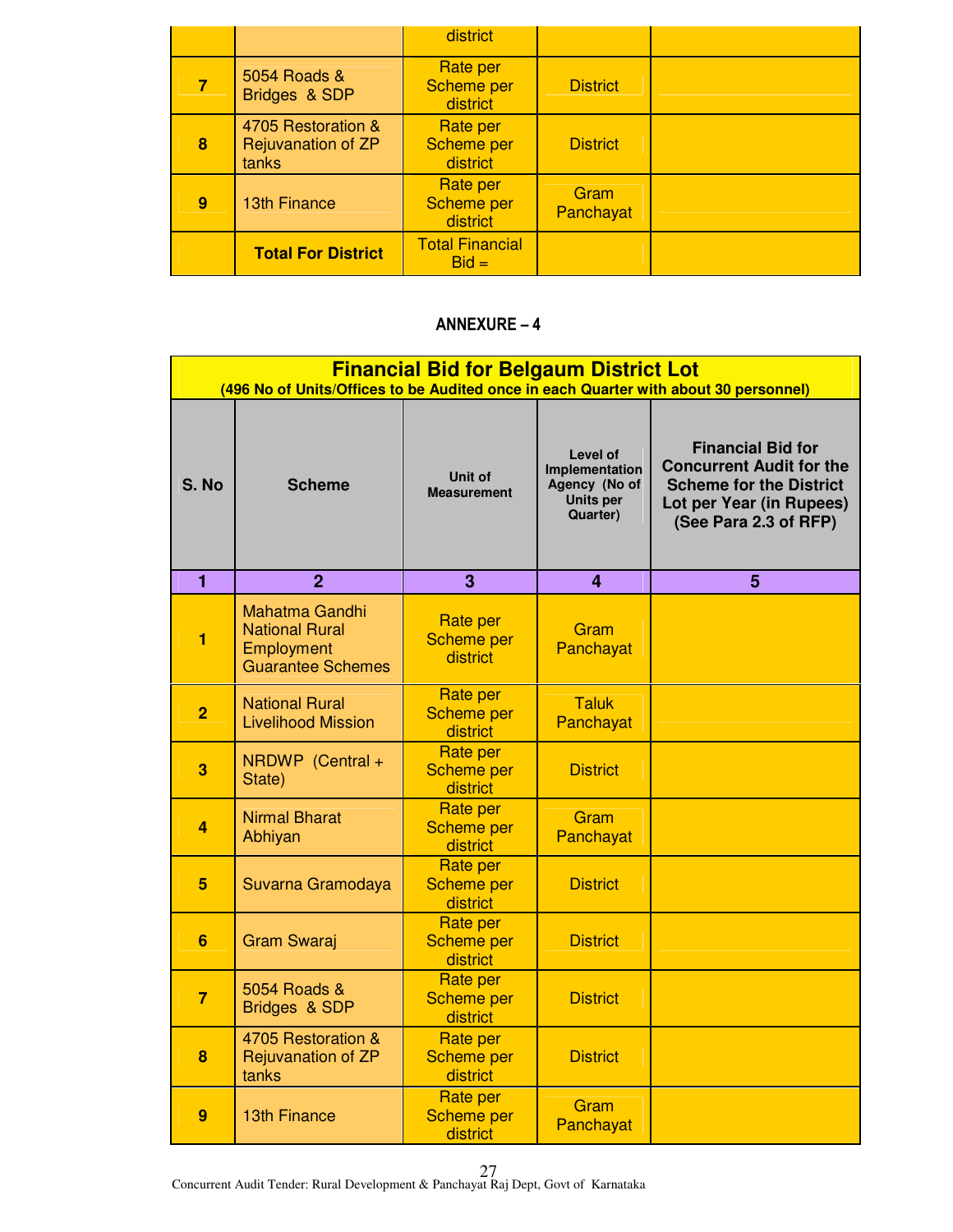| <b>Total For District</b> | <u> Fotal Financial</u><br><b>Bid</b> |  |  |
|---------------------------|---------------------------------------|--|--|
|---------------------------|---------------------------------------|--|--|

|                | <b>Financial Bid for Bellary District Lot</b><br>(199 No of Units/Offices to be Audited once in each Quarter with about 14 personnel) |                                                  |                                                                             |                                                                                                                                                    |
|----------------|---------------------------------------------------------------------------------------------------------------------------------------|--------------------------------------------------|-----------------------------------------------------------------------------|----------------------------------------------------------------------------------------------------------------------------------------------------|
| S. No          | <b>Scheme</b>                                                                                                                         | <b>Unit of</b><br><b>Measurement</b>             | Level of<br>Implementation<br>Agency (No of<br><b>Units per</b><br>Quarter) | <b>Financial Bid for</b><br><b>Concurrent Audit for the</b><br><b>Scheme for the District</b><br>Lot per Year (in Rupees)<br>(See Para 2.3 of RFP) |
| 1              | $\overline{2}$                                                                                                                        | 3                                                | 4                                                                           | 5                                                                                                                                                  |
| 1              | <b>Mahatma Gandhi</b><br><b>National Rural</b><br>Employment<br><b>Guarantee Schemes</b>                                              | Rate per<br><b>Scheme per</b><br>district        | Gram<br>Panchayat                                                           |                                                                                                                                                    |
| $\overline{2}$ | <b>National Rural</b><br><b>Livelihood Mission</b>                                                                                    | Rate per<br><b>Scheme per</b><br>district        | <b>Taluk</b><br>Panchayat                                                   |                                                                                                                                                    |
| 3              | NRDWP (Central +<br>State)                                                                                                            | Rate per<br><b>Scheme per</b><br>district        | <b>District</b>                                                             |                                                                                                                                                    |
| 4              | <b>Nirmal Bharat</b><br>Abhiyan                                                                                                       | <b>Rate per</b><br><b>Scheme per</b><br>district | Gram<br>Panchayat                                                           |                                                                                                                                                    |
| 5              | Suvarna Gramodaya                                                                                                                     | Rate per<br><b>Scheme per</b><br>district        | <b>District</b>                                                             |                                                                                                                                                    |
| 6              | <b>Gram Swaraj</b>                                                                                                                    | Rate per<br>Scheme per<br>district               | <b>District</b>                                                             |                                                                                                                                                    |
| $\overline{7}$ | 5054 Roads &<br>Bridges & SDP                                                                                                         | Rate per<br><b>Scheme per</b><br>district        | <b>District</b>                                                             |                                                                                                                                                    |
| 8              | 4705 Restoration &<br>Rejuvanation of ZP<br>tanks                                                                                     | Rate per<br><b>Scheme per</b><br>district        | <b>District</b>                                                             |                                                                                                                                                    |
| 9              | <b>13th Finance</b>                                                                                                                   | Rate per<br>Scheme per<br>district               | Gram<br>Panchayat                                                           |                                                                                                                                                    |
|                | <b>Total For District</b>                                                                                                             | <b>Total Financial</b><br>$Bid =$                |                                                                             |                                                                                                                                                    |

# ANNEXURE – 4

**Financial Bid for Bidar District Lot (185 No of Units/Offices to be Audited once in each Quarter with about 13 personnel)**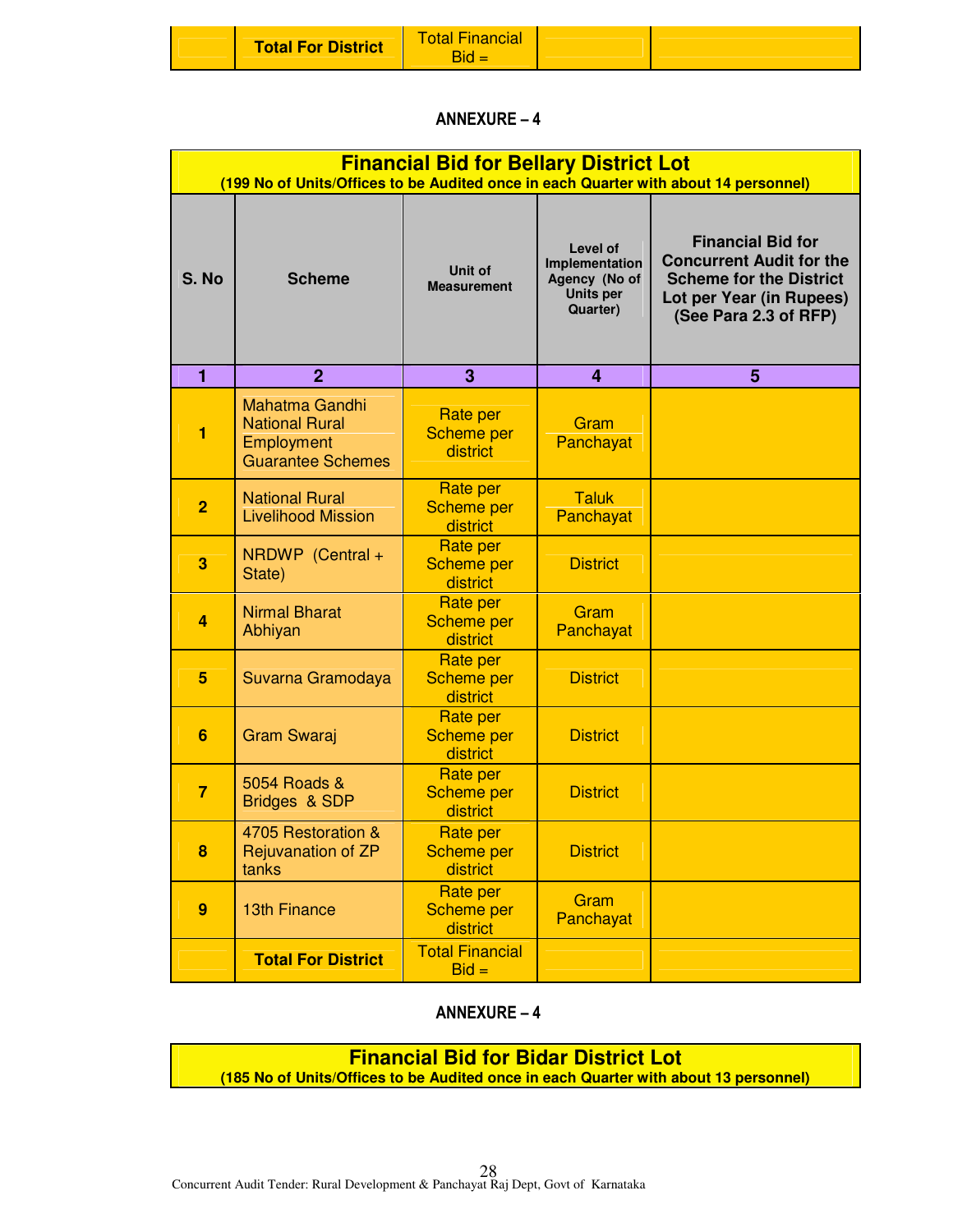| S. No          | <b>Scheme</b>                                                                            | Unit of<br><b>Measurement</b>                    | Level of<br>Implementation<br>Agency (No of<br>Units per<br>Quarter) | <b>Financial Bid for</b><br><b>Concurrent Audit for the</b><br><b>Scheme for the District</b><br>Lot per Year (in Rupees)<br>(See Para 2.3 of RFP) |
|----------------|------------------------------------------------------------------------------------------|--------------------------------------------------|----------------------------------------------------------------------|----------------------------------------------------------------------------------------------------------------------------------------------------|
| $\overline{1}$ | $\overline{2}$                                                                           | 3                                                | $\overline{\mathbf{A}}$                                              | 5                                                                                                                                                  |
| 1              | <b>Mahatma Gandhi</b><br><b>National Rural</b><br>Employment<br><b>Guarantee Schemes</b> | <b>Rate per</b><br><b>Scheme per</b><br>district | Gram<br>Panchayat                                                    |                                                                                                                                                    |
| $\overline{2}$ | <b>National Rural</b><br><b>Livelihood Mission</b>                                       | <b>Rate per</b><br><b>Scheme per</b><br>district | <b>Taluk</b><br>Panchayat                                            |                                                                                                                                                    |
| 3              | NRDWP (Central +<br>State)                                                               | <b>Rate per</b><br><b>Scheme per</b><br>district | <b>District</b>                                                      |                                                                                                                                                    |
| 4              | <b>Nirmal Bharat</b><br>Abhiyan                                                          | <b>Rate per</b><br>Scheme per<br>district        | Gram<br>Panchayat                                                    |                                                                                                                                                    |
| 5              | Suvarna Gramodaya                                                                        | <b>Rate per</b><br><b>Scheme per</b><br>district | <b>District</b>                                                      |                                                                                                                                                    |
| 6              | <b>Gram Swaraj</b>                                                                       | <b>Rate per</b><br><b>Scheme per</b><br>district | <b>District</b>                                                      |                                                                                                                                                    |
| $\overline{7}$ | 5054 Roads &<br>Bridges & SDP                                                            | Rate per<br><b>Scheme per</b><br>district        | <b>District</b>                                                      |                                                                                                                                                    |
| 8              | 4705 Restoration &<br><b>Rejuvanation of ZP</b><br>tanks                                 | Rate per<br><b>Scheme per</b><br>district        | <b>District</b>                                                      |                                                                                                                                                    |
| 9              | <b>13th Finance</b>                                                                      | <b>Rate per</b><br>Scheme per<br>district        | Gram<br>Panchayat                                                    |                                                                                                                                                    |
|                | <b>Total For District</b>                                                                | <b>Total Financial</b><br>$Bid =$                |                                                                      |                                                                                                                                                    |

|       | <b>Financial Bid for Bijapura District Lot</b><br>(209 No of Units/Offices to be Audited once in each Quarter with about 14 personnel) |                               |                                                                             |                                                                                                                                                    |  |
|-------|----------------------------------------------------------------------------------------------------------------------------------------|-------------------------------|-----------------------------------------------------------------------------|----------------------------------------------------------------------------------------------------------------------------------------------------|--|
| S. No | <b>Scheme</b>                                                                                                                          | Unit of<br><b>Measurement</b> | Level of<br>Implementation<br>Agency (No of<br><b>Units per</b><br>Quarter) | <b>Financial Bid for</b><br><b>Concurrent Audit for the</b><br><b>Scheme for the District</b><br>Lot per Year (in Rupees)<br>(See Para 2.3 of RFP) |  |
|       | 2                                                                                                                                      | 3                             |                                                                             |                                                                                                                                                    |  |

Concurrent Audit Tender: Rural Development & Panchayat Raj Dept, Govt of Karnataka 29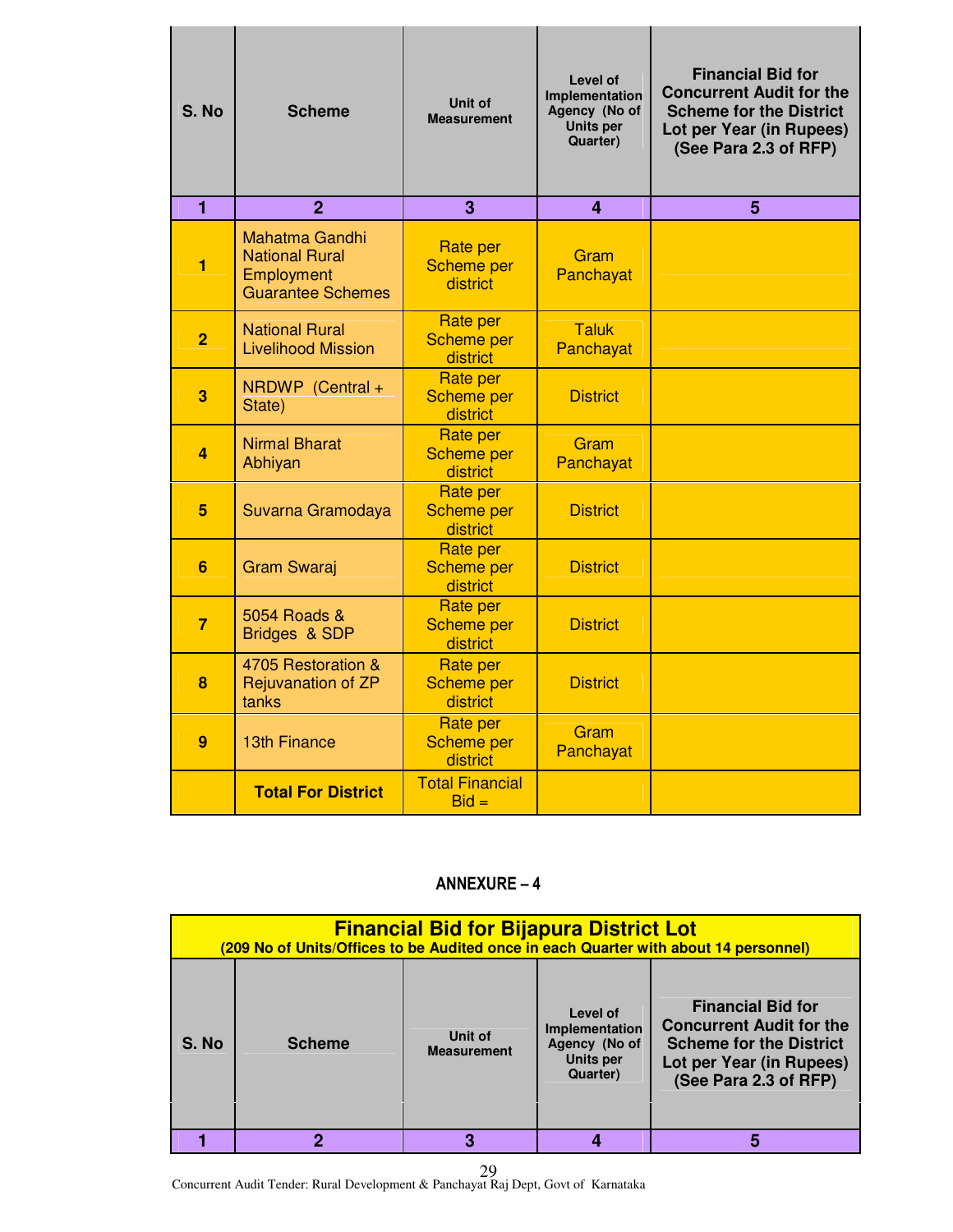| 1              | <b>Mahatma Gandhi</b><br><b>National Rural</b><br>Employment<br><b>Guarantee Schemes</b> | Rate per<br><b>Scheme per</b><br>district        | Gram<br>Panchayat         |  |
|----------------|------------------------------------------------------------------------------------------|--------------------------------------------------|---------------------------|--|
| $\overline{2}$ | <b>National Rural</b><br><b>Livelihood Mission</b>                                       | <b>Rate per</b><br><b>Scheme per</b><br>district | <b>Taluk</b><br>Panchayat |  |
| 3              | NRDWP (Central +<br>State)                                                               | <b>Rate per</b><br><b>Scheme per</b><br>district | <b>District</b>           |  |
| $\overline{a}$ | <b>Nirmal Bharat</b><br>Abhiyan                                                          | Rate per<br><b>Scheme per</b><br>district        | Gram<br>Panchayat         |  |
| 5              | Suvarna Gramodaya                                                                        | Rate per<br><b>Scheme per</b><br>district        | <b>District</b>           |  |
| 6              | <b>Gram Swaraj</b>                                                                       | Rate per<br><b>Scheme per</b><br>district        | <b>District</b>           |  |
| $\overline{7}$ | 5054 Roads &<br>Bridges & SDP                                                            | Rate per<br><b>Scheme per</b><br>district        | <b>District</b>           |  |
| 8              | 4705 Restoration &<br><b>Rejuvanation of ZP</b><br>tanks                                 | <b>Rate per</b><br><b>Scheme per</b><br>district | <b>District</b>           |  |
| 9              | <b>13th Finance</b>                                                                      | Rate per<br><b>Scheme per</b><br>district        | Gram<br>Panchayat         |  |
|                | <b>Total For District</b>                                                                | <b>Total Financial</b><br>$Bid =$                |                           |  |

|                | <b>Financial Bid for Chamarajanagar District Lot</b><br>(130 No of Units/Offices to be Audited once in each Quarter with about 9 personnel) |                                    |                                                                                    |                                                                                                                                                    |  |
|----------------|---------------------------------------------------------------------------------------------------------------------------------------------|------------------------------------|------------------------------------------------------------------------------------|----------------------------------------------------------------------------------------------------------------------------------------------------|--|
| S. No          | <b>Scheme</b>                                                                                                                               | Unit of<br><b>Measurement</b>      | Level of<br>Implementation<br>Agency (No of<br><b>Units per</b><br><b>Quarter)</b> | <b>Financial Bid for</b><br><b>Concurrent Audit for the</b><br><b>Scheme for the District</b><br>Lot per Year (in Rupees)<br>(See Para 2.3 of RFP) |  |
| 1              | $\mathbf{2}$                                                                                                                                | 3                                  | 4                                                                                  | 5                                                                                                                                                  |  |
|                | <b>Mahatma Gandhi</b><br><b>National Rural</b><br>Employment<br><b>Guarantee Schemes</b>                                                    | Rate per<br>Scheme per<br>district | Gram<br>Panchayat                                                                  |                                                                                                                                                    |  |
| $\overline{2}$ | <b>National Rural</b><br><b>Livelihood Mission</b>                                                                                          | Rate per<br>Scheme per<br>district | <b>Taluk</b><br>Panchayat                                                          |                                                                                                                                                    |  |
|                | NRDWP (Central +                                                                                                                            | Rate per                           |                                                                                    |                                                                                                                                                    |  |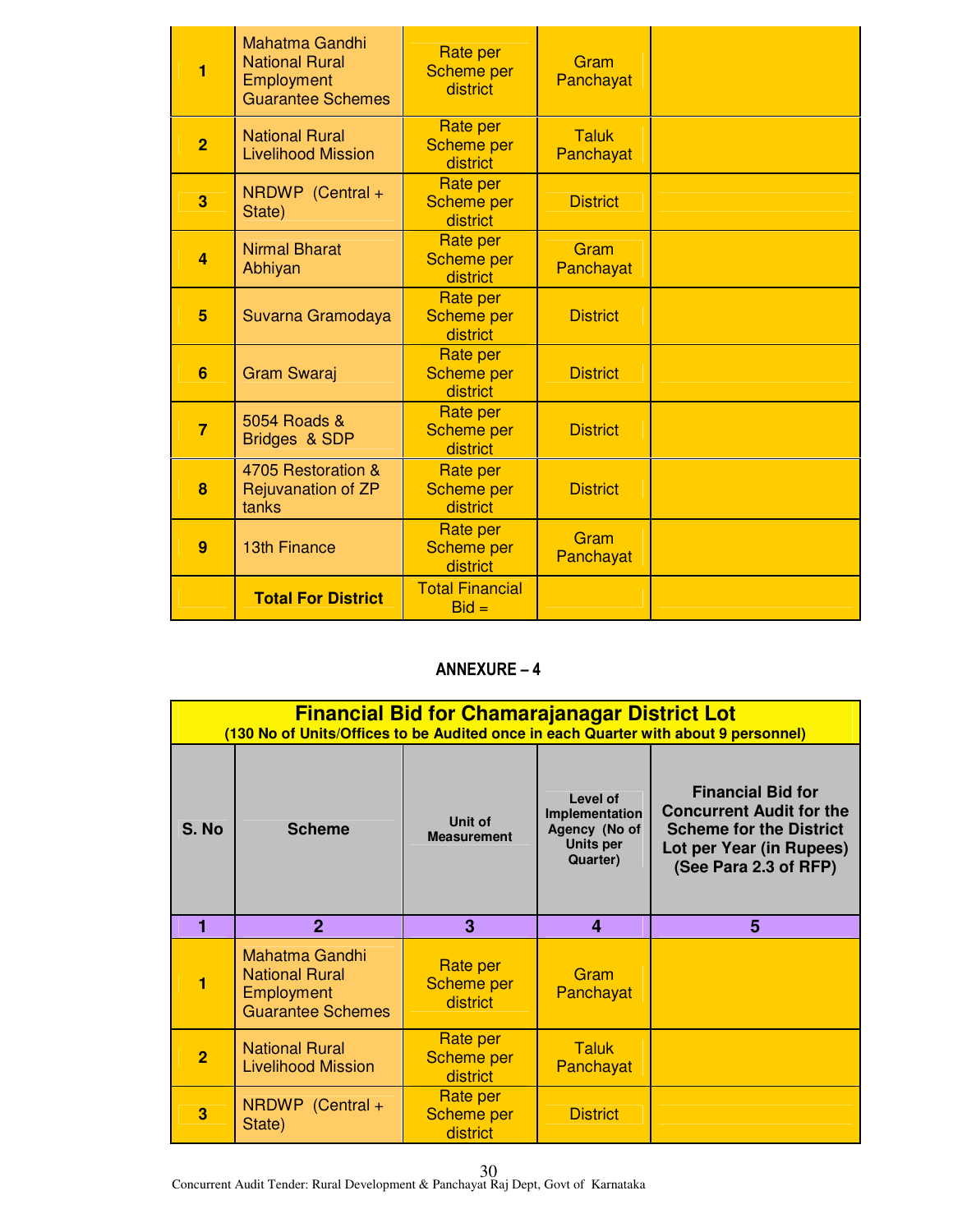| 4 | <b>Nirmal Bharat</b><br>Abhiyan                   | Rate per<br><b>Scheme per</b><br>district | Gram<br>Panchayat |  |
|---|---------------------------------------------------|-------------------------------------------|-------------------|--|
| 5 | Suvarna Gramodaya                                 | Rate per<br><b>Scheme per</b><br>district | <b>District</b>   |  |
| 6 | <b>Gram Swaraj</b>                                | Rate per<br><b>Scheme per</b><br>district | <b>District</b>   |  |
| 7 | 5054 Roads &<br>Bridges & SDP                     | Rate per<br><b>Scheme per</b><br>district | <b>District</b>   |  |
| 8 | 4705 Restoration &<br>Rejuvanation of ZP<br>tanks | Rate per<br><b>Scheme per</b><br>district | <b>District</b>   |  |
| 9 | <b>13th Finance</b>                               | Rate per<br><b>Scheme per</b><br>district | Gram<br>Panchayat |  |
|   | <b>Total For District</b>                         | <b>Total Financial</b><br>$Bid =$         |                   |  |

|                | <b>Financial Bid for Chikkaballapura District Lot</b><br>(161 No of Units/Offices to be Audited once in each Quarter with about 11 personnel) |                                                  |                                                                             |                                                                                                                                                    |  |
|----------------|-----------------------------------------------------------------------------------------------------------------------------------------------|--------------------------------------------------|-----------------------------------------------------------------------------|----------------------------------------------------------------------------------------------------------------------------------------------------|--|
| S. No          | <b>Scheme</b>                                                                                                                                 | Unit of<br><b>Measurement</b>                    | Level of<br>Implementation<br>Agency (No of<br><b>Units per</b><br>Quarter) | <b>Financial Bid for</b><br><b>Concurrent Audit for the</b><br><b>Scheme for the District</b><br>Lot per Year (in Rupees)<br>(See Para 2.3 of RFP) |  |
| 1              | $\overline{2}$                                                                                                                                | 3                                                | $\overline{\mathbf{4}}$                                                     | 5                                                                                                                                                  |  |
| 1              | <b>Mahatma Gandhi</b><br><b>National Rural</b><br>Employment<br><b>Guarantee Schemes</b>                                                      | <b>Rate per</b><br><b>Scheme per</b><br>district | Gram<br>Panchayat                                                           |                                                                                                                                                    |  |
| $\overline{2}$ | <b>National Rural</b><br><b>Livelihood Mission</b>                                                                                            | <b>Rate per</b><br><b>Scheme per</b><br>district | <b>Taluk</b><br>Panchayat                                                   |                                                                                                                                                    |  |
| 3              | NRDWP (Central +<br>State)                                                                                                                    | <b>Rate per</b><br><b>Scheme per</b><br>district | <b>District</b>                                                             |                                                                                                                                                    |  |
| $\overline{a}$ | <b>Nirmal Bharat</b><br>Abhiyan                                                                                                               | <b>Rate per</b><br><b>Scheme per</b><br>district | Gram<br>Panchayat                                                           |                                                                                                                                                    |  |
| 5              | Suvarna Gramodaya                                                                                                                             | <b>Rate per</b><br><b>Scheme per</b><br>district | <b>District</b>                                                             |                                                                                                                                                    |  |
| 6              | <b>Gram Swaraj</b>                                                                                                                            | Rate per<br><b>Scheme per</b><br>district        | <b>District</b>                                                             |                                                                                                                                                    |  |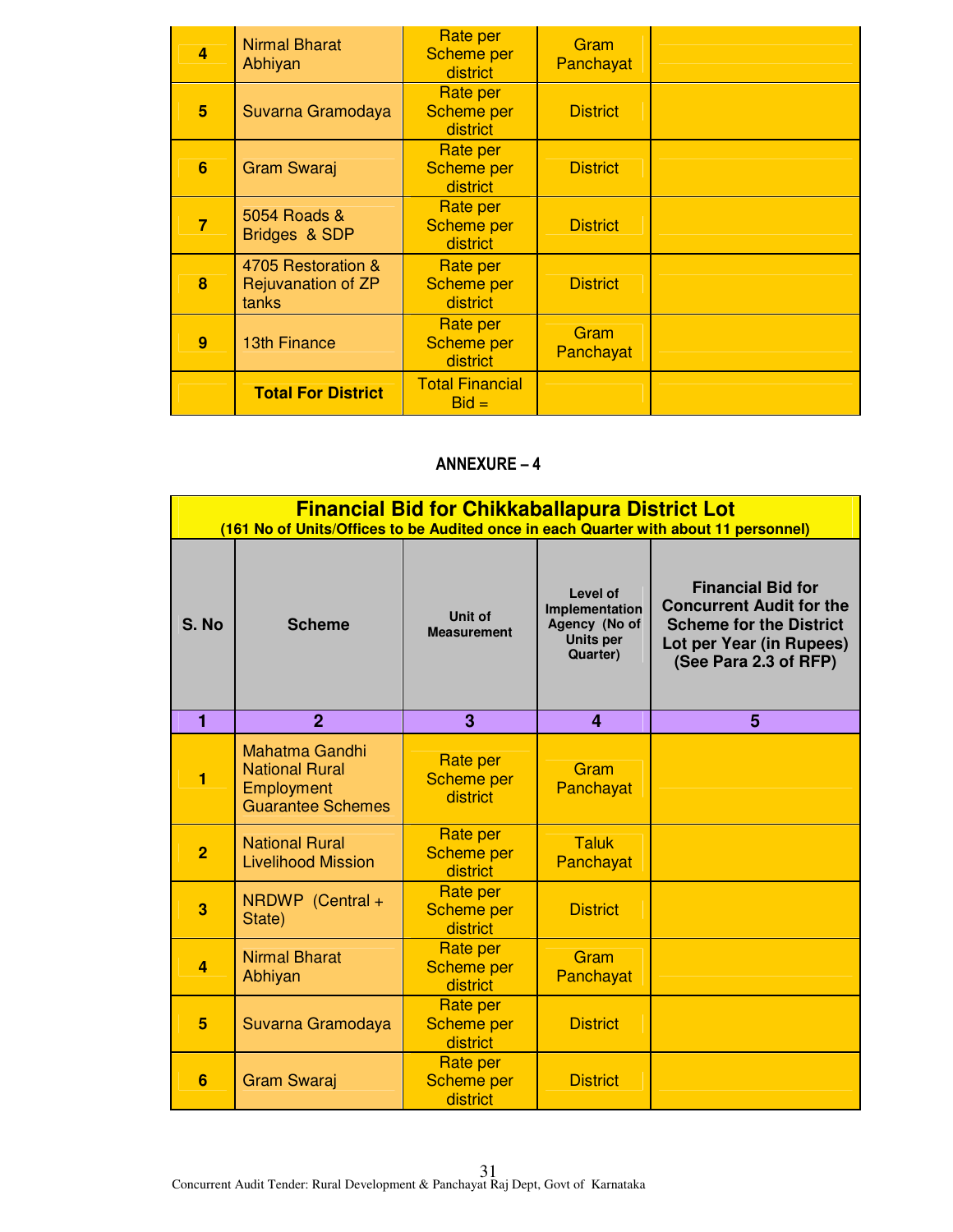|   | 5054 Roads &<br>Bridges & SDP                     | Rate per<br><b>Scheme per</b><br>district | <b>District</b>   |  |
|---|---------------------------------------------------|-------------------------------------------|-------------------|--|
| 8 | 4705 Restoration &<br>Rejuvanation of ZP<br>tanks | Rate per<br><b>Scheme per</b><br>district | <b>District</b>   |  |
| 9 | <b>13th Finance</b>                               | Rate per<br><b>Scheme per</b><br>district | Gram<br>Panchayat |  |
|   | <b>Total For District</b>                         | <b>Total Financial</b><br>$Bid =$         |                   |  |

|                | <b>Financial Bid for Chickmagalur District Lot</b><br>(236 No of Units/Offices to be Audited once in each Quarter with about 15 personnel) |                                                  |                                                                                    |                                                                                                                                                    |  |
|----------------|--------------------------------------------------------------------------------------------------------------------------------------------|--------------------------------------------------|------------------------------------------------------------------------------------|----------------------------------------------------------------------------------------------------------------------------------------------------|--|
| S. No          | <b>Scheme</b>                                                                                                                              | Unit of<br><b>Measurement</b>                    | Level of<br>Implementation<br>Agency (No of<br><b>Units per</b><br><b>Quarter)</b> | <b>Financial Bid for</b><br><b>Concurrent Audit for the</b><br><b>Scheme for the District</b><br>Lot per Year (in Rupees)<br>(See Para 2.3 of RFP) |  |
| 1              | $\overline{2}$                                                                                                                             | 3                                                | 4                                                                                  | 5                                                                                                                                                  |  |
| 1              | <b>Mahatma Gandhi</b><br><b>National Rural</b><br>Employment<br><b>Guarantee Schemes</b>                                                   | Rate per<br><b>Scheme per</b><br>district        | Gram<br>Panchayat                                                                  |                                                                                                                                                    |  |
| $\overline{2}$ | <b>National Rural</b><br><b>Livelihood Mission</b>                                                                                         | Rate per<br><b>Scheme per</b><br>district        | <b>Taluk</b><br>Panchayat                                                          |                                                                                                                                                    |  |
| 3              | NRDWP (Central +<br>State)                                                                                                                 | Rate per<br><b>Scheme per</b><br>district        | <b>District</b>                                                                    |                                                                                                                                                    |  |
| 4              | <b>Nirmal Bharat</b><br>Abhiyan                                                                                                            | Rate per<br><b>Scheme per</b><br>district        | Gram<br>Panchayat                                                                  |                                                                                                                                                    |  |
| 5              | Suvarna Gramodaya                                                                                                                          | Rate per<br><b>Scheme per</b><br>district        | <b>District</b>                                                                    |                                                                                                                                                    |  |
| 6              | Gram Swaraj                                                                                                                                | Rate per<br><b>Scheme per</b><br>district        | <b>District</b>                                                                    |                                                                                                                                                    |  |
| $\overline{7}$ | 5054 Roads &<br>Bridges & SDP                                                                                                              | Rate per<br><b>Scheme per</b><br>district        | <b>District</b>                                                                    |                                                                                                                                                    |  |
| 8              | 4705 Restoration &<br>Rejuvanation of ZP<br>tanks                                                                                          | Rate per<br><b>Scheme per</b><br>district        | <b>District</b>                                                                    |                                                                                                                                                    |  |
| 9              | <b>13th Finance</b>                                                                                                                        | <b>Rate per</b><br><b>Scheme per</b><br>district | Gram<br>Panchayat                                                                  |                                                                                                                                                    |  |
|                | <b>Total For District</b>                                                                                                                  | <b>Total Financial</b><br>$Bid =$                |                                                                                    |                                                                                                                                                    |  |

Concurrent Audit Tender: Rural Development & Panchayat Raj Dept, Govt of Karnataka 32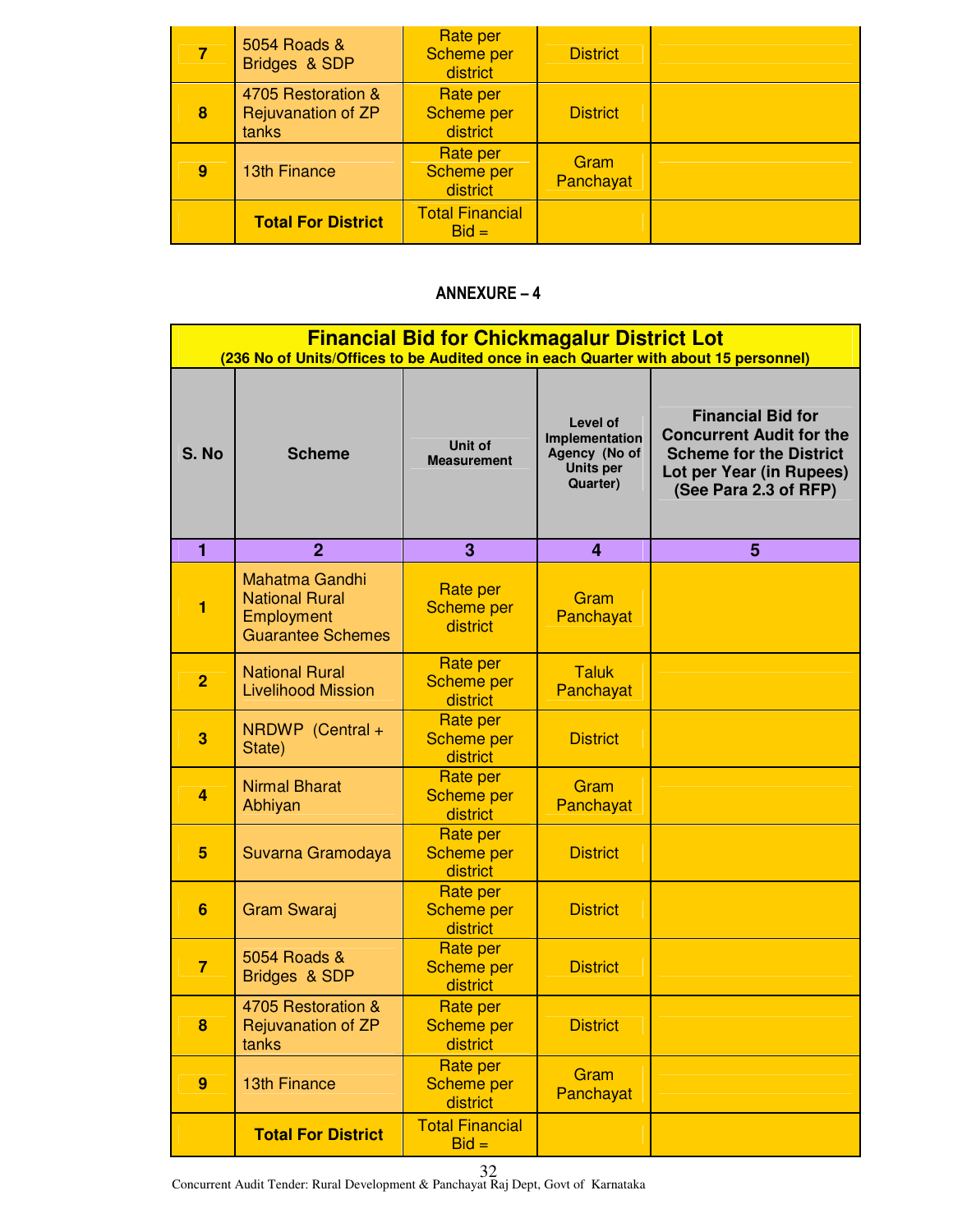|                | <b>Financial Bid for Chitradurga District Lot</b><br>(195 No of Units/Offices to be Audited once in each Quarter with about 13 personnel) |                                                  |                                                                                    |                                                                                                                                                    |  |
|----------------|-------------------------------------------------------------------------------------------------------------------------------------------|--------------------------------------------------|------------------------------------------------------------------------------------|----------------------------------------------------------------------------------------------------------------------------------------------------|--|
| S. No          | <b>Scheme</b>                                                                                                                             | <b>Unit of</b><br><b>Measurement</b>             | <b>Level of</b><br>Implementation<br>Agency (No of<br><b>Units per</b><br>Quarter) | <b>Financial Bid for</b><br><b>Concurrent Audit for the</b><br><b>Scheme for the District</b><br>Lot per Year (in Rupees)<br>(See Para 2.3 of RFP) |  |
| 1              | $\overline{2}$                                                                                                                            | 3                                                | 4                                                                                  | 5                                                                                                                                                  |  |
| 1              | <b>Mahatma Gandhi</b><br><b>National Rural</b><br>Employment<br><b>Guarantee Schemes</b>                                                  | <b>Rate per</b><br><b>Scheme per</b><br>district | Gram<br>Panchayat                                                                  |                                                                                                                                                    |  |
| $\overline{2}$ | <b>National Rural</b><br><b>Livelihood Mission</b>                                                                                        | Rate per<br><b>Scheme per</b><br>district        | <b>Taluk</b><br>Panchayat                                                          |                                                                                                                                                    |  |
| 3              | NRDWP (Central +<br>State)                                                                                                                | Rate per<br><b>Scheme per</b><br>district        | <b>District</b>                                                                    |                                                                                                                                                    |  |
| 4              | <b>Nirmal Bharat</b><br>Abhiyan                                                                                                           | Rate per<br><b>Scheme per</b><br>district        | Gram<br>Panchayat                                                                  |                                                                                                                                                    |  |
| 5              | Suvarna Gramodaya                                                                                                                         | Rate per<br><b>Scheme per</b><br>district        | <b>District</b>                                                                    |                                                                                                                                                    |  |
| 6              | <b>Gram Swaraj</b>                                                                                                                        | <b>Rate per</b><br><b>Scheme per</b><br>district | <b>District</b>                                                                    |                                                                                                                                                    |  |
| $\overline{7}$ | 5054 Roads &<br>Bridges & SDP                                                                                                             | <b>Rate per</b><br><b>Scheme per</b><br>district | <b>District</b>                                                                    |                                                                                                                                                    |  |
| 8              | 4705 Restoration &<br>Rejuvanation of ZP<br>tanks                                                                                         | Rate per<br>Scheme per<br>district               | <b>District</b>                                                                    |                                                                                                                                                    |  |
| 9              | <b>13th Finance</b>                                                                                                                       | Rate per<br><b>Scheme per</b><br>district        | Gram<br>Panchayat                                                                  |                                                                                                                                                    |  |
|                | <b>Total For District</b>                                                                                                                 | <b>Total Financial</b><br>$Bid =$                |                                                                                    |                                                                                                                                                    |  |

# ANNEXURE – 4

**Financial Bid for Dakshina Kannada District Lot (213 No of Units/Offices to be Audited once in each Quarter with about 15 personnel)**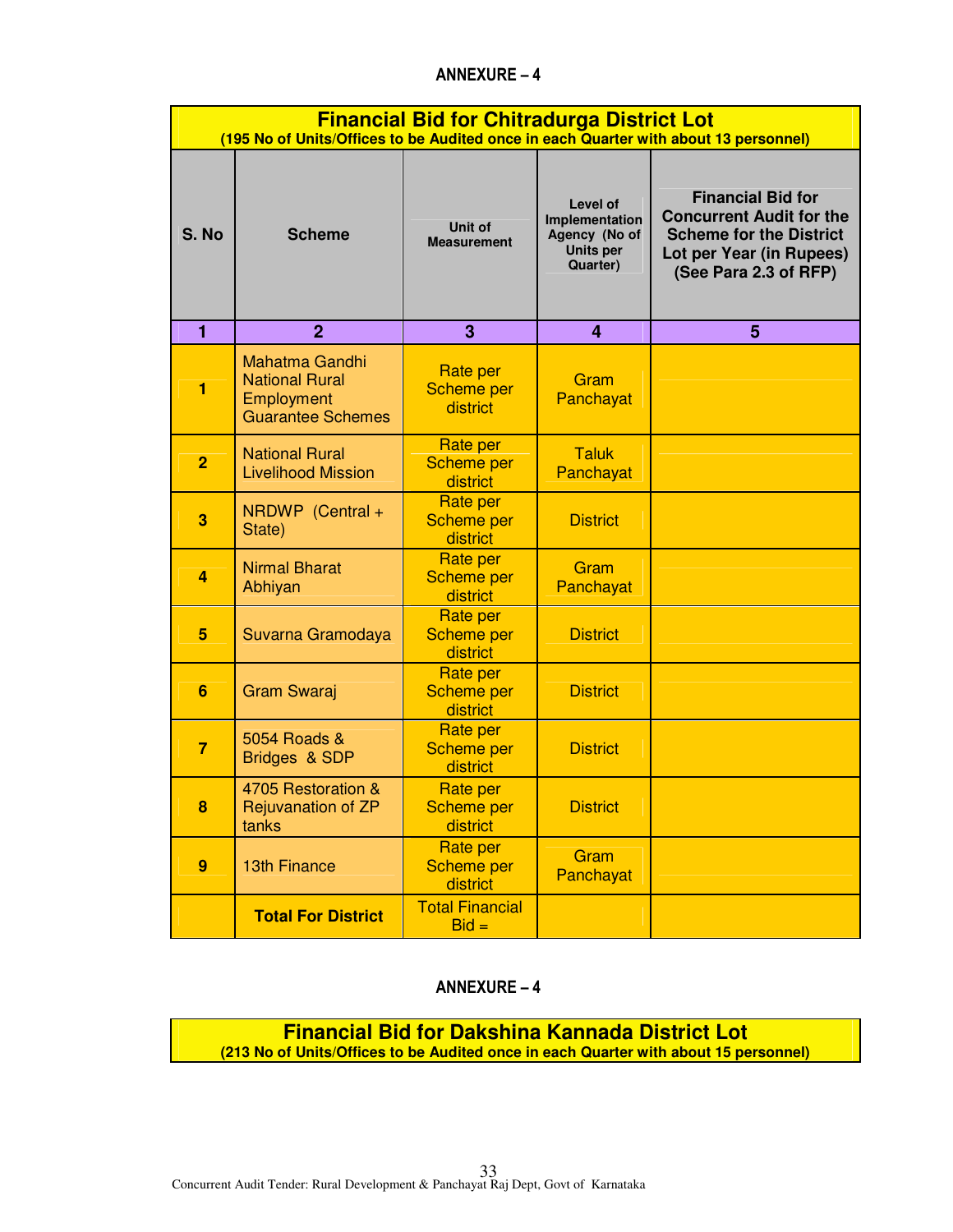| S. No          | <b>Scheme</b>                                                                            | Unit of<br><b>Measurement</b>                    | Level of<br>Implementation<br>Agency (No of<br>Units per<br>Quarter) | <b>Financial Bid for</b><br><b>Concurrent Audit for the</b><br><b>Scheme for the District</b><br>Lot per Year (in Rupees)<br>(See Para 2.3 of RFP) |
|----------------|------------------------------------------------------------------------------------------|--------------------------------------------------|----------------------------------------------------------------------|----------------------------------------------------------------------------------------------------------------------------------------------------|
| $\blacksquare$ | $\overline{2}$                                                                           | 3                                                | 4                                                                    | 5                                                                                                                                                  |
| 1              | <b>Mahatma Gandhi</b><br><b>National Rural</b><br>Employment<br><b>Guarantee Schemes</b> | <b>Rate per</b><br><b>Scheme per</b><br>district | Gram<br>Panchayat                                                    |                                                                                                                                                    |
| $\overline{2}$ | <b>National Rural</b><br><b>Livelihood Mission</b>                                       | <b>Rate per</b><br><b>Scheme per</b><br>district | <b>Taluk</b><br>Panchayat                                            |                                                                                                                                                    |
| 3              | NRDWP (Central +<br>State)                                                               | <b>Rate per</b><br><b>Scheme per</b><br>district | <b>District</b>                                                      |                                                                                                                                                    |
| 4              | <b>Nirmal Bharat</b><br>Abhiyan                                                          | <b>Rate per</b><br><b>Scheme per</b><br>district | Gram<br>Panchayat                                                    |                                                                                                                                                    |
| 5              | Suvarna Gramodaya                                                                        | <b>Rate per</b><br><b>Scheme per</b><br>district | <b>District</b>                                                      |                                                                                                                                                    |
| 6              | <b>Gram Swaraj</b>                                                                       | Rate per<br><b>Scheme per</b><br>district        | <b>District</b>                                                      |                                                                                                                                                    |
| $\overline{7}$ | 5054 Roads &<br>Bridges & SDP                                                            | <b>Rate per</b><br><b>Scheme per</b><br>district | <b>District</b>                                                      |                                                                                                                                                    |
| 8              | 4705 Restoration &<br><b>Rejuvanation of ZP</b><br>tanks                                 | <b>Rate per</b><br><b>Scheme per</b><br>district | <b>District</b>                                                      |                                                                                                                                                    |
| 9              | <b>13th Finance</b>                                                                      | <b>Rate per</b><br><b>Scheme per</b><br>district | Gram<br>Panchayat                                                    |                                                                                                                                                    |
|                | <b>Total For District</b>                                                                | <b>Total Financial</b><br>$Bid =$                |                                                                      |                                                                                                                                                    |

|       | <b>Financial Bid for Davanagere District Lot</b><br>(240 No of Units/Offices to be Audited once in each Quarter with about 16 personnel) |                               |                                                                             |                                                                                                                                                    |
|-------|------------------------------------------------------------------------------------------------------------------------------------------|-------------------------------|-----------------------------------------------------------------------------|----------------------------------------------------------------------------------------------------------------------------------------------------|
| S. No | <b>Scheme</b>                                                                                                                            | Unit of<br><b>Measurement</b> | Level of<br>Implementation<br>Agency (No of<br><b>Units per</b><br>Quarter) | <b>Financial Bid for</b><br><b>Concurrent Audit for the</b><br><b>Scheme for the District</b><br>Lot per Year (in Rupees)<br>(See Para 2.3 of RFP) |
|       |                                                                                                                                          | 3                             |                                                                             |                                                                                                                                                    |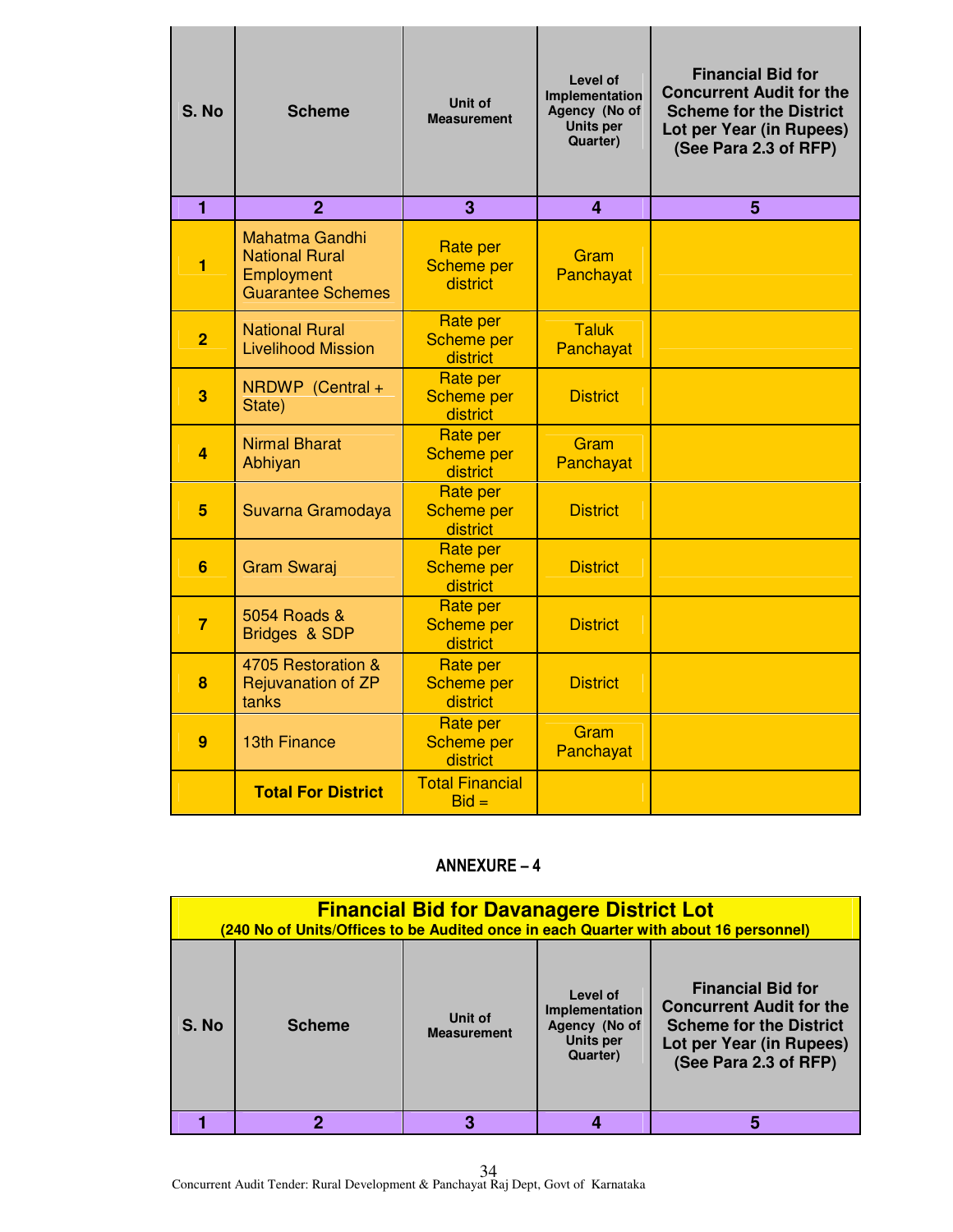| 1              | <b>Mahatma Gandhi</b><br><b>National Rural</b><br>Employment<br><b>Guarantee Schemes</b> | Rate per<br><b>Scheme per</b><br>district        | Gram<br>Panchayat         |  |
|----------------|------------------------------------------------------------------------------------------|--------------------------------------------------|---------------------------|--|
| $\overline{2}$ | <b>National Rural</b><br><b>Livelihood Mission</b>                                       | <b>Rate per</b><br><b>Scheme per</b><br>district | <b>Taluk</b><br>Panchayat |  |
| 3              | NRDWP (Central +<br>State)                                                               | <b>Rate per</b><br><b>Scheme per</b><br>district | <b>District</b>           |  |
| $\overline{a}$ | <b>Nirmal Bharat</b><br>Abhiyan                                                          | Rate per<br><b>Scheme per</b><br>district        | Gram<br>Panchayat         |  |
| 5              | Suvarna Gramodaya                                                                        | Rate per<br><b>Scheme per</b><br>district        | <b>District</b>           |  |
| 6              | <b>Gram Swaraj</b>                                                                       | Rate per<br><b>Scheme per</b><br>district        | <b>District</b>           |  |
| $\overline{7}$ | 5054 Roads &<br>Bridges & SDP                                                            | Rate per<br><b>Scheme per</b><br>district        | <b>District</b>           |  |
| 8              | 4705 Restoration &<br><b>Rejuvanation of ZP</b><br>tanks                                 | <b>Rate per</b><br><b>Scheme per</b><br>district | <b>District</b>           |  |
| 9              | <b>13th Finance</b>                                                                      | Rate per<br><b>Scheme per</b><br>district        | Gram<br>Panchayat         |  |
|                | <b>Total For District</b>                                                                | <b>Total Financial</b><br>$Bid =$                |                           |  |

|                | <b>Financial Bid for Dharwad District Lot</b><br>(137 No of Units/Offices to be Audited once in each Quarter with about 9 personnel) |                                    |                                                                             |                                                                                                                                                    |  |
|----------------|--------------------------------------------------------------------------------------------------------------------------------------|------------------------------------|-----------------------------------------------------------------------------|----------------------------------------------------------------------------------------------------------------------------------------------------|--|
| S. No          | <b>Scheme</b>                                                                                                                        | Unit of<br><b>Measurement</b>      | Level of<br>Implementation<br>Agency (No of<br><b>Units per</b><br>Quarter) | <b>Financial Bid for</b><br><b>Concurrent Audit for the</b><br><b>Scheme for the District</b><br>Lot per Year (in Rupees)<br>(See Para 2.3 of RFP) |  |
| 1              | $\mathfrak{p}$                                                                                                                       | 3                                  | 4                                                                           | 5                                                                                                                                                  |  |
|                | Mahatma Gandhi<br><b>National Rural</b><br>Employment<br><b>Guarantee Schemes</b>                                                    | Rate per<br>Scheme per<br>district | Gram<br>Panchayat                                                           |                                                                                                                                                    |  |
| $\overline{2}$ | <b>National Rural</b><br><b>Livelihood Mission</b>                                                                                   | Rate per<br>Scheme per<br>district | Taluk<br>Panchayat                                                          |                                                                                                                                                    |  |
| 3              | NRDWP (Central +<br>State)                                                                                                           | Rate per<br>Scheme per<br>district | <b>District</b>                                                             |                                                                                                                                                    |  |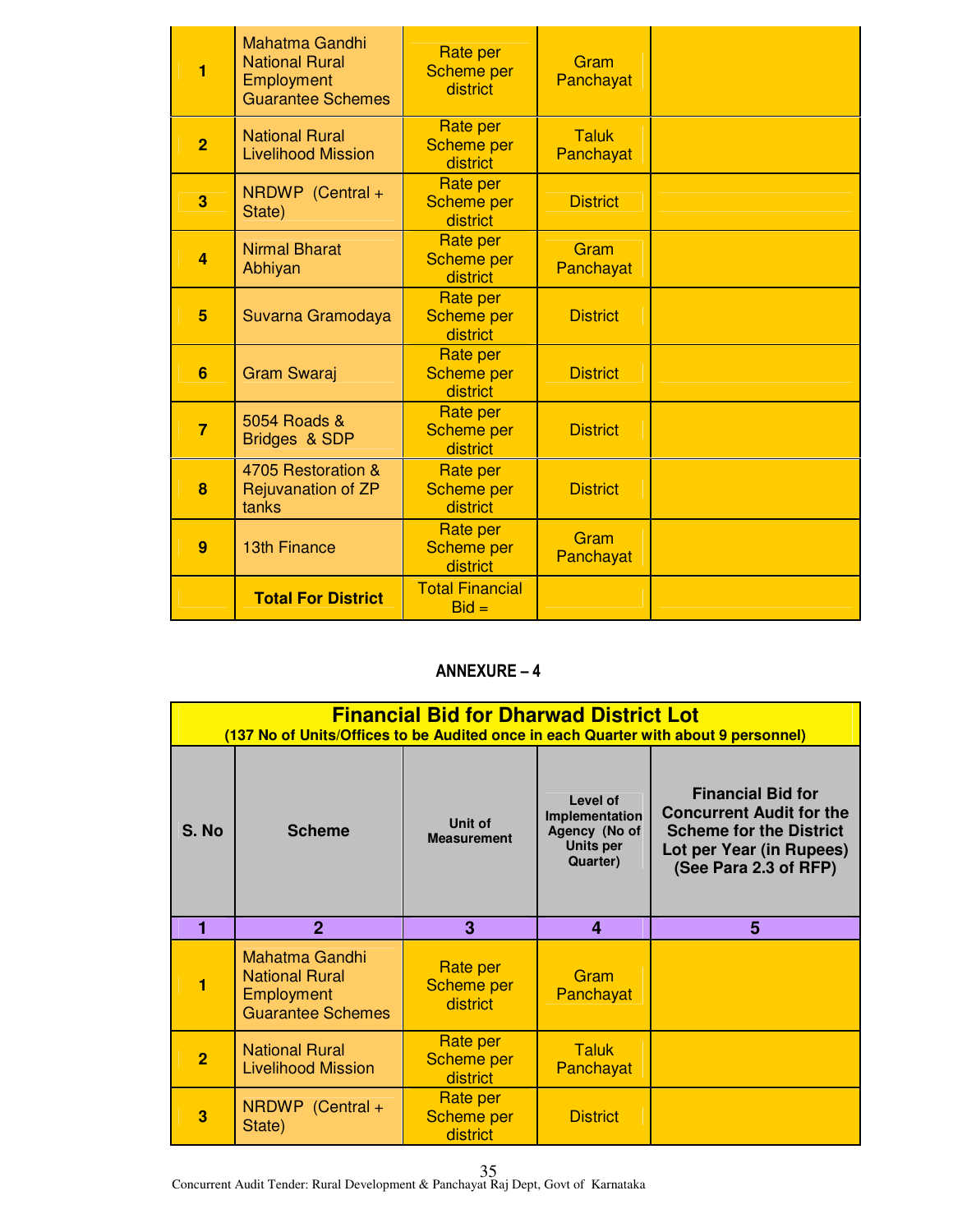| 4 | <b>Nirmal Bharat</b><br>Abhiyan                   | Rate per<br><b>Scheme per</b><br>district | Gram<br>Panchayat |  |
|---|---------------------------------------------------|-------------------------------------------|-------------------|--|
| 5 | Suvarna Gramodaya                                 | Rate per<br><b>Scheme per</b><br>district | <b>District</b>   |  |
| 6 | <b>Gram Swaraj</b>                                | Rate per<br><b>Scheme per</b><br>district | <b>District</b>   |  |
| 7 | 5054 Roads &<br>Bridges & SDP                     | Rate per<br><b>Scheme per</b><br>district | <b>District</b>   |  |
| 8 | 4705 Restoration &<br>Rejuvanation of ZP<br>tanks | Rate per<br><b>Scheme per</b><br>district | <b>District</b>   |  |
| 9 | <b>13th Finance</b>                               | Rate per<br><b>Scheme per</b><br>district | Gram<br>Panchayat |  |
|   | <b>Total For District</b>                         | <b>Total Financial</b><br>$Bid =$         |                   |  |

|                | <b>Financial Bid for Gadag District Lot</b><br>(116 No of Units/Offices to be Audited once in each Quarter with about 8 personnel) |                                                  |                                                                                    |                                                                                                                                                    |  |
|----------------|------------------------------------------------------------------------------------------------------------------------------------|--------------------------------------------------|------------------------------------------------------------------------------------|----------------------------------------------------------------------------------------------------------------------------------------------------|--|
| S. No          | <b>Scheme</b>                                                                                                                      | Unit of<br><b>Measurement</b>                    | <b>Level of</b><br>Implementation<br>Agency (No of<br><b>Units per</b><br>Quarter) | <b>Financial Bid for</b><br><b>Concurrent Audit for the</b><br><b>Scheme for the District</b><br>Lot per Year (in Rupees)<br>(See Para 2.3 of RFP) |  |
| 1              | $\overline{2}$                                                                                                                     | 3                                                | $\overline{\mathbf{4}}$                                                            | 5                                                                                                                                                  |  |
| 1              | <b>Mahatma Gandhi</b><br><b>National Rural</b><br>Employment<br><b>Guarantee Schemes</b>                                           | <b>Rate per</b><br><b>Scheme per</b><br>district | Gram<br>Panchayat                                                                  |                                                                                                                                                    |  |
| $\overline{2}$ | <b>National Rural</b><br><b>Livelihood Mission</b>                                                                                 | Rate per<br><b>Scheme per</b><br>district        | <b>Taluk</b><br>Panchayat                                                          |                                                                                                                                                    |  |
| 3              | NRDWP (Central +<br>State)                                                                                                         | Rate per<br><b>Scheme per</b><br>district        | <b>District</b>                                                                    |                                                                                                                                                    |  |
| $\overline{a}$ | <b>Nirmal Bharat</b><br>Abhiyan                                                                                                    | Rate per<br><b>Scheme per</b><br>district        | Gram<br>Panchayat                                                                  |                                                                                                                                                    |  |
| 5              | Suvarna Gramodaya                                                                                                                  | Rate per<br><b>Scheme per</b><br>district        | <b>District</b>                                                                    |                                                                                                                                                    |  |
| 6              | <b>Gram Swaraj</b>                                                                                                                 | Rate per<br><b>Scheme per</b><br>district        | <b>District</b>                                                                    |                                                                                                                                                    |  |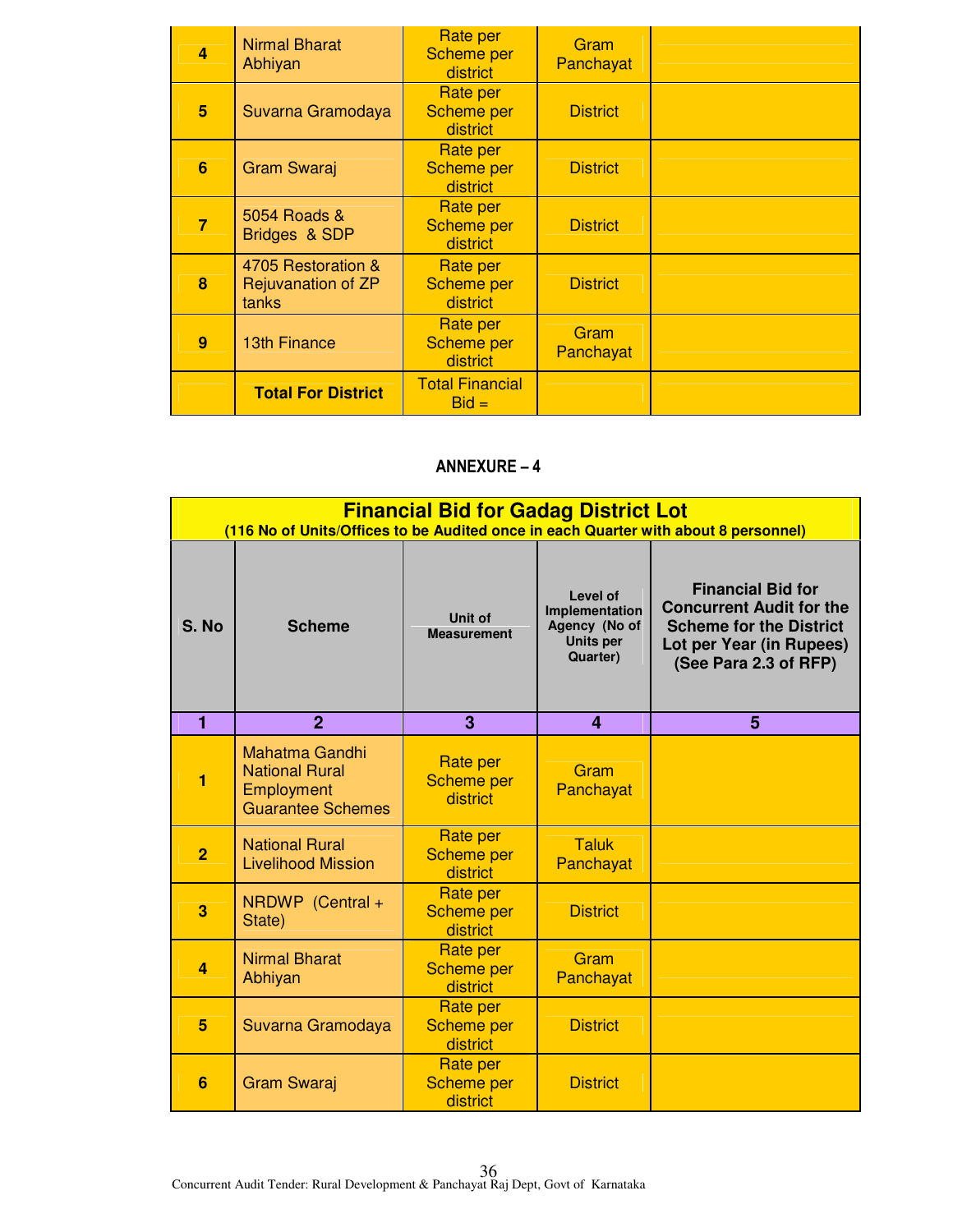|   | 5054 Roads &<br>Bridges & SDP                     | Rate per<br><b>Scheme per</b><br>district | <b>District</b>   |  |
|---|---------------------------------------------------|-------------------------------------------|-------------------|--|
| 8 | 4705 Restoration &<br>Rejuvanation of ZP<br>tanks | Rate per<br><b>Scheme per</b><br>district | <b>District</b>   |  |
| 9 | <b>13th Finance</b>                               | Rate per<br><b>Scheme per</b><br>district | Gram<br>Panchayat |  |
|   | <b>Total For District</b>                         | <b>Total Financial</b><br>$Bid =$         |                   |  |

|                | <b>Financial Bid for Gulburga District Lot</b><br>(230 No of Units/Offices to be Audited once in each Quarter with about 15 personnel) |                                                  |                                                                             |                                                                                                                                                    |
|----------------|----------------------------------------------------------------------------------------------------------------------------------------|--------------------------------------------------|-----------------------------------------------------------------------------|----------------------------------------------------------------------------------------------------------------------------------------------------|
| S. No          | <b>Scheme</b>                                                                                                                          | Unit of<br><b>Measurement</b>                    | Level of<br>Implementation<br>Agency (No of<br><b>Units per</b><br>Quarter) | <b>Financial Bid for</b><br><b>Concurrent Audit for the</b><br><b>Scheme for the District</b><br>Lot per Year (in Rupees)<br>(See Para 2.3 of RFP) |
| $\blacksquare$ | $\overline{2}$                                                                                                                         | 3                                                | 4                                                                           | 5                                                                                                                                                  |
| 1              | <b>Mahatma Gandhi</b><br><b>National Rural</b><br>Employment<br><b>Guarantee Schemes</b>                                               | <b>Rate per</b><br><b>Scheme per</b><br>district | Gram<br>Panchayat                                                           |                                                                                                                                                    |
| $\overline{2}$ | <b>National Rural</b><br><b>Livelihood Mission</b>                                                                                     | <b>Rate per</b><br><b>Scheme per</b><br>district | <b>Taluk</b><br>Panchayat                                                   |                                                                                                                                                    |
| 3              | NRDWP (Central +<br>State)                                                                                                             | Rate per<br><b>Scheme per</b><br>district        | <b>District</b>                                                             |                                                                                                                                                    |
| 4              | <b>Nirmal Bharat</b><br>Abhiyan                                                                                                        | <b>Rate per</b><br><b>Scheme per</b><br>district | Gram<br>Panchayat                                                           |                                                                                                                                                    |
| 5              | Suvarna Gramodaya                                                                                                                      | Rate per<br><b>Scheme per</b><br>district        | <b>District</b>                                                             |                                                                                                                                                    |
| 6              | <b>Gram Swaraj</b>                                                                                                                     | Rate per<br><b>Scheme per</b><br>district        | <b>District</b>                                                             |                                                                                                                                                    |
| $\overline{7}$ | 5054 Roads &<br>Bridges & SDP                                                                                                          | Rate per<br><b>Scheme per</b><br>district        | <b>District</b>                                                             |                                                                                                                                                    |
| 8              | 4705 Restoration &<br>Rejuvanation of ZP<br>tanks                                                                                      | Rate per<br><b>Scheme per</b><br>district        | <b>District</b>                                                             |                                                                                                                                                    |
| 9              | <b>13th Finance</b>                                                                                                                    | <b>Rate per</b><br><b>Scheme per</b><br>district | Gram<br>Panchayat                                                           |                                                                                                                                                    |
|                | <b>Total For District</b>                                                                                                              | <b>Total Financial</b><br>$Bid =$                |                                                                             |                                                                                                                                                    |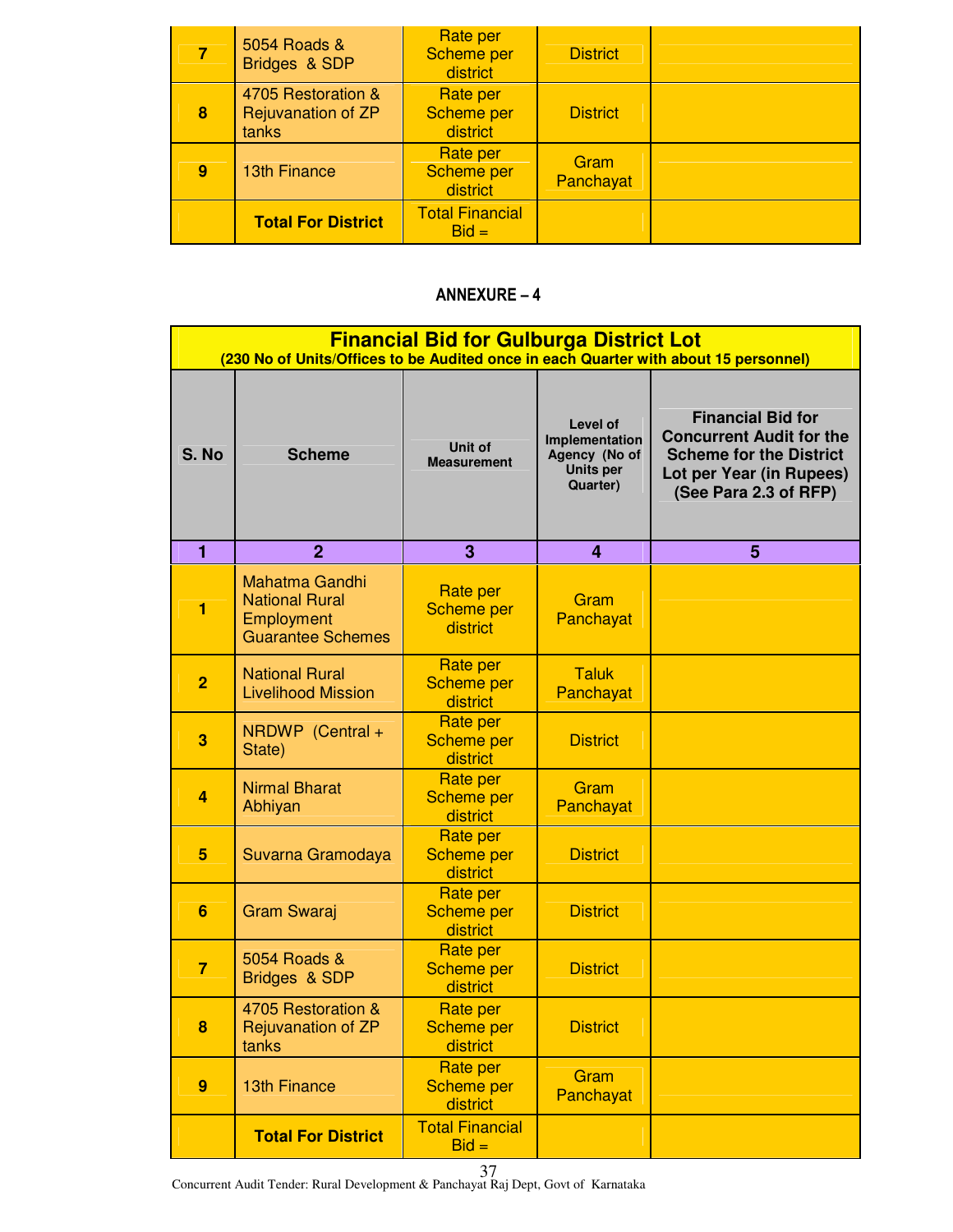|                  | <b>Financial Bid for Hassan District Lot</b><br>(268No of Units/Offices to be Audited once in each Quarter with about 19 personnel) |                                           |                                                                             |                                                                                                                                                    |
|------------------|-------------------------------------------------------------------------------------------------------------------------------------|-------------------------------------------|-----------------------------------------------------------------------------|----------------------------------------------------------------------------------------------------------------------------------------------------|
| S. No            | <b>Scheme</b>                                                                                                                       | Unit of<br><b>Measurement</b>             | Level of<br>Implementation<br>Agency (No of<br><b>Units per</b><br>Quarter) | <b>Financial Bid for</b><br><b>Concurrent Audit for the</b><br><b>Scheme for the District</b><br>Lot per Year (in Rupees)<br>(See Para 2.3 of RFP) |
| 1                | $\overline{2}$                                                                                                                      | 3                                         | 4                                                                           | 5                                                                                                                                                  |
| 1                | <b>Mahatma Gandhi</b><br><b>National Rural</b><br>Employment<br><b>Guarantee Schemes</b>                                            | Rate per<br><b>Scheme per</b><br>district | Gram<br>Panchayat                                                           |                                                                                                                                                    |
| $\overline{2}$   | <b>National Rural</b><br><b>Livelihood Mission</b>                                                                                  | Rate per<br><b>Scheme per</b><br>district | <b>Taluk</b><br>Panchayat                                                   |                                                                                                                                                    |
| 3                | NRDWP (Central +<br>State)                                                                                                          | Rate per<br><b>Scheme per</b><br>district | <b>District</b>                                                             |                                                                                                                                                    |
| 4                | <b>Nirmal Bharat</b><br>Abhiyan                                                                                                     | Rate per<br><b>Scheme per</b><br>district | Gram<br>Panchayat                                                           |                                                                                                                                                    |
| 5                | Suvarna Gramodaya                                                                                                                   | Rate per<br><b>Scheme per</b><br>district | <b>District</b>                                                             |                                                                                                                                                    |
| 6                | <b>Gram Swaraj</b>                                                                                                                  | Rate per<br><b>Scheme per</b><br>district | <b>District</b>                                                             |                                                                                                                                                    |
| $\overline{7}$   | 5054 Roads &<br>Bridges & SDP                                                                                                       | Rate per<br><b>Scheme per</b><br>district | <b>District</b>                                                             |                                                                                                                                                    |
| 8                | 4705 Restoration &<br>Rejuvanation of ZP<br>tanks                                                                                   | Rate per<br><b>Scheme per</b><br>district | <b>District</b>                                                             |                                                                                                                                                    |
| $\boldsymbol{9}$ | <b>13th Finance</b>                                                                                                                 | Rate per<br><b>Scheme per</b><br>district | Gram<br>Panchayat                                                           |                                                                                                                                                    |
|                  | <b>Total For District</b>                                                                                                           | <b>Total Financial</b><br>$Bid =$         |                                                                             |                                                                                                                                                    |

# ANNEXURE – 4

**Financial Bid for Haveri District Lot (218 No of Units/Offices to be Audited once in each Quarter with about 15 personnel)**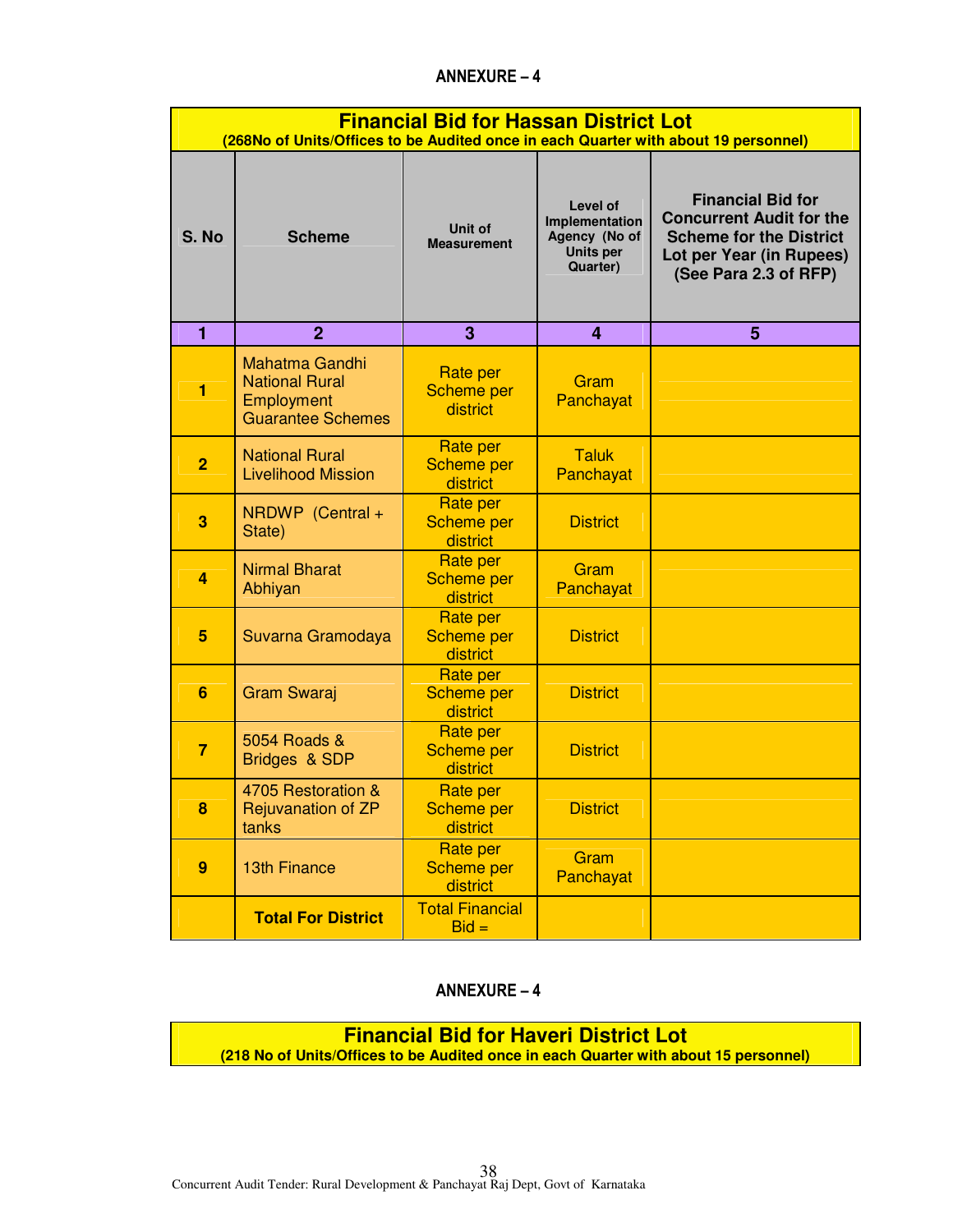| S. No          | <b>Scheme</b>                                                                            | Unit of<br><b>Measurement</b>                    | Level of<br>Implementation<br>Agency (No of<br>Units per<br>Quarter) | <b>Financial Bid for</b><br><b>Concurrent Audit for the</b><br><b>Scheme for the District</b><br>Lot per Year (in Rupees)<br>(See Para 2.3 of RFP) |
|----------------|------------------------------------------------------------------------------------------|--------------------------------------------------|----------------------------------------------------------------------|----------------------------------------------------------------------------------------------------------------------------------------------------|
| $\blacksquare$ | $\overline{2}$                                                                           | 3                                                | 4                                                                    | 5                                                                                                                                                  |
| 1              | <b>Mahatma Gandhi</b><br><b>National Rural</b><br>Employment<br><b>Guarantee Schemes</b> | <b>Rate per</b><br><b>Scheme per</b><br>district | Gram<br>Panchayat                                                    |                                                                                                                                                    |
| $\overline{2}$ | <b>National Rural</b><br><b>Livelihood Mission</b>                                       | <b>Rate per</b><br><b>Scheme per</b><br>district | <b>Taluk</b><br>Panchayat                                            |                                                                                                                                                    |
| 3              | NRDWP (Central +<br>State)                                                               | <b>Rate per</b><br><b>Scheme per</b><br>district | <b>District</b>                                                      |                                                                                                                                                    |
| 4              | <b>Nirmal Bharat</b><br>Abhiyan                                                          | <b>Rate per</b><br><b>Scheme per</b><br>district | Gram<br>Panchayat                                                    |                                                                                                                                                    |
| 5              | Suvarna Gramodaya                                                                        | <b>Rate per</b><br><b>Scheme per</b><br>district | <b>District</b>                                                      |                                                                                                                                                    |
| 6              | <b>Gram Swaraj</b>                                                                       | Rate per<br><b>Scheme per</b><br>district        | <b>District</b>                                                      |                                                                                                                                                    |
| $\overline{7}$ | 5054 Roads &<br>Bridges & SDP                                                            | <b>Rate per</b><br><b>Scheme per</b><br>district | <b>District</b>                                                      |                                                                                                                                                    |
| 8              | 4705 Restoration &<br><b>Rejuvanation of ZP</b><br>tanks                                 | <b>Rate per</b><br><b>Scheme per</b><br>district | <b>District</b>                                                      |                                                                                                                                                    |
| 9              | <b>13th Finance</b>                                                                      | <b>Rate per</b><br><b>Scheme per</b><br>district | Gram<br>Panchayat                                                    |                                                                                                                                                    |
|                | <b>Total For District</b>                                                                | <b>Total Financial</b><br>$Bid =$                |                                                                      |                                                                                                                                                    |

|       | <b>Financial Bid for Kodagu District Lot</b><br>(108 No of Units/Offices to be Audited once in each Quarter with about 7 personnel) |                               |                                                                             |                                                                                                                                                    |
|-------|-------------------------------------------------------------------------------------------------------------------------------------|-------------------------------|-----------------------------------------------------------------------------|----------------------------------------------------------------------------------------------------------------------------------------------------|
| S. No | <b>Scheme</b>                                                                                                                       | Unit of<br><b>Measurement</b> | Level of<br>Implementation<br>Agency (No of<br><b>Units per</b><br>Quarter) | <b>Financial Bid for</b><br><b>Concurrent Audit for the</b><br><b>Scheme for the District</b><br>Lot per Year (in Rupees)<br>(See Para 2.3 of RFP) |
|       |                                                                                                                                     | 3                             |                                                                             |                                                                                                                                                    |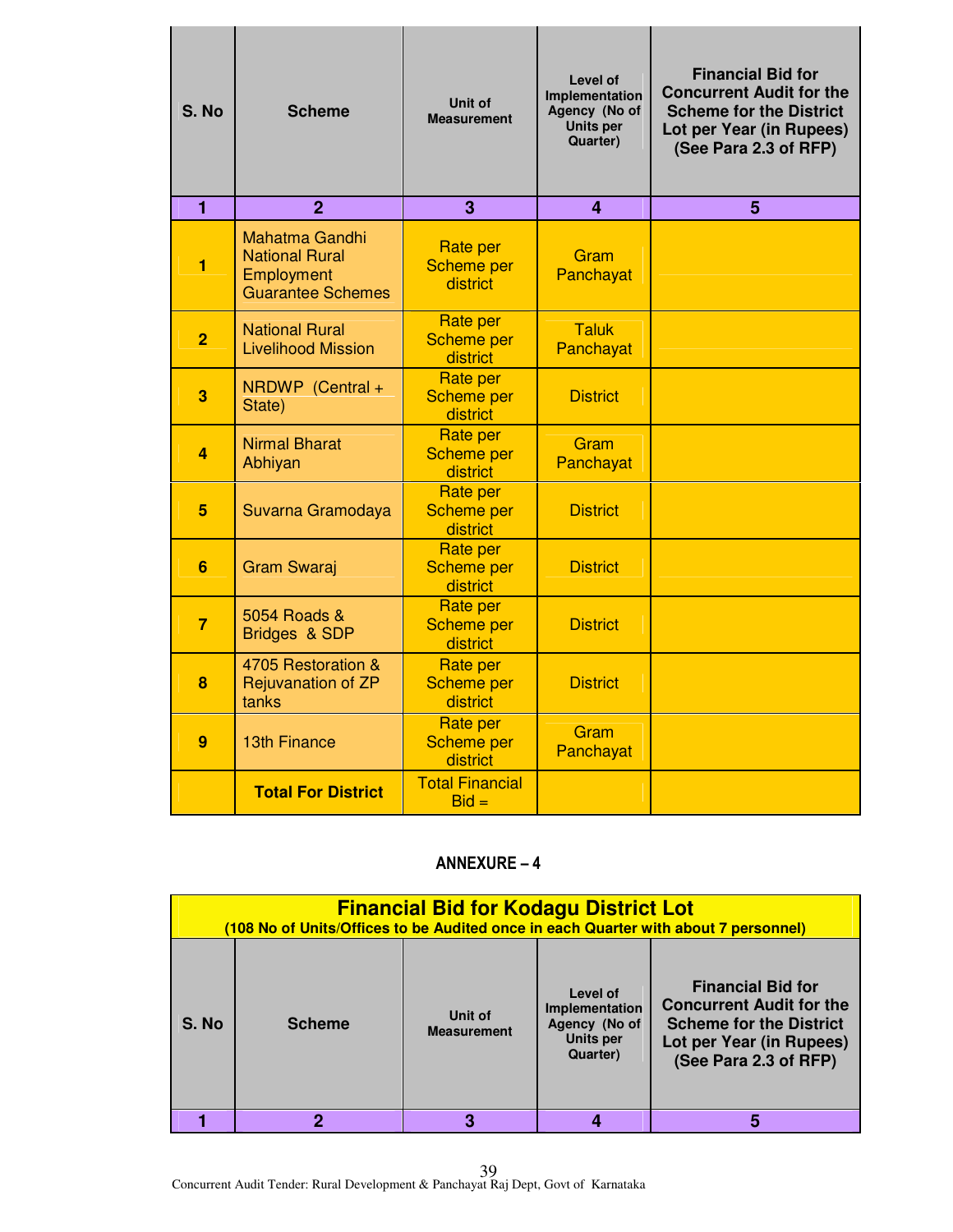| 1              | <b>Mahatma Gandhi</b><br><b>National Rural</b><br>Employment<br><b>Guarantee Schemes</b> | Rate per<br><b>Scheme per</b><br>district        | Gram<br>Panchayat         |  |
|----------------|------------------------------------------------------------------------------------------|--------------------------------------------------|---------------------------|--|
| $\overline{2}$ | <b>National Rural</b><br><b>Livelihood Mission</b>                                       | <b>Rate per</b><br><b>Scheme per</b><br>district | <b>Taluk</b><br>Panchayat |  |
| 3              | NRDWP (Central +<br>State)                                                               | <b>Rate per</b><br><b>Scheme per</b><br>district | <b>District</b>           |  |
| $\overline{a}$ | <b>Nirmal Bharat</b><br>Abhiyan                                                          | Rate per<br><b>Scheme per</b><br>district        | Gram<br>Panchayat         |  |
| 5              | Suvarna Gramodaya                                                                        | Rate per<br><b>Scheme per</b><br>district        | <b>District</b>           |  |
| 6              | <b>Gram Swaraj</b>                                                                       | Rate per<br><b>Scheme per</b><br>district        | <b>District</b>           |  |
| $\overline{7}$ | 5054 Roads &<br>Bridges & SDP                                                            | Rate per<br><b>Scheme per</b><br>district        | <b>District</b>           |  |
| 8              | 4705 Restoration &<br><b>Rejuvanation of ZP</b><br>tanks                                 | <b>Rate per</b><br><b>Scheme per</b><br>district | <b>District</b>           |  |
| 9              | <b>13th Finance</b>                                                                      | Rate per<br><b>Scheme per</b><br>district        | Gram<br>Panchayat         |  |
|                | <b>Total For District</b>                                                                | <b>Total Financial</b><br>$Bid =$                |                           |  |

|                | <b>Financial Bid for Kolar District Lot</b><br>(166 No of Units/Offices to be Audited once in each Quarter with about 11 personnel) |                                                  |                                                                                    |                                                                                                                                                    |  |
|----------------|-------------------------------------------------------------------------------------------------------------------------------------|--------------------------------------------------|------------------------------------------------------------------------------------|----------------------------------------------------------------------------------------------------------------------------------------------------|--|
| S. No          | <b>Scheme</b>                                                                                                                       | Unit of<br><b>Measurement</b>                    | Level of<br>Implementation<br>Agency (No of<br><b>Units per</b><br><b>Quarter)</b> | <b>Financial Bid for</b><br><b>Concurrent Audit for the</b><br><b>Scheme for the District</b><br>Lot per Year (in Rupees)<br>(See Para 2.3 of RFP) |  |
|                | $\overline{2}$                                                                                                                      | 3                                                | 4                                                                                  | 5                                                                                                                                                  |  |
|                | Mahatma Gandhi<br><b>National Rural</b><br>Employment<br><b>Guarantee Schemes</b>                                                   | Rate per<br>Scheme per<br>district               | Gram<br>Panchayat                                                                  |                                                                                                                                                    |  |
| $\overline{2}$ | <b>National Rural</b><br><b>Livelihood Mission</b>                                                                                  | <b>Rate per</b><br><b>Scheme per</b><br>district | Taluk<br>Panchayat                                                                 |                                                                                                                                                    |  |
| 3              | NRDWP (Central +<br>State)                                                                                                          | Rate per<br>Scheme per                           | <b>District</b>                                                                    |                                                                                                                                                    |  |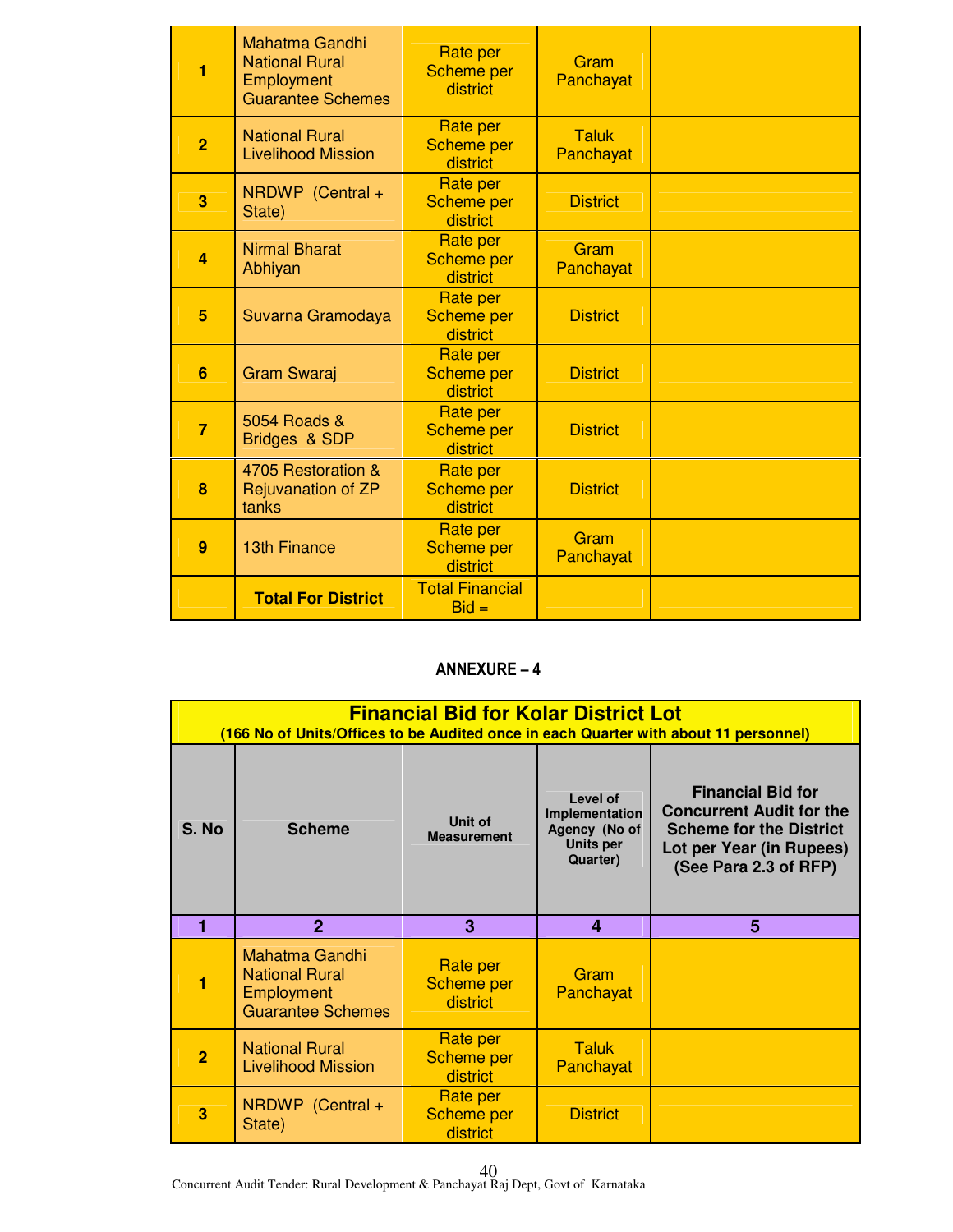| 4 | <b>Nirmal Bharat</b><br>Abhiyan                   | Rate per<br><b>Scheme per</b><br>district | Gram<br>Panchayat |  |
|---|---------------------------------------------------|-------------------------------------------|-------------------|--|
| 5 | Suvarna Gramodaya                                 | Rate per<br><b>Scheme per</b><br>district | <b>District</b>   |  |
| 6 | <b>Gram Swaraj</b>                                | Rate per<br><b>Scheme per</b><br>district | <b>District</b>   |  |
| 7 | 5054 Roads &<br>Bridges & SDP                     | Rate per<br><b>Scheme per</b><br>district | <b>District</b>   |  |
| 8 | 4705 Restoration &<br>Rejuvanation of ZP<br>tanks | Rate per<br><b>Scheme per</b><br>district | <b>District</b>   |  |
| 9 | <b>13th Finance</b>                               | Rate per<br><b>Scheme per</b><br>district | Gram<br>Panchayat |  |
|   | <b>Total For District</b>                         | <b>Total Financial</b><br>$Bid =$         |                   |  |

|                | <b>Financial Bid for Koppal District Lot</b><br>(144 No of Units/Offices to be Audited once in each Quarter with about 10 personnel) |                                                  |                                                                             |                                                                                                                                                    |  |
|----------------|--------------------------------------------------------------------------------------------------------------------------------------|--------------------------------------------------|-----------------------------------------------------------------------------|----------------------------------------------------------------------------------------------------------------------------------------------------|--|
| S. No          | <b>Scheme</b>                                                                                                                        | Unit of<br><b>Measurement</b>                    | Level of<br>Implementation<br>Agency (No of<br><b>Units per</b><br>Quarter) | <b>Financial Bid for</b><br><b>Concurrent Audit for the</b><br><b>Scheme for the District</b><br>Lot per Year (in Rupees)<br>(See Para 2.3 of RFP) |  |
| 1              | $\overline{2}$                                                                                                                       | 3                                                | $\overline{\mathbf{4}}$                                                     | 5                                                                                                                                                  |  |
| 1              | <b>Mahatma Gandhi</b><br><b>National Rural</b><br>Employment<br><b>Guarantee Schemes</b>                                             | <b>Rate per</b><br><b>Scheme per</b><br>district | Gram<br>Panchayat                                                           |                                                                                                                                                    |  |
| $\overline{2}$ | <b>National Rural</b><br><b>Livelihood Mission</b>                                                                                   | Rate per<br><b>Scheme per</b><br>district        | <b>Taluk</b><br>Panchayat                                                   |                                                                                                                                                    |  |
| 3              | NRDWP (Central +<br>State)                                                                                                           | <b>Rate per</b><br><b>Scheme per</b><br>district | <b>District</b>                                                             |                                                                                                                                                    |  |
| $\overline{a}$ | <b>Nirmal Bharat</b><br>Abhiyan                                                                                                      | Rate per<br><b>Scheme per</b><br>district        | Gram<br>Panchayat                                                           |                                                                                                                                                    |  |
| 5              | Suvarna Gramodaya                                                                                                                    | Rate per<br><b>Scheme per</b><br>district        | <b>District</b>                                                             |                                                                                                                                                    |  |
| 6              | <b>Gram Swaraj</b>                                                                                                                   | <b>Rate per</b><br><b>Scheme per</b><br>district | <b>District</b>                                                             |                                                                                                                                                    |  |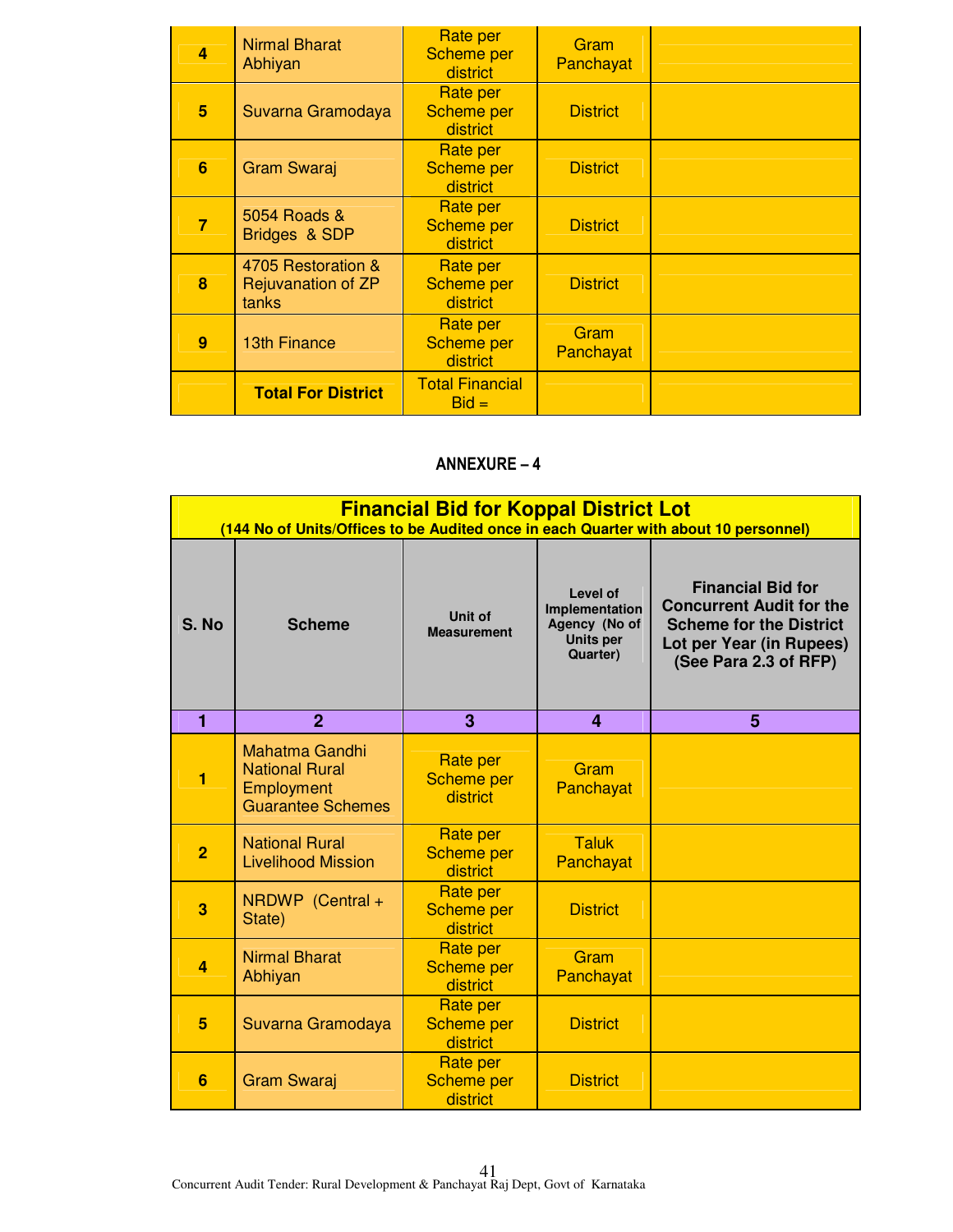|   | 5054 Roads &<br>Bridges & SDP                     | Rate per<br><b>Scheme per</b><br>district | <b>District</b>   |  |
|---|---------------------------------------------------|-------------------------------------------|-------------------|--|
| 8 | 4705 Restoration &<br>Rejuvanation of ZP<br>tanks | Rate per<br><b>Scheme per</b><br>district | <b>District</b>   |  |
| 9 | <b>13th Finance</b>                               | Rate per<br><b>Scheme per</b><br>district | Gram<br>Panchayat |  |
|   | <b>Total For District</b>                         | <b>Total Financial</b><br>$Bid =$         |                   |  |

|                | <b>Financial Bid for Mandya District Lot</b><br>(242 No of Units/Offices to be Audited once in each Quarter with about 17 personnel) |                                                  |                                                                      |                                                                                                                                                    |  |
|----------------|--------------------------------------------------------------------------------------------------------------------------------------|--------------------------------------------------|----------------------------------------------------------------------|----------------------------------------------------------------------------------------------------------------------------------------------------|--|
| S. No          | <b>Scheme</b>                                                                                                                        | Unit of<br><b>Measurement</b>                    | Level of<br>Implementation<br>Agency (No of<br>Units per<br>Quarter) | <b>Financial Bid for</b><br><b>Concurrent Audit for the</b><br><b>Scheme for the District</b><br>Lot per Year (in Rupees)<br>(See Para 2.3 of RFP) |  |
| 1              | $\overline{2}$                                                                                                                       | 3                                                | 4                                                                    | 5                                                                                                                                                  |  |
| $\mathbf{1}$   | <b>Mahatma Gandhi</b><br><b>National Rural</b><br>Employment<br><b>Guarantee Schemes</b>                                             | Rate per<br><b>Scheme per</b><br>district        | Gram<br>Panchayat                                                    |                                                                                                                                                    |  |
| $\overline{2}$ | <b>National Rural</b><br><b>Livelihood Mission</b>                                                                                   | <b>Rate per</b><br><b>Scheme per</b><br>district | <b>Taluk</b><br>Panchayat                                            |                                                                                                                                                    |  |
| 3              | NRDWP (Central +<br>State)                                                                                                           | <b>Rate per</b><br><b>Scheme per</b><br>district | <b>District</b>                                                      |                                                                                                                                                    |  |
| $\overline{a}$ | <b>Nirmal Bharat</b><br>Abhiyan                                                                                                      | Rate per<br><b>Scheme per</b><br>district        | Gram<br>Panchayat                                                    |                                                                                                                                                    |  |
| 5              | Suvarna Gramodaya                                                                                                                    | Rate per<br><b>Scheme per</b><br>district        | <b>District</b>                                                      |                                                                                                                                                    |  |
| 6              | Gram Swaraj                                                                                                                          | Rate per<br><b>Scheme per</b><br>district        | <b>District</b>                                                      |                                                                                                                                                    |  |
| $\overline{7}$ | 5054 Roads &<br>Bridges & SDP                                                                                                        | Rate per<br><b>Scheme per</b><br>district        | <b>District</b>                                                      |                                                                                                                                                    |  |
| 8              | 4705 Restoration &<br>Rejuvanation of ZP<br>tanks                                                                                    | Rate per<br><b>Scheme per</b><br>district        | <b>District</b>                                                      |                                                                                                                                                    |  |
| 9              | <b>13th Finance</b>                                                                                                                  | <b>Rate per</b><br><b>Scheme per</b><br>district | Gram<br>Panchayat                                                    |                                                                                                                                                    |  |
|                | <b>Total For District</b>                                                                                                            | <b>Total Financial</b><br>$Bid =$                |                                                                      |                                                                                                                                                    |  |

Concurrent Audit Tender: Rural Development & Panchayat Raj Dept, Govt of Karnataka 42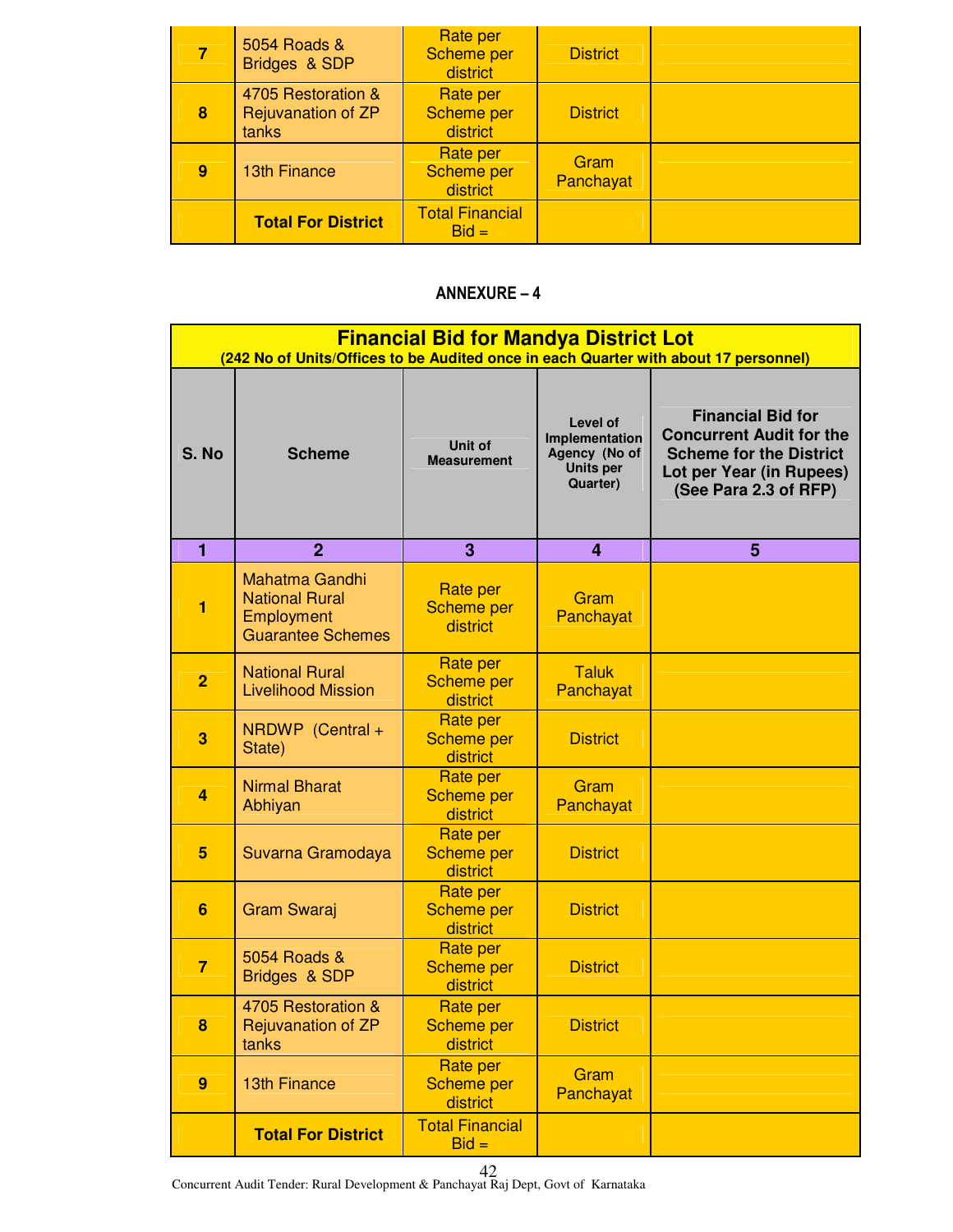|                | <b>Financial Bid for Mysore District Lot</b><br>(245 No of Units/Offices to be Audited once in each Quarter with about 17 personnel) |                                                  |                                                                                    |                                                                                                                                                    |  |
|----------------|--------------------------------------------------------------------------------------------------------------------------------------|--------------------------------------------------|------------------------------------------------------------------------------------|----------------------------------------------------------------------------------------------------------------------------------------------------|--|
| S. No          | <b>Scheme</b>                                                                                                                        | <b>Unit of</b><br><b>Measurement</b>             | <b>Level of</b><br>Implementation<br>Agency (No of<br><b>Units per</b><br>Quarter) | <b>Financial Bid for</b><br><b>Concurrent Audit for the</b><br><b>Scheme for the District</b><br>Lot per Year (in Rupees)<br>(See Para 2.3 of RFP) |  |
| 1              | $\overline{2}$                                                                                                                       | 3                                                | 4                                                                                  | 5                                                                                                                                                  |  |
| 1              | <b>Mahatma Gandhi</b><br><b>National Rural</b><br>Employment<br><b>Guarantee Schemes</b>                                             | <b>Rate per</b><br><b>Scheme per</b><br>district | Gram<br>Panchayat                                                                  |                                                                                                                                                    |  |
| $\overline{2}$ | <b>National Rural</b><br><b>Livelihood Mission</b>                                                                                   | Rate per<br><b>Scheme per</b><br>district        | <b>Taluk</b><br>Panchayat                                                          |                                                                                                                                                    |  |
| 3              | NRDWP (Central +<br>State)                                                                                                           | Rate per<br><b>Scheme per</b><br>district        | <b>District</b>                                                                    |                                                                                                                                                    |  |
| 4              | <b>Nirmal Bharat</b><br>Abhiyan                                                                                                      | Rate per<br><b>Scheme per</b><br>district        | Gram<br>Panchayat                                                                  |                                                                                                                                                    |  |
| 5              | Suvarna Gramodaya                                                                                                                    | Rate per<br><b>Scheme per</b><br>district        | <b>District</b>                                                                    |                                                                                                                                                    |  |
| 6              | <b>Gram Swaraj</b>                                                                                                                   | <b>Rate per</b><br><b>Scheme per</b><br>district | <b>District</b>                                                                    |                                                                                                                                                    |  |
| $\overline{7}$ | 5054 Roads &<br>Bridges & SDP                                                                                                        | <b>Rate per</b><br><b>Scheme per</b><br>district | <b>District</b>                                                                    |                                                                                                                                                    |  |
| 8              | 4705 Restoration &<br>Rejuvanation of ZP<br>tanks                                                                                    | Rate per<br>Scheme per<br>district               | <b>District</b>                                                                    |                                                                                                                                                    |  |
| 9              | <b>13th Finance</b>                                                                                                                  | Rate per<br><b>Scheme per</b><br>district        | Gram<br>Panchayat                                                                  |                                                                                                                                                    |  |
|                | <b>Total For District</b>                                                                                                            | <b>Total Financial</b><br>$Bid =$                |                                                                                    |                                                                                                                                                    |  |

# ANNEXURE – 4

**Financial Bid for Raichur District Lot (175 No of Units/Offices to be Audited once in each Quarter with about 12 personnel)**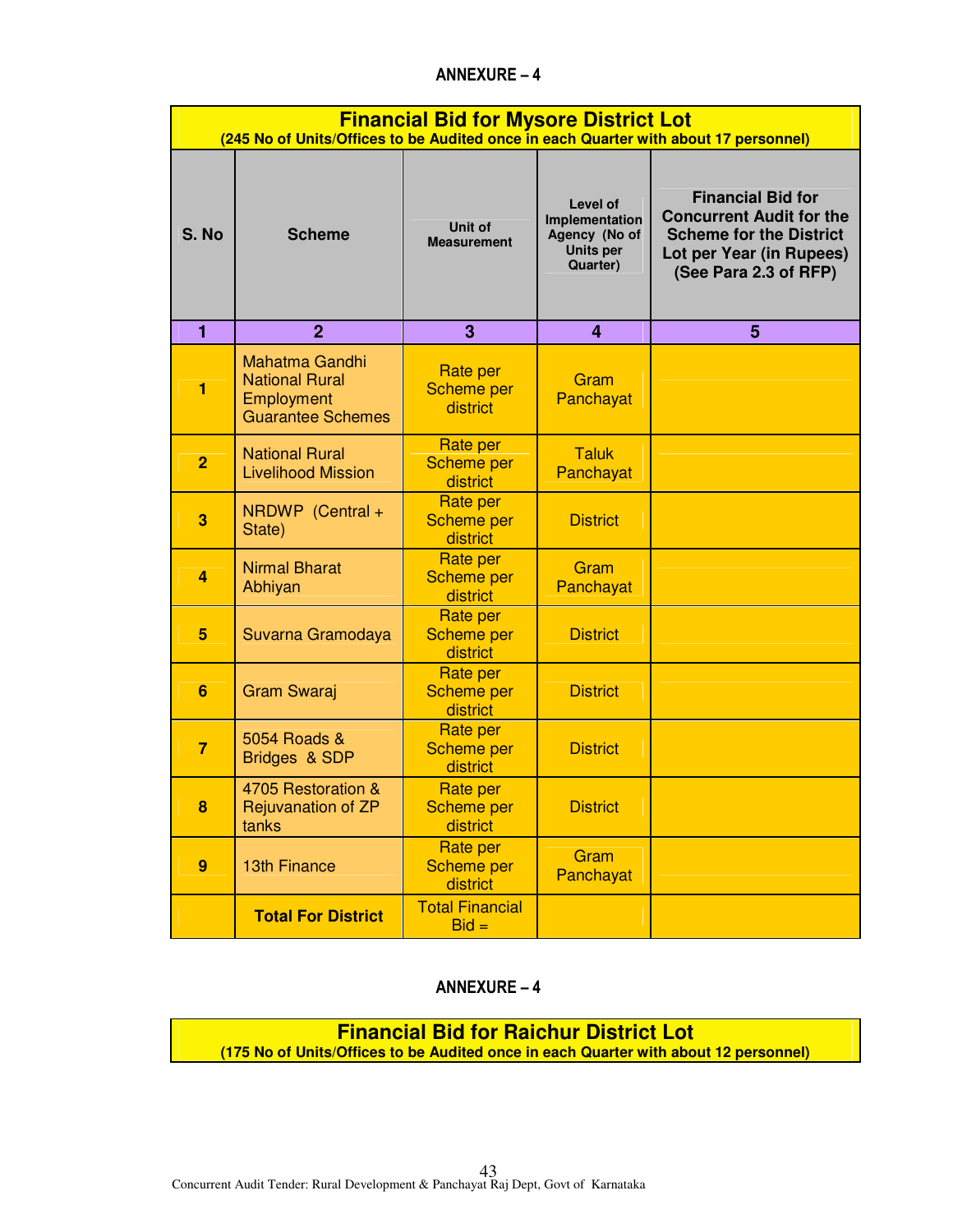| S. No          | <b>Scheme</b>                                                                            | Unit of<br><b>Measurement</b>                    | Level of<br>Implementation<br>Agency (No of<br>Units per<br>Quarter) | <b>Financial Bid for</b><br><b>Concurrent Audit for the</b><br><b>Scheme for the District</b><br>Lot per Year (in Rupees)<br>(See Para 2.3 of RFP) |
|----------------|------------------------------------------------------------------------------------------|--------------------------------------------------|----------------------------------------------------------------------|----------------------------------------------------------------------------------------------------------------------------------------------------|
| $\overline{1}$ | $\overline{2}$                                                                           | 3                                                | 4                                                                    | 5                                                                                                                                                  |
| 1              | <b>Mahatma Gandhi</b><br><b>National Rural</b><br>Employment<br><b>Guarantee Schemes</b> | Rate per<br><b>Scheme per</b><br>district        | Gram<br>Panchayat                                                    |                                                                                                                                                    |
| $\overline{2}$ | <b>National Rural</b><br><b>Livelihood Mission</b>                                       | Rate per<br>Scheme per<br>district               | <b>Taluk</b><br>Panchayat                                            |                                                                                                                                                    |
| 3              | NRDWP (Central +<br>State)                                                               | Rate per<br><b>Scheme per</b><br>district        | <b>District</b>                                                      |                                                                                                                                                    |
| 4              | <b>Nirmal Bharat</b><br>Abhiyan                                                          | Rate per<br><b>Scheme per</b><br>district        | Gram<br>Panchayat                                                    |                                                                                                                                                    |
| 5              | Suvarna Gramodaya                                                                        | Rate per<br><b>Scheme per</b><br>district        | <b>District</b>                                                      |                                                                                                                                                    |
| 6              | <b>Gram Swaraj</b>                                                                       | <b>Rate per</b><br><b>Scheme per</b><br>district | <b>District</b>                                                      |                                                                                                                                                    |
| $\overline{7}$ | 5054 Roads &<br>Bridges & SDP                                                            | Rate per<br><b>Scheme per</b><br>district        | <b>District</b>                                                      |                                                                                                                                                    |
| 8              | 4705 Restoration &<br>Rejuvanation of ZP<br>tanks                                        | <b>Rate per</b><br><b>Scheme per</b><br>district | <b>District</b>                                                      |                                                                                                                                                    |
| 9              | <b>13th Finance</b>                                                                      | <b>Rate per</b><br><b>Scheme per</b><br>district | Gram<br>Panchayat                                                    |                                                                                                                                                    |
|                | <b>Total For District</b>                                                                | <b>Total Financial</b><br>$Bid =$                |                                                                      |                                                                                                                                                    |

| <b>Financial Bid for Ramanagara District Lot</b><br>(140 No of Units/Offices to be Audited once in each Quarter with about 9 personnel) |               |                               |                                                                             |                                                                                                                                                    |  |  |
|-----------------------------------------------------------------------------------------------------------------------------------------|---------------|-------------------------------|-----------------------------------------------------------------------------|----------------------------------------------------------------------------------------------------------------------------------------------------|--|--|
| S. No                                                                                                                                   | <b>Scheme</b> | Unit of<br><b>Measurement</b> | Level of<br>Implementation<br>Agency (No of<br><b>Units per</b><br>Quarter) | <b>Financial Bid for</b><br><b>Concurrent Audit for the</b><br><b>Scheme for the District</b><br>Lot per Year (in Rupees)<br>(See Para 2.3 of RFP) |  |  |
|                                                                                                                                         |               | 3                             |                                                                             |                                                                                                                                                    |  |  |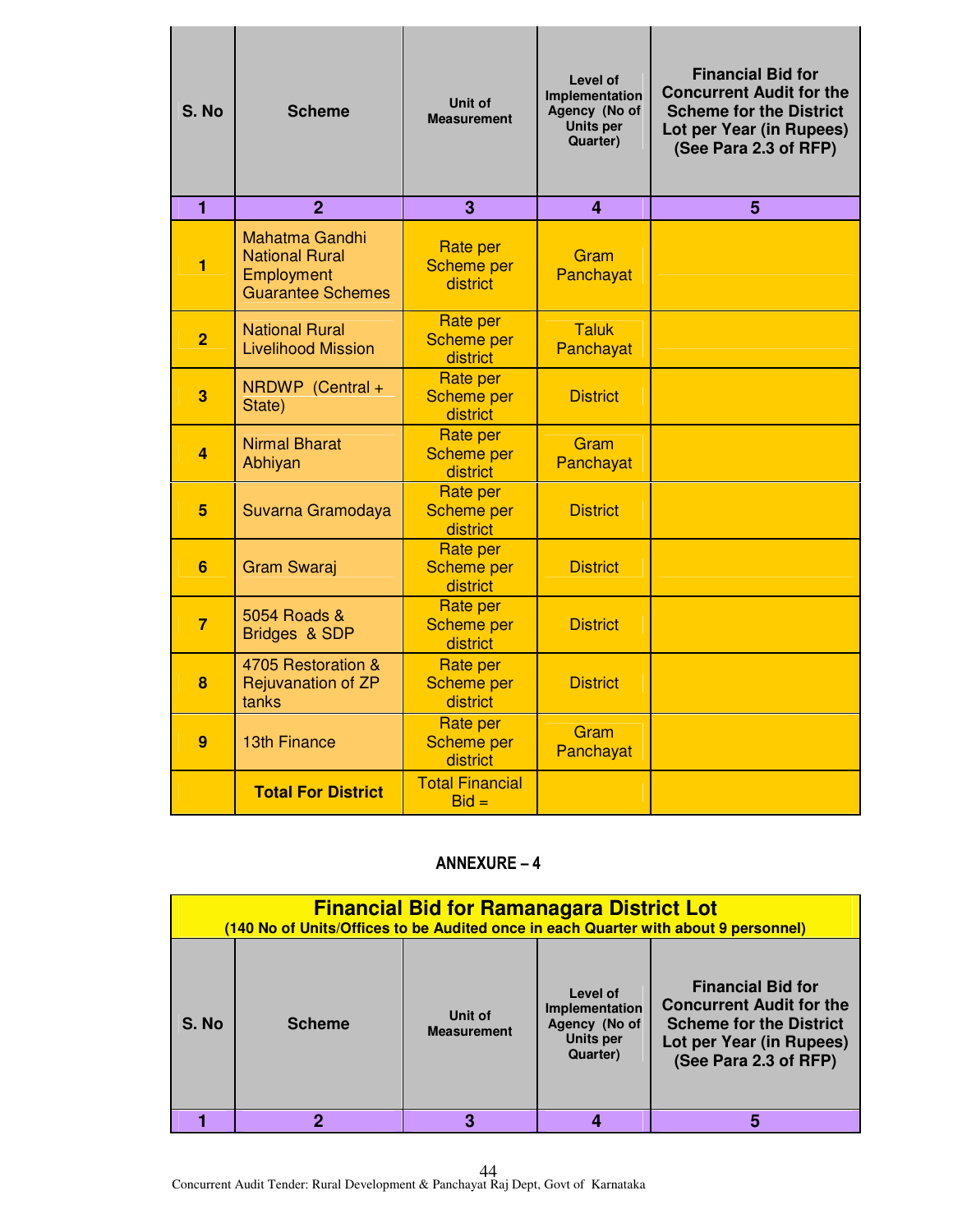| 1              | <b>Mahatma Gandhi</b><br><b>National Rural</b><br>Employment<br><b>Guarantee Schemes</b> | Rate per<br><b>Scheme per</b><br>district        | Gram<br>Panchayat         |  |
|----------------|------------------------------------------------------------------------------------------|--------------------------------------------------|---------------------------|--|
| $\overline{2}$ | <b>National Rural</b><br><b>Livelihood Mission</b>                                       | <b>Rate per</b><br><b>Scheme per</b><br>district | <b>Taluk</b><br>Panchayat |  |
| 3              | NRDWP (Central +<br>State)                                                               | <b>Rate per</b><br><b>Scheme per</b><br>district | <b>District</b>           |  |
| $\overline{a}$ | <b>Nirmal Bharat</b><br>Abhiyan                                                          | Rate per<br><b>Scheme per</b><br>district        | Gram<br>Panchayat         |  |
| 5              | Suvarna Gramodaya                                                                        | Rate per<br><b>Scheme per</b><br>district        | <b>District</b>           |  |
| 6              | <b>Gram Swaraj</b>                                                                       | Rate per<br><b>Scheme per</b><br>district        | <b>District</b>           |  |
| $\overline{7}$ | 5054 Roads &<br>Bridges & SDP                                                            | Rate per<br><b>Scheme per</b><br>district        | <b>District</b>           |  |
| 8              | 4705 Restoration &<br><b>Rejuvanation of ZP</b><br>tanks                                 | <b>Rate per</b><br><b>Scheme per</b><br>district | <b>District</b>           |  |
| 9              | <b>13th Finance</b>                                                                      | Rate per<br><b>Scheme per</b><br>district        | Gram<br>Panchayat         |  |
|                | <b>Total For District</b>                                                                | <b>Total Financial</b><br>$Bid =$                |                           |  |

|                | <b>Financial Bid for Shimoga District Lot</b><br>(270 No of Units/Offices to be Audited once in each Quarter with about 19 personnel) |                                           |                                                                                    |                                                                                                                                                    |  |  |
|----------------|---------------------------------------------------------------------------------------------------------------------------------------|-------------------------------------------|------------------------------------------------------------------------------------|----------------------------------------------------------------------------------------------------------------------------------------------------|--|--|
| S. No          | <b>Scheme</b>                                                                                                                         | Unit of<br><b>Measurement</b>             | Level of<br>Implementation<br>Agency (No of<br><b>Units per</b><br><b>Quarter)</b> | <b>Financial Bid for</b><br><b>Concurrent Audit for the</b><br><b>Scheme for the District</b><br>Lot per Year (in Rupees)<br>(See Para 2.3 of RFP) |  |  |
|                | $\overline{2}$                                                                                                                        | 3                                         | 4                                                                                  | 5                                                                                                                                                  |  |  |
|                | Mahatma Gandhi<br><b>National Rural</b><br>Employment<br><b>Guarantee Schemes</b>                                                     | Rate per<br>Scheme per<br>district        | Gram<br>Panchayat                                                                  |                                                                                                                                                    |  |  |
| $\overline{2}$ | <b>National Rural</b><br><b>Livelihood Mission</b>                                                                                    | Rate per<br><b>Scheme per</b><br>district | Taluk<br>Panchayat                                                                 |                                                                                                                                                    |  |  |
| 3              | NRDWP (Central +                                                                                                                      | Rate per<br>Scheme per                    | <b>District</b>                                                                    |                                                                                                                                                    |  |  |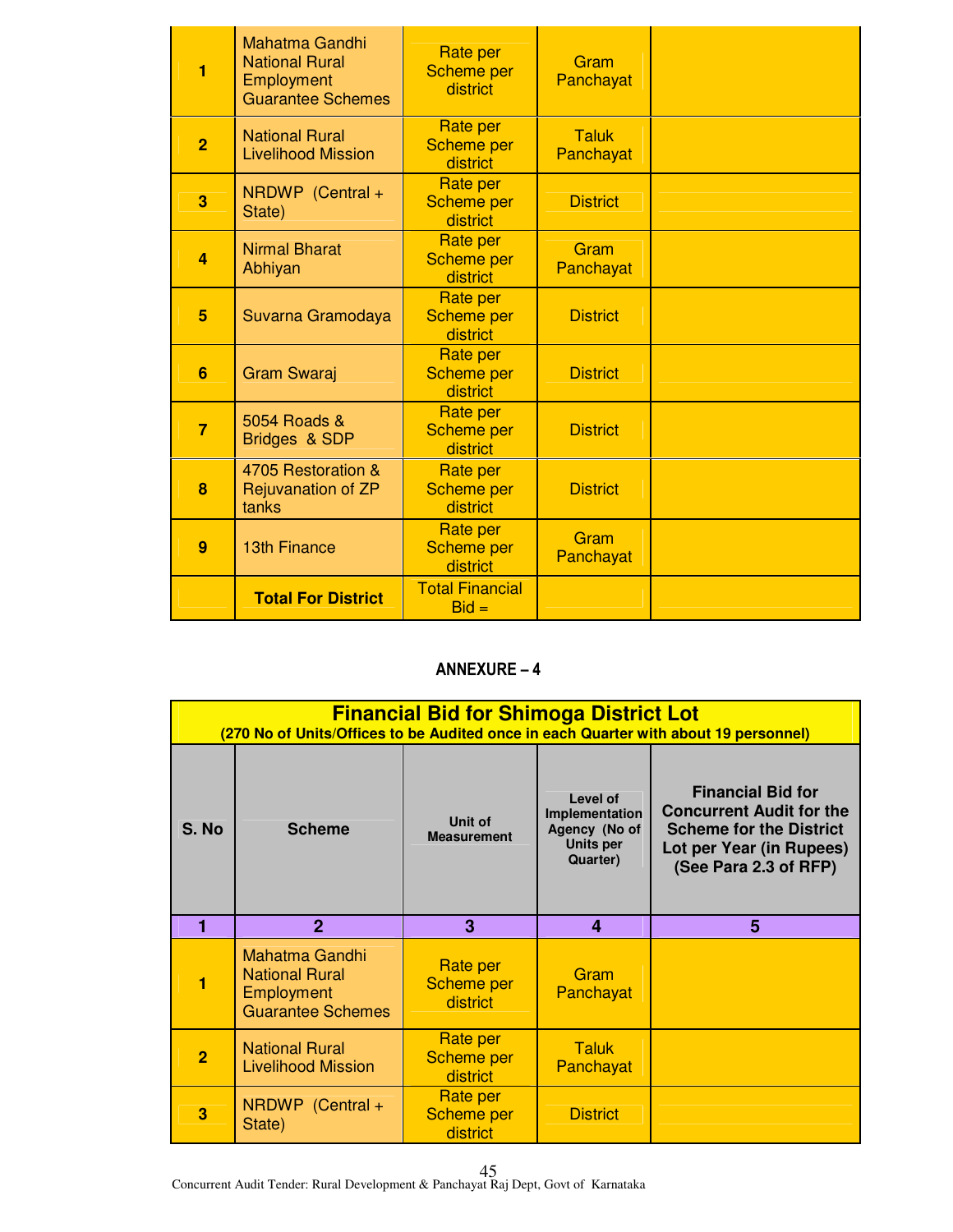| 4 | <b>Nirmal Bharat</b><br>Abhiyan                   | Rate per<br><b>Scheme per</b><br>district | Gram<br>Panchayat |  |
|---|---------------------------------------------------|-------------------------------------------|-------------------|--|
| 5 | Suvarna Gramodaya                                 | Rate per<br><b>Scheme per</b><br>district | <b>District</b>   |  |
| 6 | <b>Gram Swaraj</b>                                | Rate per<br><b>Scheme per</b><br>district | <b>District</b>   |  |
| 7 | 5054 Roads &<br>Bridges & SDP                     | Rate per<br><b>Scheme per</b><br>district | <b>District</b>   |  |
| 8 | 4705 Restoration &<br>Rejuvanation of ZP<br>tanks | Rate per<br><b>Scheme per</b><br>district | <b>District</b>   |  |
| 9 | <b>13th Finance</b>                               | Rate per<br><b>Scheme per</b><br>district | Gram<br>Panchayat |  |
|   | <b>Total For District</b>                         | <b>Total Financial</b><br>$Bid =$         |                   |  |

|                | <b>Financial Bid for Tumkur District Lot</b><br>(331 No of Units/Offices to be Audited once in each Quarter with about 20 personnel) |                                                  |                                                                             |                                                                                                                                                    |  |  |
|----------------|--------------------------------------------------------------------------------------------------------------------------------------|--------------------------------------------------|-----------------------------------------------------------------------------|----------------------------------------------------------------------------------------------------------------------------------------------------|--|--|
| S. No          | <b>Scheme</b>                                                                                                                        | Unit of<br><b>Measurement</b>                    | Level of<br>Implementation<br>Agency (No of<br><b>Units per</b><br>Quarter) | <b>Financial Bid for</b><br><b>Concurrent Audit for the</b><br><b>Scheme for the District</b><br>Lot per Year (in Rupees)<br>(See Para 2.3 of RFP) |  |  |
| 1              | $\overline{2}$                                                                                                                       | 3                                                | $\overline{\mathbf{4}}$                                                     | 5                                                                                                                                                  |  |  |
| 1              | <b>Mahatma Gandhi</b><br><b>National Rural</b><br>Employment<br><b>Guarantee Schemes</b>                                             | <b>Rate per</b><br><b>Scheme per</b><br>district | Gram<br>Panchayat                                                           |                                                                                                                                                    |  |  |
| $\overline{2}$ | <b>National Rural</b><br><b>Livelihood Mission</b>                                                                                   | Rate per<br><b>Scheme per</b><br>district        | <b>Taluk</b><br>Panchayat                                                   |                                                                                                                                                    |  |  |
| 3              | NRDWP (Central +<br>State)                                                                                                           | <b>Rate per</b><br><b>Scheme per</b><br>district | <b>District</b>                                                             |                                                                                                                                                    |  |  |
| $\overline{a}$ | <b>Nirmal Bharat</b><br>Abhiyan                                                                                                      | Rate per<br><b>Scheme per</b><br>district        | Gram<br>Panchayat                                                           |                                                                                                                                                    |  |  |
| 5              | Suvarna Gramodaya                                                                                                                    | <b>Rate per</b><br><b>Scheme per</b><br>district | <b>District</b>                                                             |                                                                                                                                                    |  |  |
| 6              | <b>Gram Swaraj</b>                                                                                                                   | <b>Rate per</b><br><b>Scheme per</b><br>district | <b>District</b>                                                             |                                                                                                                                                    |  |  |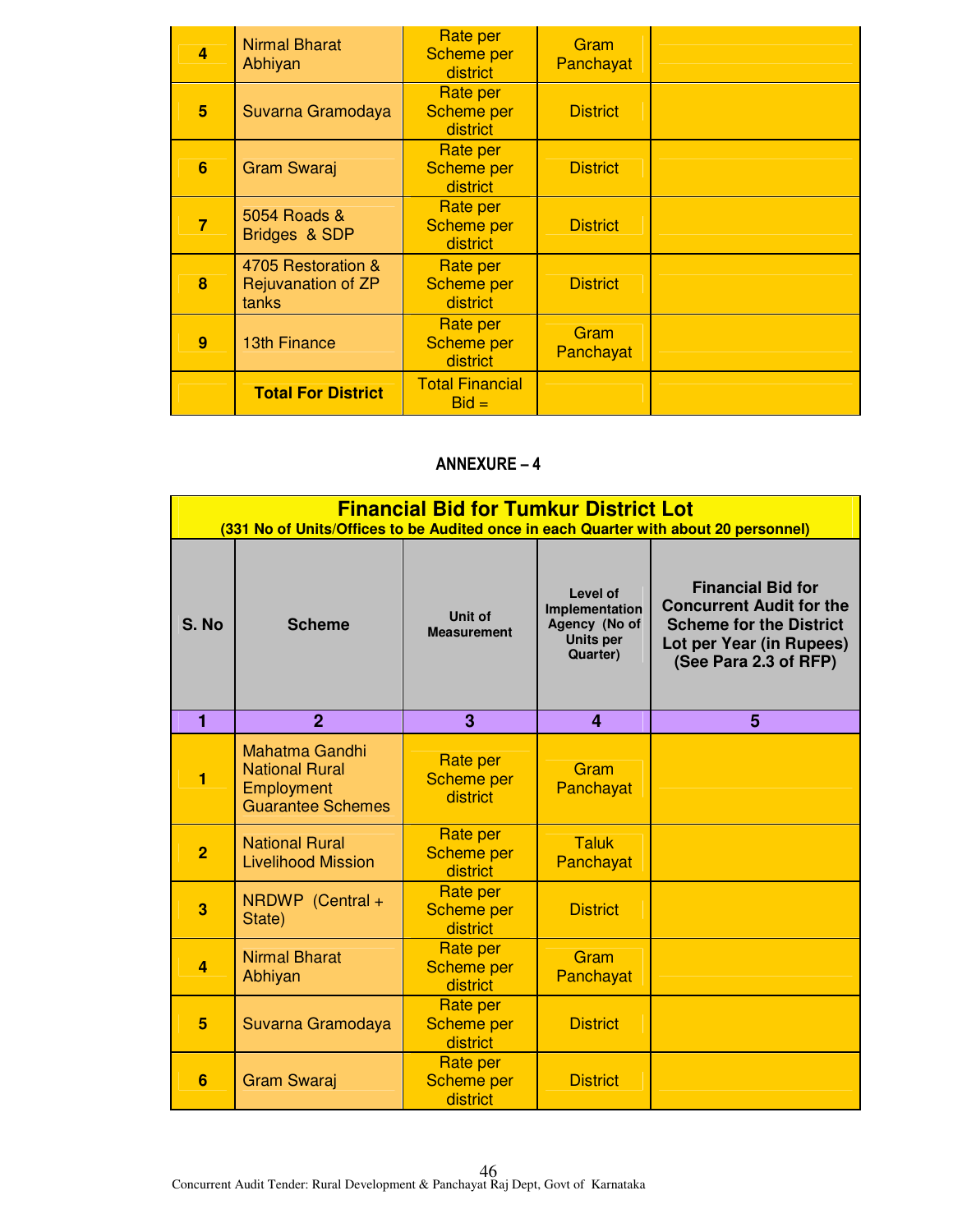|   | 5054 Roads &<br>Bridges & SDP                     | Rate per<br><b>Scheme per</b><br>district | <b>District</b>   |  |
|---|---------------------------------------------------|-------------------------------------------|-------------------|--|
| 8 | 4705 Restoration &<br>Rejuvanation of ZP<br>tanks | Rate per<br><b>Scheme per</b><br>district | <b>District</b>   |  |
| 9 | <b>13th Finance</b>                               | Rate per<br><b>Scheme per</b><br>district | Gram<br>Panchayat |  |
|   | <b>Total For District</b>                         | <b>Total Financial</b><br>$Bid =$         |                   |  |

|                  | <b>Financial Bid for Udupi District Lot</b><br>(156 No of Units/Offices to be Audited once in each Quarter with about 11 personnel) |                                                  |                                                                             |                                                                                                                                                    |  |  |
|------------------|-------------------------------------------------------------------------------------------------------------------------------------|--------------------------------------------------|-----------------------------------------------------------------------------|----------------------------------------------------------------------------------------------------------------------------------------------------|--|--|
| S. No            | <b>Scheme</b>                                                                                                                       | <b>Unit of</b><br><b>Measurement</b>             | Level of<br>Implementation<br>Agency (No of<br><b>Units per</b><br>Quarter) | <b>Financial Bid for</b><br><b>Concurrent Audit for the</b><br><b>Scheme for the District</b><br>Lot per Year (in Rupees)<br>(See Para 2.3 of RFP) |  |  |
| 1                | $\overline{2}$                                                                                                                      | 3                                                | 4                                                                           | 5                                                                                                                                                  |  |  |
| 1                | <b>Mahatma Gandhi</b><br><b>National Rural</b><br>Employment<br><b>Guarantee Schemes</b>                                            | <b>Rate per</b><br><b>Scheme per</b><br>district | Gram<br>Panchayat                                                           |                                                                                                                                                    |  |  |
| $\overline{2}$   | <b>National Rural</b><br><b>Livelihood Mission</b>                                                                                  | <b>Rate per</b><br><b>Scheme per</b><br>district | <b>Taluk</b><br>Panchayat                                                   |                                                                                                                                                    |  |  |
| 3                | NRDWP (Central +<br>State)                                                                                                          | <b>Rate per</b><br><b>Scheme per</b><br>district | <b>District</b>                                                             |                                                                                                                                                    |  |  |
| $\overline{a}$   | <b>Nirmal Bharat</b><br>Abhiyan                                                                                                     | Rate per<br><b>Scheme per</b><br>district        | Gram<br>Panchayat                                                           |                                                                                                                                                    |  |  |
| 5                | Suvarna Gramodaya                                                                                                                   | Rate per<br><b>Scheme per</b><br>district        | <b>District</b>                                                             |                                                                                                                                                    |  |  |
| 6                | <b>Gram Swaraj</b>                                                                                                                  | Rate per<br><b>Scheme per</b><br>district        | <b>District</b>                                                             |                                                                                                                                                    |  |  |
| $\overline{7}$   | 5054 Roads &<br>Bridges & SDP                                                                                                       | Rate per<br><b>Scheme per</b><br>district        | <b>District</b>                                                             |                                                                                                                                                    |  |  |
| 8                | 4705 Restoration &<br>Rejuvanation of ZP<br>tanks                                                                                   | Rate per<br><b>Scheme per</b><br>district        | <b>District</b>                                                             |                                                                                                                                                    |  |  |
| $\boldsymbol{9}$ | <b>13th Finance</b>                                                                                                                 | <b>Rate per</b><br><b>Scheme per</b><br>district | Gram<br>Panchayat                                                           |                                                                                                                                                    |  |  |
|                  | <b>Total For District</b>                                                                                                           | <b>Total Financial</b><br>$Bid =$                |                                                                             |                                                                                                                                                    |  |  |

Concurrent Audit Tender: Rural Development & Panchayat Raj Dept, Govt of Karnataka 47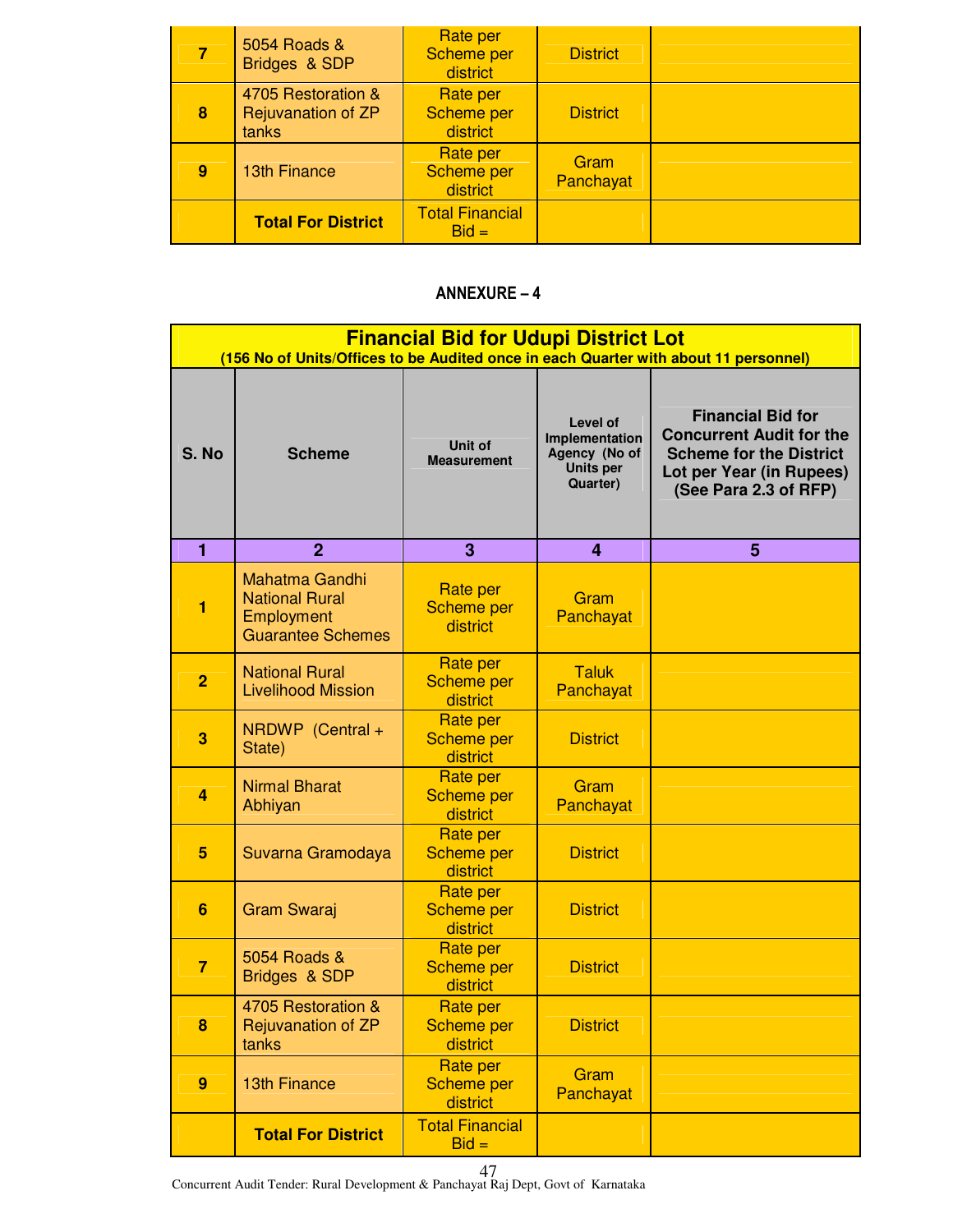|                  | <b>Financial Bid for Uttara Kannada District Lot</b><br>(217 No of Units/Offices to be Audited once in each Quarter with about 14 personnel) |                                           |                                                                             |                                                                                                                                                    |  |  |
|------------------|----------------------------------------------------------------------------------------------------------------------------------------------|-------------------------------------------|-----------------------------------------------------------------------------|----------------------------------------------------------------------------------------------------------------------------------------------------|--|--|
| S. No            | <b>Scheme</b>                                                                                                                                | Unit of<br><b>Measurement</b>             | Level of<br>Implementation<br>Agency (No of<br><b>Units per</b><br>Quarter) | <b>Financial Bid for</b><br><b>Concurrent Audit for the</b><br><b>Scheme for the District</b><br>Lot per Year (in Rupees)<br>(See Para 2.3 of RFP) |  |  |
| 1                | $\overline{2}$                                                                                                                               | 3                                         | 4                                                                           | 5                                                                                                                                                  |  |  |
| 1                | <b>Mahatma Gandhi</b><br><b>National Rural</b><br>Employment<br><b>Guarantee Schemes</b>                                                     | Rate per<br>Scheme per<br>district        | Gram<br>Panchayat                                                           |                                                                                                                                                    |  |  |
| $\overline{2}$   | <b>National Rural</b><br><b>Livelihood Mission</b>                                                                                           | Rate per<br><b>Scheme per</b><br>district | <b>Taluk</b><br>Panchayat                                                   |                                                                                                                                                    |  |  |
| 3                | NRDWP (Central +<br>State)                                                                                                                   | Rate per<br><b>Scheme per</b><br>district | <b>District</b>                                                             |                                                                                                                                                    |  |  |
| 4                | <b>Nirmal Bharat</b><br>Abhiyan                                                                                                              | Rate per<br><b>Scheme per</b><br>district | Gram<br>Panchayat                                                           |                                                                                                                                                    |  |  |
| 5                | Suvarna Gramodaya                                                                                                                            | Rate per<br>Scheme per<br>district        | <b>District</b>                                                             |                                                                                                                                                    |  |  |
| 6                | <b>Gram Swaraj</b>                                                                                                                           | Rate per<br><b>Scheme per</b><br>district | <b>District</b>                                                             |                                                                                                                                                    |  |  |
| $\overline{7}$   | 5054 Roads &<br>Bridges & SDP                                                                                                                | <b>Rate per</b><br>Scheme per<br>district | <b>District</b>                                                             |                                                                                                                                                    |  |  |
| 8                | 4705 Restoration &<br>Rejuvanation of ZP<br>tanks                                                                                            | Rate per<br>Scheme per<br>district        | <b>District</b>                                                             |                                                                                                                                                    |  |  |
| $\boldsymbol{9}$ | <b>13th Finance</b>                                                                                                                          | <b>Rate per</b><br>Scheme per<br>district | Gram<br>Panchayat                                                           |                                                                                                                                                    |  |  |
|                  | <b>Total For District</b>                                                                                                                    | <b>Total Financial</b><br>$Bid =$         |                                                                             |                                                                                                                                                    |  |  |

# ANNEXURE – 4

**Financial Bid for Yadagir District Lot** 

**(127 No of Units/Offices to be Audited once in each Quarter with about 9 personnel)**